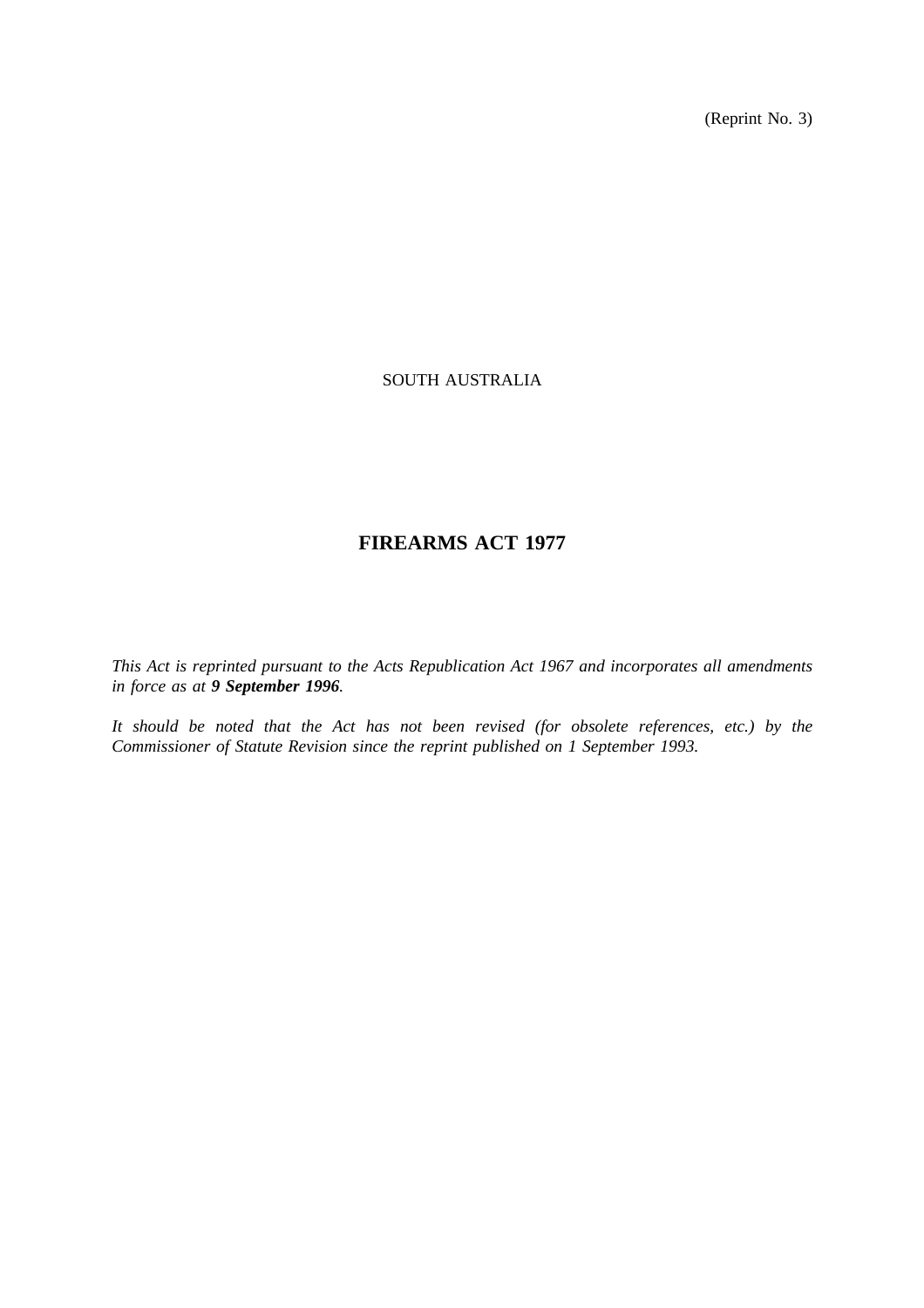# **SUMMARY OF PROVISIONS**

# **PART 1 PRELIMINARY**

1. Short title<br>5. Interpretat

5. Interpretation<br>5A. Crown not bo

Crown not bound

#### **PART 2 ADMINISTRATION**

#### **DIVISION 1—THE REGISTRAR OF FIREARMS**

6. The Registrar

## **DIVISION 2—THE FIREARMS CONSULTATIVE COMMITTEE**

- 7. Establishment of consultative committee
- 8. Quorum, etc.
- 9. Allowances and expenses
- 10. Procedure of the consultative committee

#### **PART 3**

# **POSSESSION OF FIREARMS AND DEALING IN FIREARMS AND AMMUNITION**

#### **DIVISION 1—POSSESSION AND USE OF FIREARMS**

- 11. Possession and use of firearms
- 12. Application for firearms licence
- 13. Provisions relating to firearms licences

#### **DIVISION 2—ACQUISITION OF FIREARMS**

- 14. Acquisition of firearms
- 15. Application for permit
- 15A. Reasons for refusal of permit

### **DIVISION 2A—TRANSFER OF POSSESSION OF FIREARMS**

- 15B. Transfer of possession
- 15C. Obligations of dealer, authorised officer or police officer
- 15D. What constitutes possession of a firearm

#### **DIVISION 3—DEALING IN FIREARMS AND AMMUNITION**

- 16. Requirement for dealer's licence
- 17. Application for dealer's licence<br>18. Records
- Records

#### **DIVISION 4—LICENCES**

- 19. Term and renewal of licence<br>19A. Licences to include photogra
- Licences to include photographs
- 20. Cancellation, variation and suspension of licence
- 20A. Reporting obligations of certain persons and clubs<br>21. Breach of conditions, etc.
- 21. Breach of conditions, etc.<br>21A. Notice of change of address
- 21A. Notice of change of address<br>21AB. Return of licence to Registra
- Return of licence to Registrar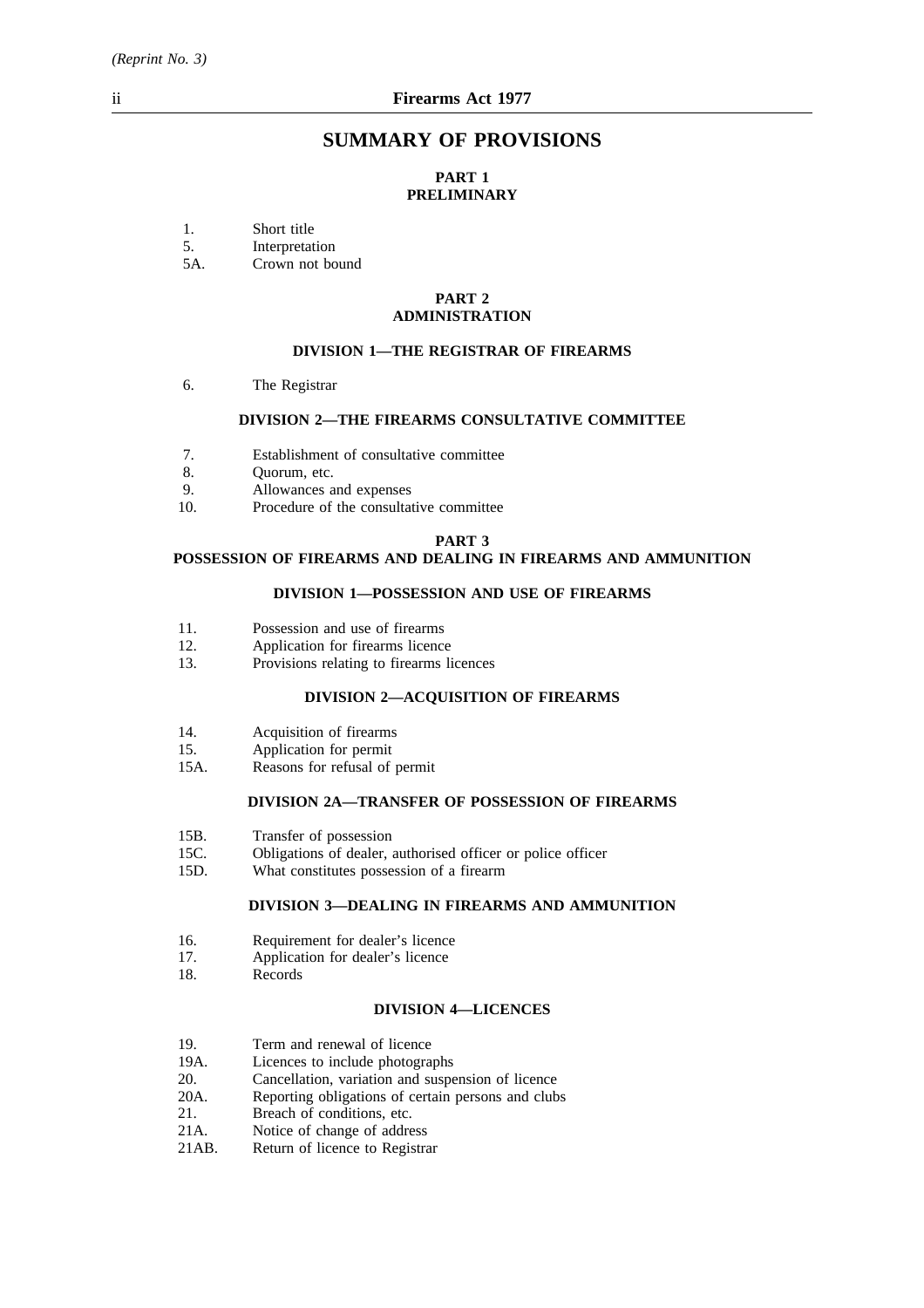#### **DIVISION 5—ACQUISITION OF AMMUNITION**

|  | 21 <sub>B</sub> |  |  | Acquisition of ammunition |
|--|-----------------|--|--|---------------------------|
|--|-----------------|--|--|---------------------------|

21BA. Cancellation or suspension of permit

21BB. Limit on quantity of ammunition

#### **DIVISION 6—GENERAL**

21D. Appeals

#### **PART 4 REGISTRATION OF FIREARMS**

- 22. Application of this Part<br>23. Duty to register firearms
- 23. Duty to register firearms<br>24. Registration of firearms
- 
- 24. Registration of firearms<br>24A. Identification of firearms
- 24A. Identification of firearms<br>25. Notice by owner of regist 25. Notice by owner of registered firearm<br>26. Notice of change of address
- Notice of change of address

# **PART 5 MISCELLANEOUS**

| 26A.  | Recognised firearms clubs                                               |
|-------|-------------------------------------------------------------------------|
| 26B.  | Recognised paint-ball operators                                         |
| 26BA. | Recognised commercial range operators                                   |
| 26C.  | Approval of grounds of recognised firearms clubs or paint-ball operator |
| 26D.  | Approval of range of recognised commercial range operator               |
| 27.   | Registers                                                               |
| 28.   | False information                                                       |
| 29.   | Handling firearms when under the influence                              |
| 29A.  | Possession of silencer and other parts of firearms                      |
| 29B.  | Possession of the receiver of a firearm                                 |
| 29C.  | Duty to carry licence                                                   |
| 30.   | Information to be given to police officer                               |
| 31.   | Production of licence and certificate of registration                   |
| 31A.  | Period of grace on cancellation, suspension, etc., of licence           |
| 32.   | Power to seize firearms, etc.                                           |
| 33.   | Obstruction of police officer                                           |
| 34.   | Forfeiture of firearms, etc.                                            |
| 34AA. | Return of licence that has been delivered or seized                     |
| 34A.  | Forfeiture of firearms by court                                         |
| 35.   | Disposal of forfeited firearms, etc.                                    |
| 35A.  | Transporting of firearms                                                |
| 35B.  | Advertising firearms for sale                                           |
| 35C.  | Dealing with firearms by executors, etc.                                |
| 35D.  | Notice to Registrar when storing firearms                               |
| 36.   | Evidentiary provisions                                                  |
| 36A.  | General defence                                                         |
| 36B.  | Service of notices                                                      |
| 37.   | General amnesty                                                         |
| 38.   | Commencement of proceedings for offences                                |
| 39.   | Regulations                                                             |
|       |                                                                         |

#### **SCHEDULE**

*Transitional Provisions*

#### **APPENDIX LEGISLATIVE HISTORY**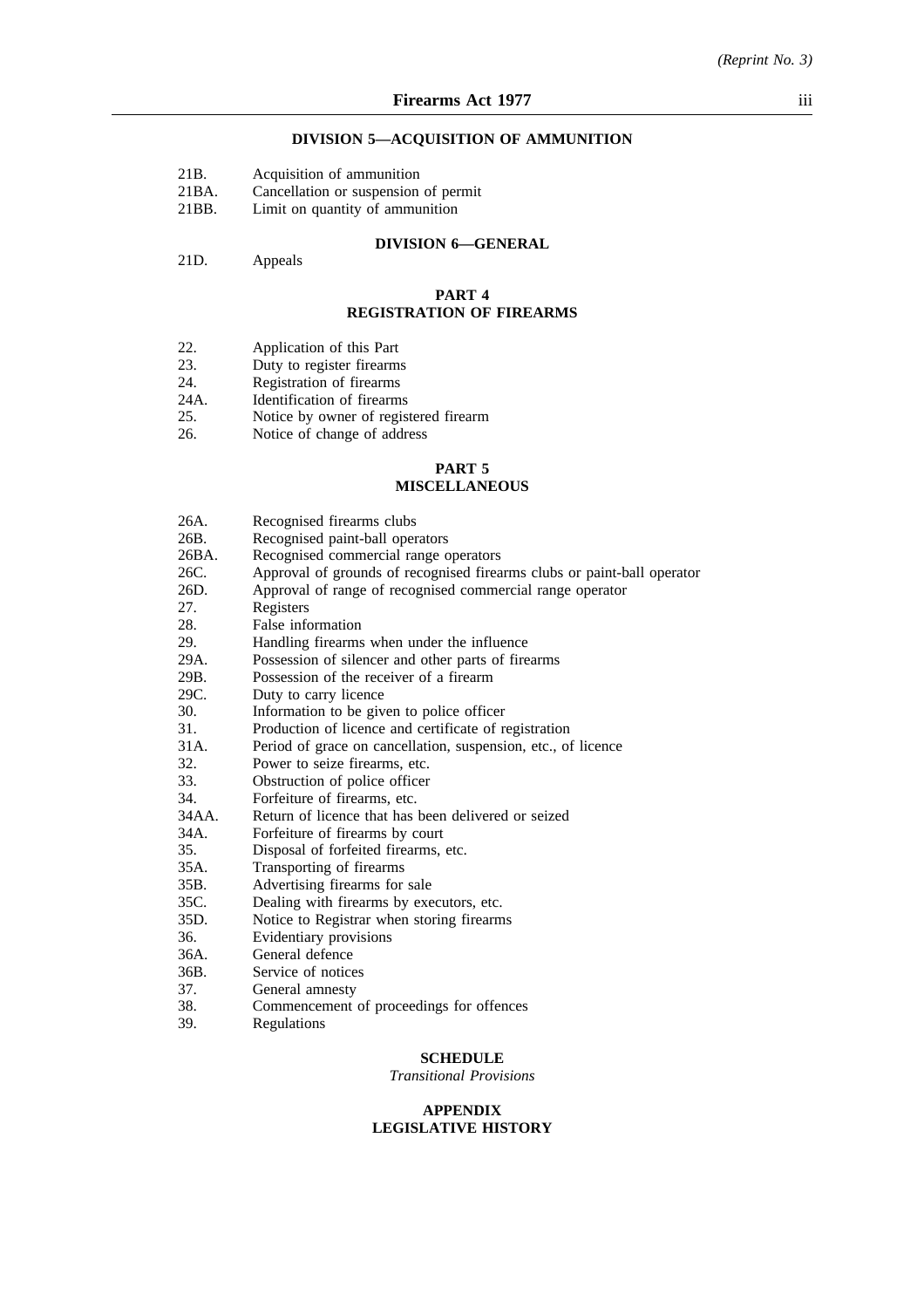# **FIREARMS ACT 1977**

being

Firearms Act 1977 No. 26 of 1977 [Assented to 12 May 1977]<sup>1</sup>

as amended by

Firearms Act Amendment Act 1986 No. 60 of 1986 [Assented to 23 October 1986]<sup>2</sup>

Firearms Act Amendment Act 1988 No. 87 of 1988 [Assented to 1 December 1988]<sup>3</sup>

Firearms (Miscellaneous) Amendment Act 1993 No. 13 of 1993 [Assented to 25 March 1993]<sup>4</sup>

Firearms (Miscellaneous) Amendment Act 1996 No. 70 of 1996 [Assented to 22 August 1996]<sup>5</sup>

Firearms Regulations 1993 No. 68 of 1993 [*Gaz*. 29 April 1993, p. 1482] (as varied by Regulation No. 208 of 1996 [Gaz. 5 September 1996, p. 1077]<sup>6</sup>)

- <sup>2</sup> Came into operation 23 October 1986: *Gaz*. 23 October 1986, p. 1412.
- <sup>3</sup> Came into operation 1 September 1993: *Gaz*. 24 June 1993, p. 2047.
- <sup>4</sup> Came into operation 1 September 1993: s. 2.<br> $\frac{5}{2}$  Came into operation 0 September 1996: Can
- <sup>5</sup> Came into operation 9 September 1996: *Gaz*. 5 September 1996, p. 1058.
- Came into operation 9 September 1996: reg. 2.

#### *NOTE:*

- *Asterisks indicate repeal or deletion of text.*
	- *For the legislative history of the Act see Appendix. Entries appearing in the Appendix in bold type indicate the amendments incorporated since the last reprint.*

<sup>&</sup>lt;sup>1</sup> Came into operation (including ss. 11 and 13) 1 January 1980: *Gaz*. 6 December 1979, p. 1896.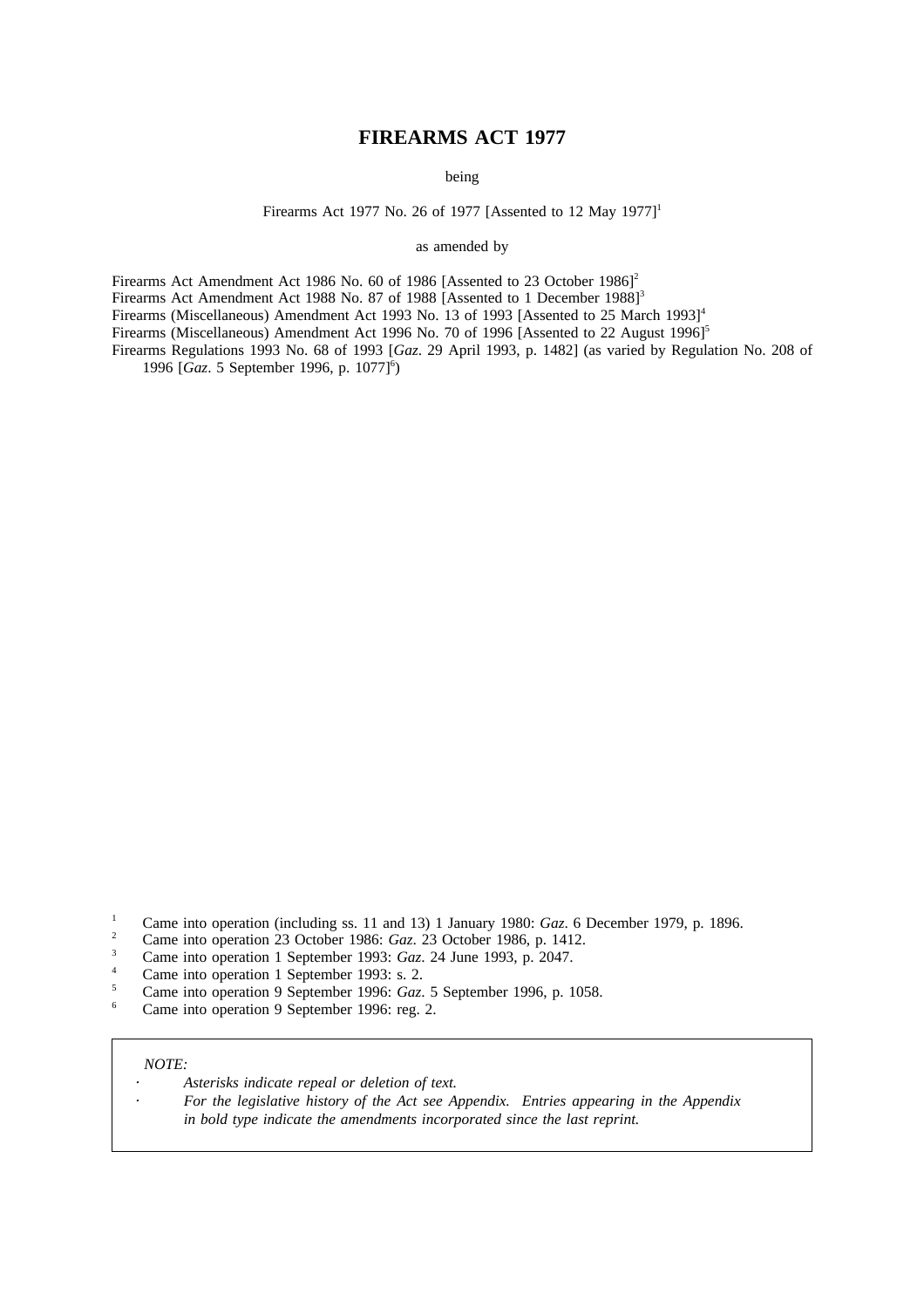# **An Act to control the possession, use and sale of firearms; and for other purposes.**

The Parliament of South Australia enacts as follows:

# **PART 1 PRELIMINARY**

### **Short title**

**1.** This Act may be cited as the *Firearms Act 1977*.

\*\*\*\*\*\*\*\*\*\*

#### **Interpretation**

**5.** (1) In this Act, unless the contrary intention appears—

"**air gun**" means a firearm (other than a rifle or handgun) designed to fire shot, bullets or other projectiles by means of compressed air or other compressed gas and not by means of burning propellant;

"**air rifle**" means a rifle designed to be carried by hand and to fire shot, bullets or other projectiles by means of compressed air or other compressed gas and not by means of burning propellant;

"**ammunition**" means ammunition suitable for use in a firearm and includes primers and propellant;

"**automatic firearm**" means a firearm that is designed to fire a round when the trigger is brought to the firing position and to continue to fire one or more rounds automatically while the trigger is held in that position;

"**class A firearms**" means—

- *(a)* air rifles, air guns and paint-ball firearms; and
- *(b)* .22 rim fire rifles (not being self-loading rifles); and
- *(c)* single or double barrel shotguns (not being self-loading or pump action shotguns);

# "**class B firearms**" means—

- *(a)* muzzle loading firearms (not being handguns); and
- *(b)* revolving chamber rifles; and
- *(c)* centre fire rifles (not being self-loading centre fire rifles); and
- *(ca)* double barrel centre fire rifles that are not designed to hold additional rounds in a magazine; and
- *(d)* break action combination shotguns and rifles; and
- *(e)* all other firearms (not being prescribed firearms, handguns, self-loading firearms or pump action shotguns) that are not class A firearms;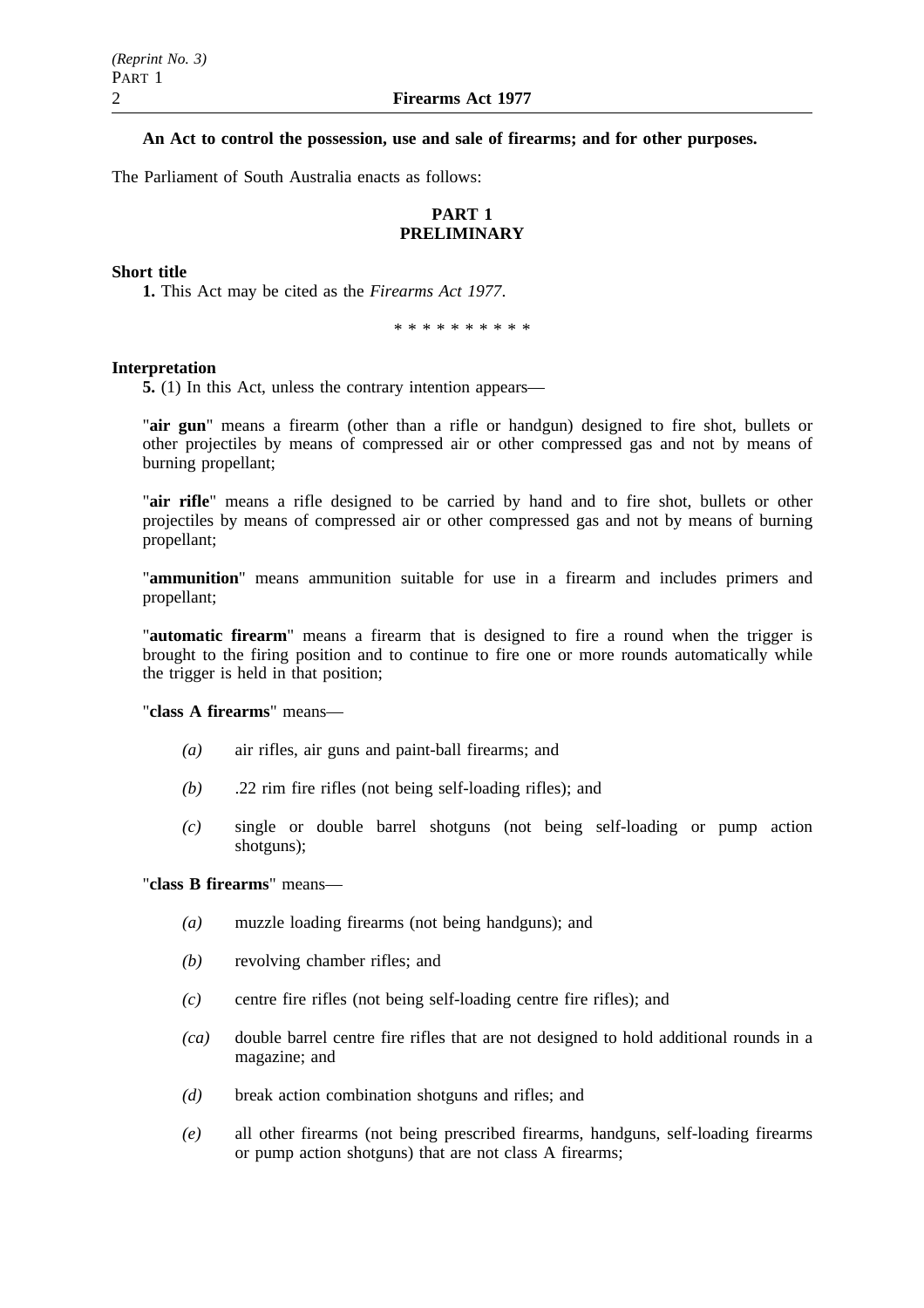"**class C firearms**" means—

- *(a)* self-loading rim fire rifles having a magazine capacity of 10 rounds or less; and
- *(b)* self-loading shotguns having a magazine capacity of five rounds or less; and
- *(c)* pump action shotguns having a magazine capacity of five rounds or less,

but does not include revolving chamber rifles;

### "**class D firearms**" means—

- *(a)* self-loading rim fire rifles having a magazine capacity of more than 10 rounds; and
- *(b)* self-loading centre fire rifles; and
- *(c)* self-loading shotguns having a magazine capacity of more than five rounds; and
- *(d)* pump action shotguns having a magazine capacity of more than five rounds,

but does not include revolving chamber rifles;

"**class H firearms**" means handguns;

"**collector's licence**" means a firearms licence that is endorsed with the purpose of collecting and displaying firearms;

"**commercial range operator**" means a person who carries on the business of providing—

- *(a)* a shooting range (not being a shooting gallery) for use by members of the public; and
- *(b)* firearms for use by members of the public at the range;

"**the Commissioner of Police**" means the person for the time being holding, or acting in, the office of Commissioner of Police;

"**the consultative committee**" or "**the committee**" means the Firearms Consultative Committee established under this Act;

"**dealer**", in relation to firearms, means a person—

- *(a)* who carries on the business of manufacturing, repairing, modifying or testing firearms; or
- *(b)* who carries on the business of buying, selling or hiring out, firearms; or
- *(c)* who carries on the business of a pawnbroker or auctioneer and handles firearms in the course of that business,

and "**dealing**" has a corresponding meaning;

"**dealer's licence**" means a dealer's licence granted under this Act;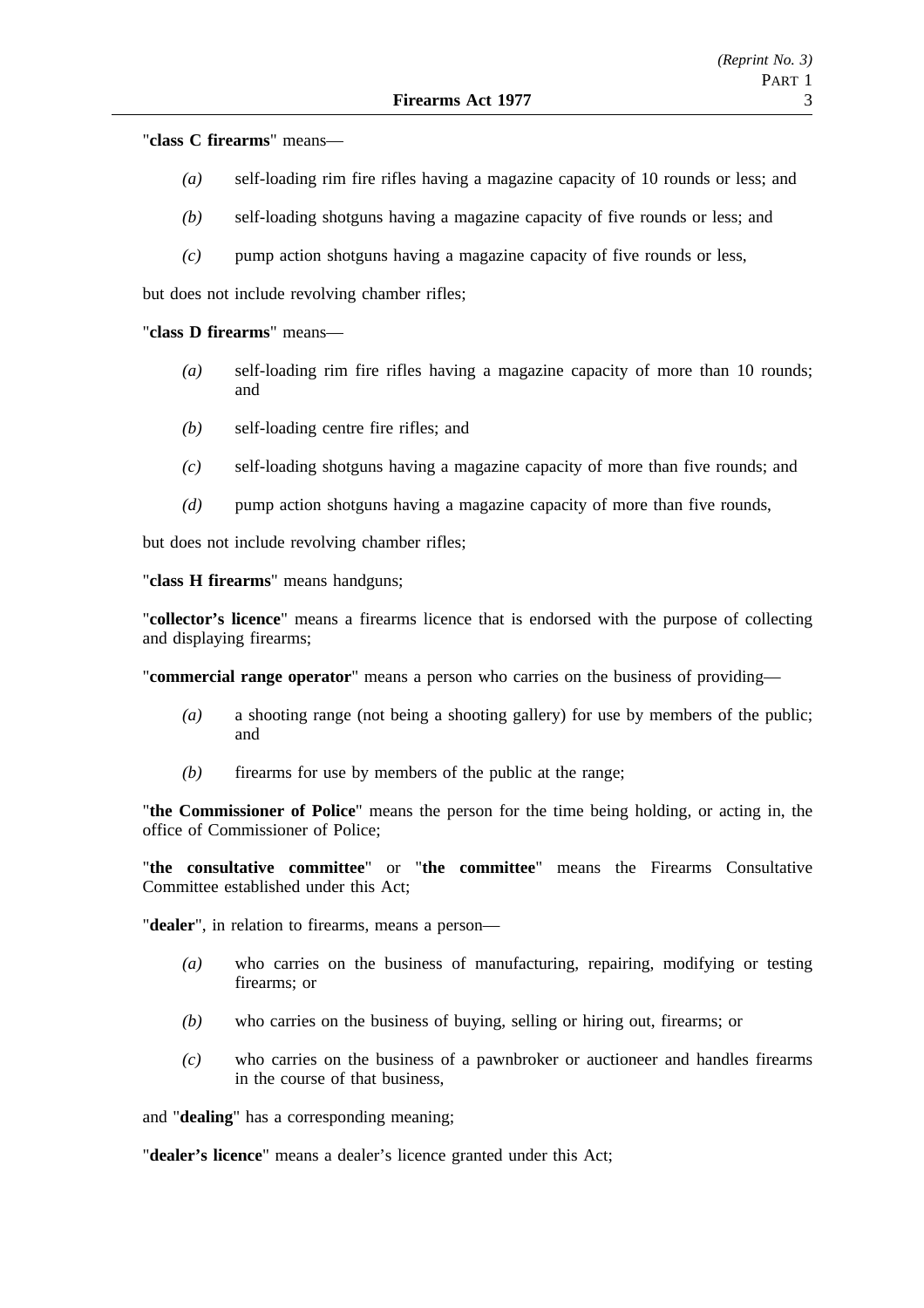"**firearm**" means—

*(a)* a device designed to be carried by hand and to fire shot, bullets or other projectiles by means of burning propellant or by means of compressed air or other compressed gas; or

\*\*\*\*\*\*\*\*\*\*

*(c)* a device of a kind declared by regulation to be a firearm for the purposes of this Act,

and includes a device which, if in working order, would be a firearm within the meaning of this definition (except such a device that has been rendered unusable in a manner stipulated in the regulations or by the Registrar) but does not include a device of a kind excluded by regulation from the provisions of this Act;

"**firearms club**" means a club for the benefit of enthusiasts who are interested in firearms generally or in a particular class of firearms;

"**firearms licence**" means a firearms licence granted under this Act and includes a firearms permit;

"**firearms permit**" means a permit referred to in section 12(4);

"**firing mechanism**" of a firearm means the mechanism of the firearm that is designed for the purpose of firing the firearm;

"**to give**" a firearm means to transfer ownership of the firearm to another person as a gift and includes transfer of the ownership of a firearm to a beneficiary of a deceased estate by the executor or administrator in the distribution of the estate;

"**handgun**" means a firearm the barrel of which is less than 400 millimetres in length and that is designed or adapted for aiming and firing from the hand and is reasonably capable of being carried concealed about the person;

"**licence**" means a firearms licence or a dealer's licence;

"**licensed dealer**" in firearms or ammunition means a person who is licensed under this Act or a corresponding enactment of another State or Territory of the Commonwealth to carry on the business of dealing in firearms or ammunition;

"**loading mechanism**" of a firearm means all the parts of the firearm (except the barrel) that are designed to place or hold or to place and hold a round in position for firing and includes the magazine of the firearm (if any);

"**the Minister**" means the Minister of the Crown to whom the administration of this Act is for the time being committed by the Governor and includes any other Minister of the Crown for the time being discharging the duties of that Minister;

"**owner**" of a firearm includes—

- *(a)* the executor or administrator of a deceased estate that includes a firearm; and
- *(b)* the administrator or manager of the estate of a person who is unable to manage his or her affairs if the estate includes a firearm; and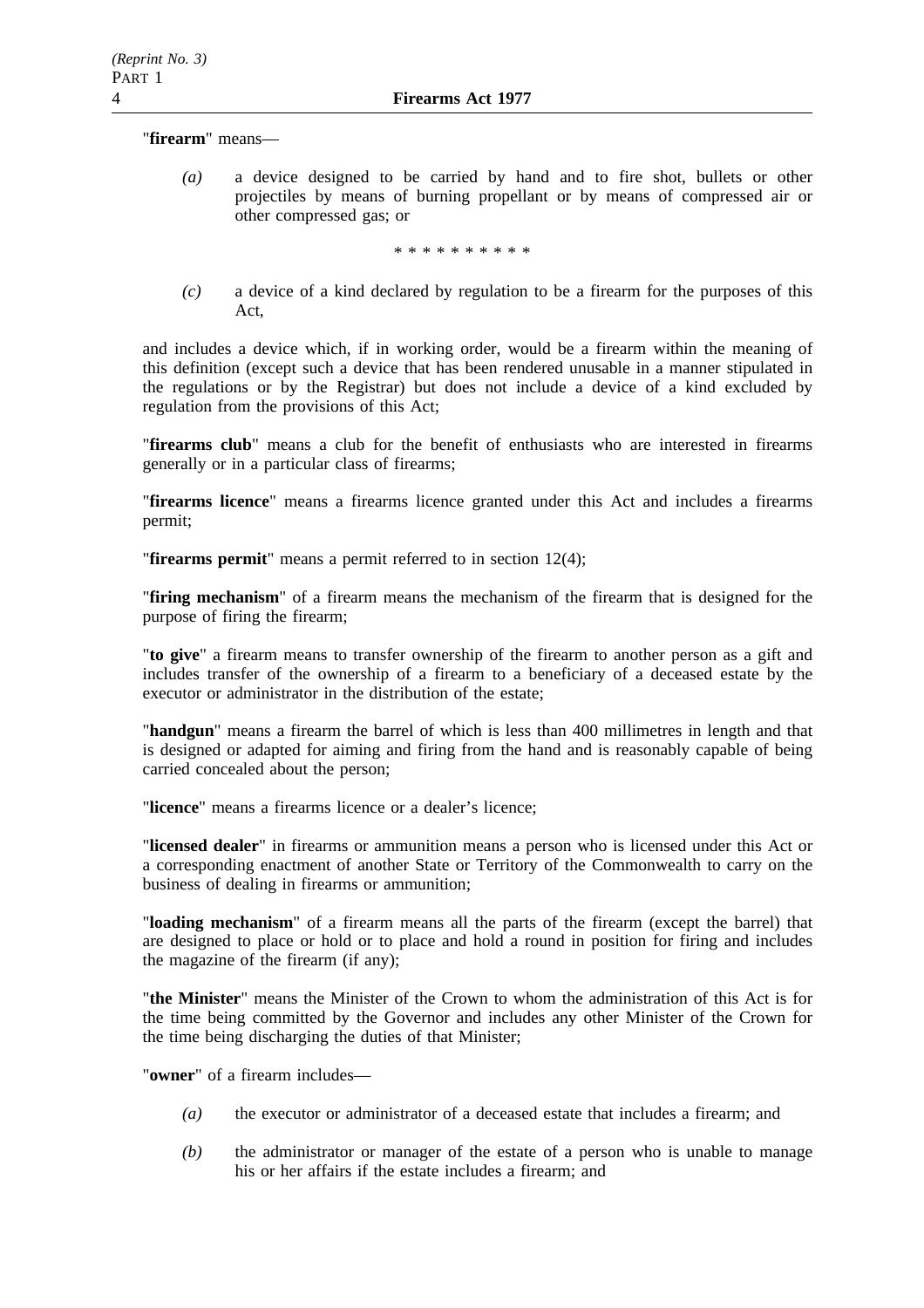- *(c)* the donee of an enduring power of attorney during a period of legal incapacity suffered by the donor of the power if the donor is the owner of a firearm; and
- *(d)* the Official Trustee or the registered trustee of a bankrupt estate that includes a firearm;

"**paint-ball firearm**" means an air gun designed to fire a projectile containing dye, paint or other marking substance;

"**paint-ball operator**" means a person or body who provides or arranges for the provision of grounds for use by participants in an organised activity involving the use of paint-ball firearms (but not involving the use of any other firearms);

"**prescribed firearm**" means a firearm of a class prescribed by regulation for the purposes of this definition;

"**pump action shotgun**" means a shotgun that is reloaded manually by moving the forward hand grip which is part of the loading mechanism of the gun backwards and then forwards;

"**to purchase**" includes to acquire by barter or exchange;

"**receiver**" of a firearm means the metal or plastic body or frame of the firearm that is designed to hold the firing mechanism or the loading mechanism or both in place but does not include the stock or barrel of the firearm;

"**recognised commercial range operator**" means a commercial range operator declared to be a recognised commercial range operator by the Minister pursuant to this Act;

"**recognised firearms club**" means a firearms club declared to be a recognised firearms club by the Minister pursuant to this Act;

"**recognised paint-ball operator**" means a paint-ball operator declared to be a recognised paint-ball operator by the Minister pursuant to this Act;

"**the Registrar**" means the Registrar of Firearms;

"**relative**" in relation to a person means the spouse, parent or remoter lineal ancestor, son, daughter or remoter issue or brother or sister of the person;

"**round**" means a projectile and propellant whether held together by a cartridge or not;

### "**self-loading firearm**" means—

- *(a)* a firearm that is designed to fire a round when the trigger is brought to the firing position and to continue to fire one or more rounds by releasing the trigger and returning it to the firing position to fire each additional round; but
- *(b)* does not include a double barrel shotgun that is not designed to hold additional rounds in a magazine;

"**to sell**" includes to dispose of by barter or exchange;

"**shooting gallery**" means an indoor or outdoor gallery at which members of the public can use .177 calibre air guns or air rifles (but not paint-ball firearms) that are attached to a shooting bench to shoot at stationary or moving targets;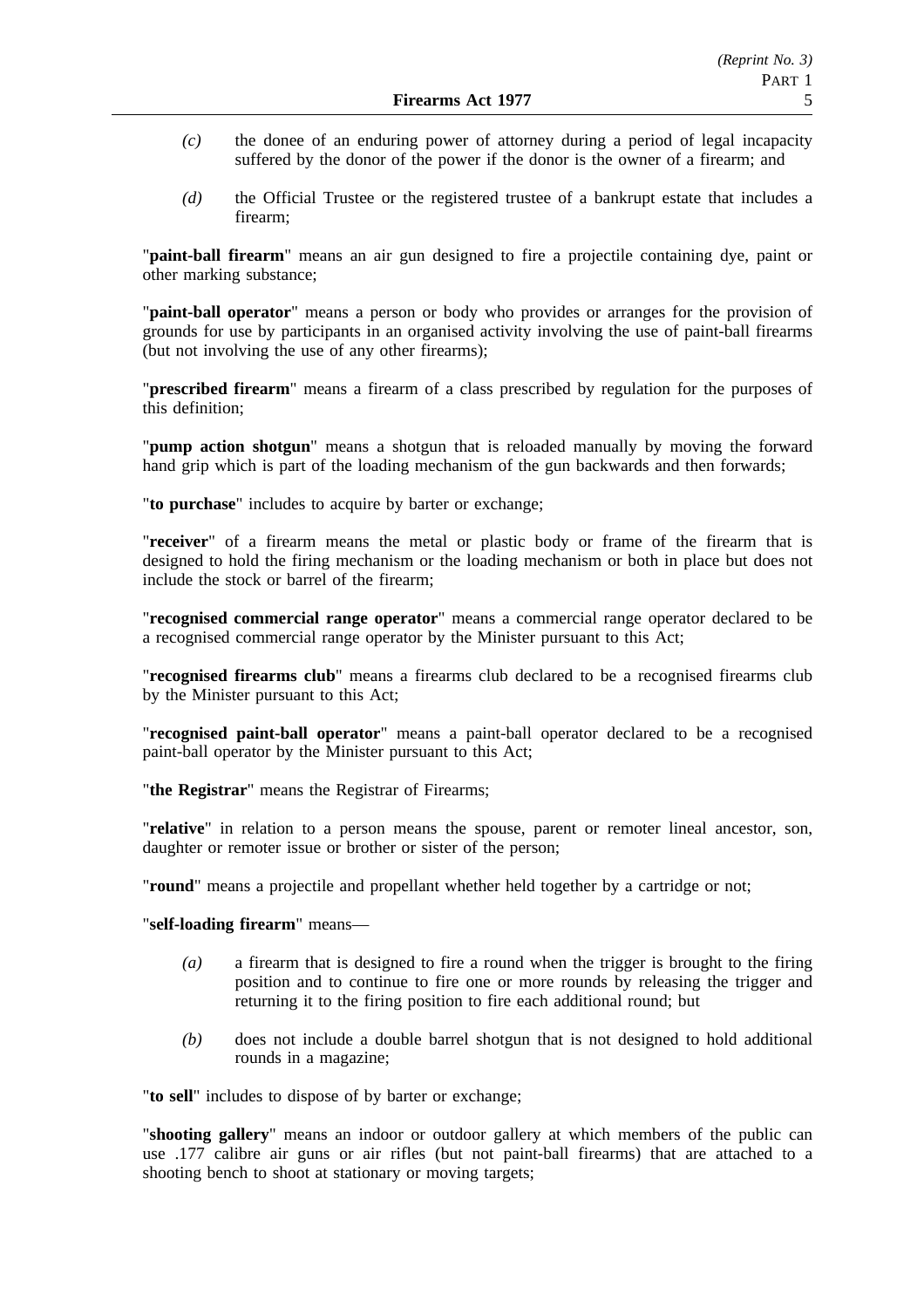"**silencer**" means a device designed to be attached to or comprising part of a firearm to muffle the report when the firearm is fired;

"**spouse**" includes a putative spouse (whether or not a declaration of the relationship has been made under the *Family Relationships Act 1975*).

(2) For the purposes of this Act the capacity of a magazine that has been modified to reduce its capacity will only be regarded as having the reduced capacity, instead of its capacity as manufactured, if it has been modified in a manner approved by the Registrar.

(3) A person who purchases or sells more than 20 firearms in any 12 month period will, for the purposes of this Act, be taken to be carrying on the business of dealing in firearms in respect of the firearms purchased or sold in excess of 20 in that period unless he or she establishes on the balance of probabilities that he or she was not carrying on such a business.

(4) Subsection (3) does not apply if all the firearms purchased or sold in a 12 month period were the subject of one transaction or two or more transactions entered into on the same day at an auction.

(5) A person who purchases or sells more than 50 000 rounds of ammunition in any 12 month period will, for the purposes of this Act, be taken to be carrying on the business of dealing in ammunition in respect of the ammunition purchased or sold in excess of 50 000 rounds in that period unless he or she establishes on the balance of probabilities that he or she was not carrying on such a business.

- (6) Subsection (5) does not apply—
- *(a)* in relation to a recognised firearms club;
- *(ab)* to the purchase or sale by a recognised paint-ball operator of ammunition suitable for use in paint-ball firearms;
- *(b)* if all the ammunition purchased or sold in a 12 month period was the subject of one transaction or two or more transactions entered into on the same day at an auction.

(7) For the purposes of this Act, any grounds provided or arranged to be provided by or on behalf of a recognised firearms club for use by members of the club will be taken to be grounds of the club.

(8) For the purposes of this Act, any grounds provided or arranged to be provided by or on behalf of a recognised paint-ball operator for use by participants in an organised activity involving the use of paint-ball firearms will be taken to be grounds of the operator.

(9) A reference in this Act to a person who carries on the business of primary production includes—

- *(a)* where the business is carried on by a company—a director of the company; and
- *(b)* the person (if any) employed to manage the business,

if the director or manager resides on or near the land on which the business is carried on or visits the land frequently for the purposes of the business.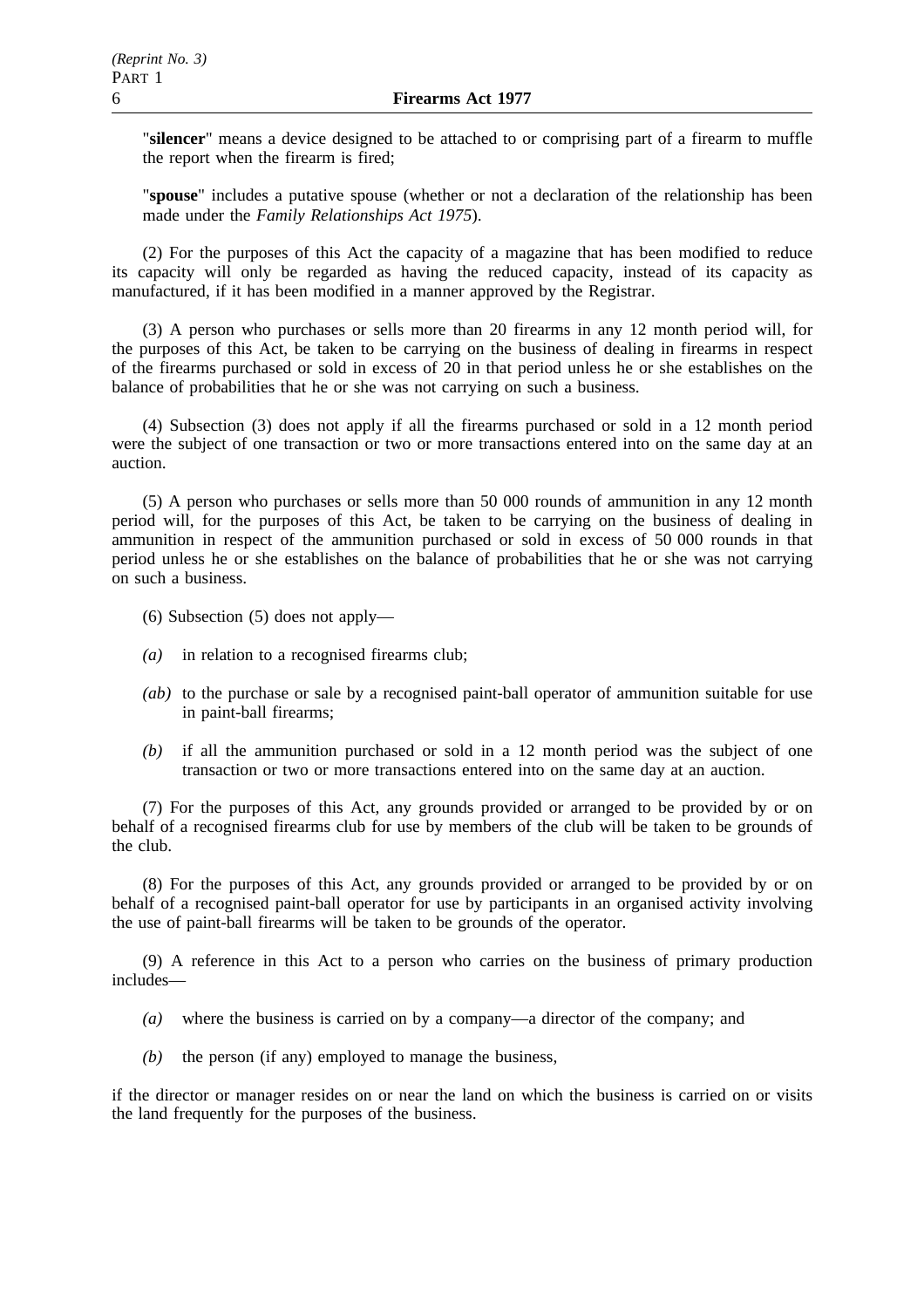(10) For the purposes of this Act a person who has a mental or physical condition that would make it unsafe for him or her to possess a firearm or ammunition must be taken not to be a fit and proper person to have possession of a firearm or ammunition or to hold or have possession of a licence.

(11) For the purposes of this Act a person may be taken not to be a fit and proper person to have possession of a firearm or ammunition or to hold or have possession of a licence if the person—

- *(a)* has not complied with the requirements of this Act in relation to the safe handling, carriage or use of firearms; or
- *(b)* has been convicted of an offence against this Act or corresponding legislation of another State or Territory of the Commonwealth; or
- *(c)* has been convicted of an offence involving actual or threatened violence in this State or any other State or Territory of the Commonwealth or in any other part of the world; or
- *(d)* has been guilty of fraud or deception for the purpose of obtaining a licence or permit under this Act or under corresponding legislation in another State or Territory of the Commonwealth; or
- *(e)* is the subject, or has in the past been the subject, of a domestic violence restraining order under the *Domestic Violence Act 1994* or any other order of a similar nature made by a court whether in this State or any other State or Territory of the Commonwealth.

(12) Subsection (11) does not limit the grounds on which a person may be taken not to be a fit and proper person for the purposes of this Act.

### **Crown not bound**

**5A.** This Act does not apply to the Crown in right of this State or to the Crown in any other capacity.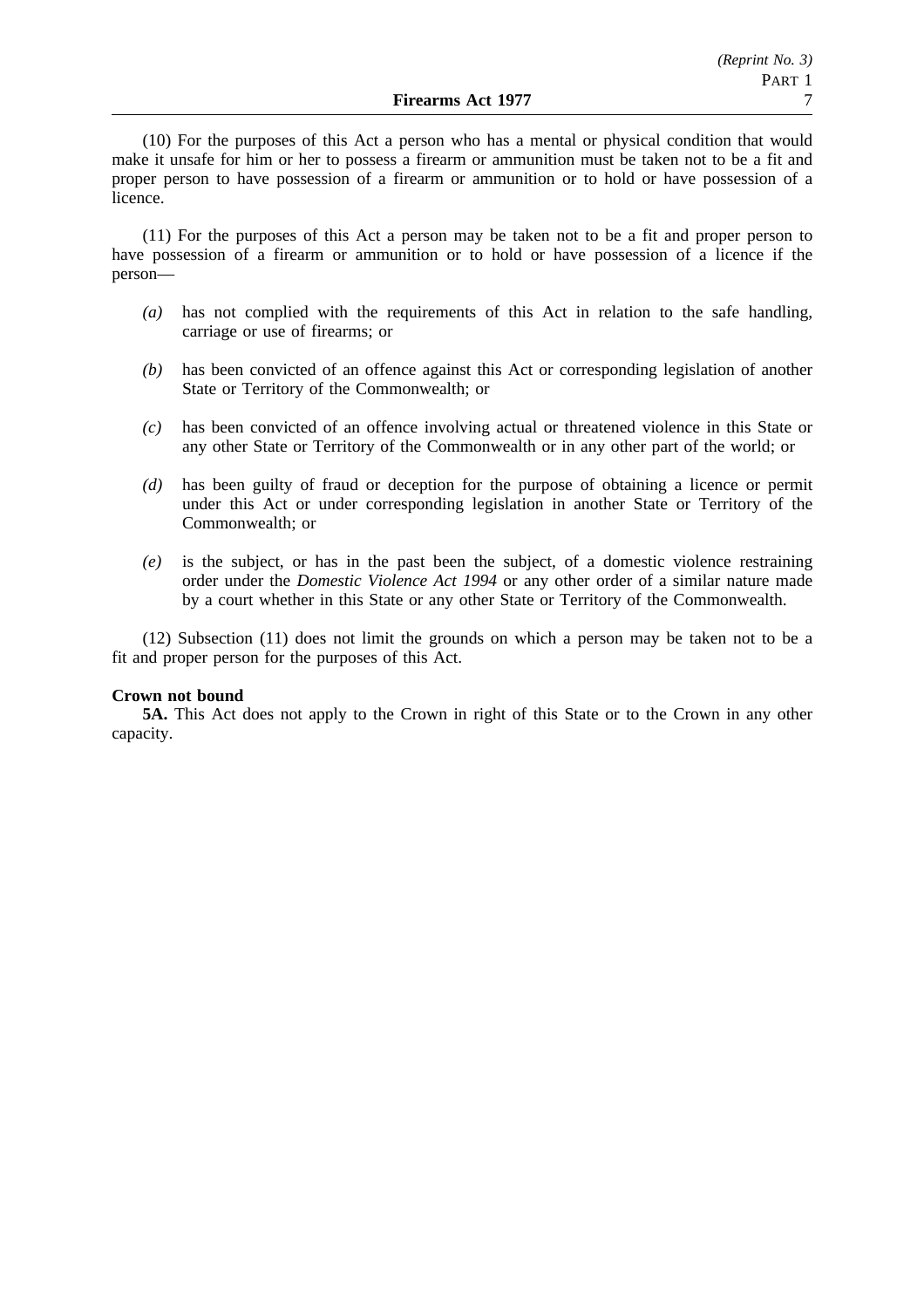#### **PART 2 ADMINISTRATION**

# **DIVISION 1—THE REGISTRAR OF FIREARMS**

#### **The Registrar**

**6.** (1) The Commissioner of Police is the Registrar of Firearms.

(2) The Registrar may, by instrument in writing, delegate to any person any of the Registrar's powers and functions under this Act.

(3) A delegation under this section is revocable at will, and does not prevent the exercise of any power or function by the Registrar.

# **DIVISION 2—THE FIREARMS CONSULTATIVE COMMITTEE**

#### **Establishment of consultative committee**

**7.** (1) The Firearms Consultative Committee is established.

(2) The consultative committee consists of six members, appointed by the Governor, of whom—

- *(a)* one must be a legal practitioner of at least seven years standing; and
- *(b)* one must be a person nominated by the Commissioner of Police; and
- *(c)* one must be a person who has, in the opinion of the Governor, wide experience in the use and control of firearms; and
- *(d)* one must be a medical practitioner; and
- *(e)* one must be a person who carries on the business of primary production and uses a firearm or firearms for the purposes of that business; and
- *(f)* one must be a person who has experience in the administration of, or in participating in, a competitive discipline using firearms being a discipline in which shooters compete at the Olympic Games or the Commonwealth Games.
- (2a) The committee must include at least two men and two women.

(3) The Governor may appoint any member of the consultative committee to be chairman of the committee.

(4) The Governor may appoint a suitable person to be a deputy of any member of the committee, and such a person while acting in the absence of the member has all the powers, authorities, duties and obligations of that member.

#### **Quorum, etc.**

**8.** (1) Four members of the consultative committee constitute a quorum of the committee and no business may be transacted by the committee unless a quorum is present.

(2) A decision carried by a majority of votes cast by members at a meeting is a decision of the committee.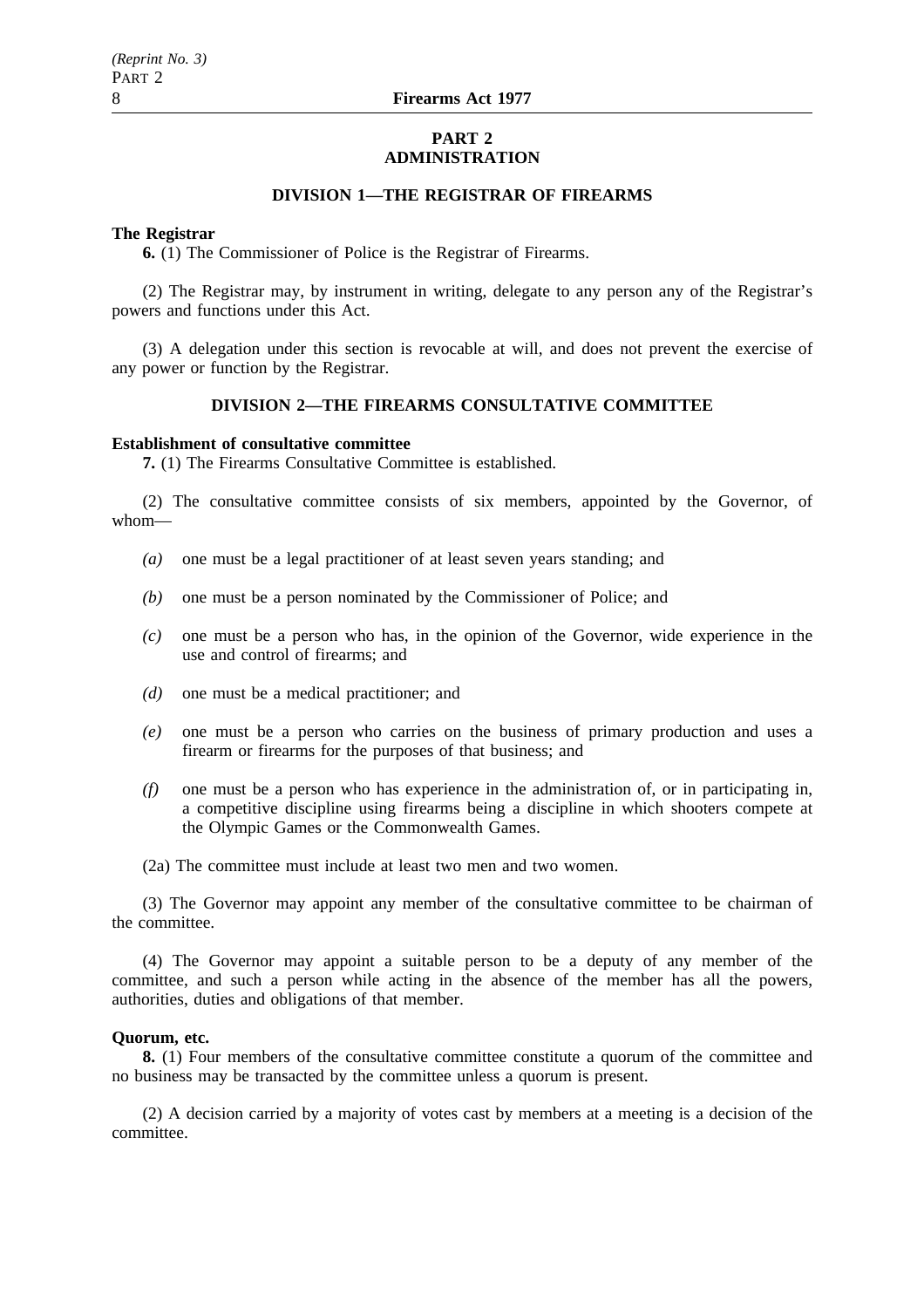(3) Each member present at a meeting has one vote on any question arising for decision and, if the votes are equal, the person presiding at the meeting may exercise a casting vote.

#### **Allowances and expenses**

**9.** The members of the consultative committee are entitled to such allowances and expenses as the Minister may determine.

#### **Procedure of the consultative committee**

**10.** (1) Before the consultative committee makes any decision upon a matter arising under this Act, it must allow the Registrar, and any other person with a direct interest in the matter, a reasonable opportunity to make representations orally or in writing to the committee.

(2) In investigating any matter arising under this Act, the consultative committee is not bound by the rules of evidence but may inform itself in any manner it thinks fit.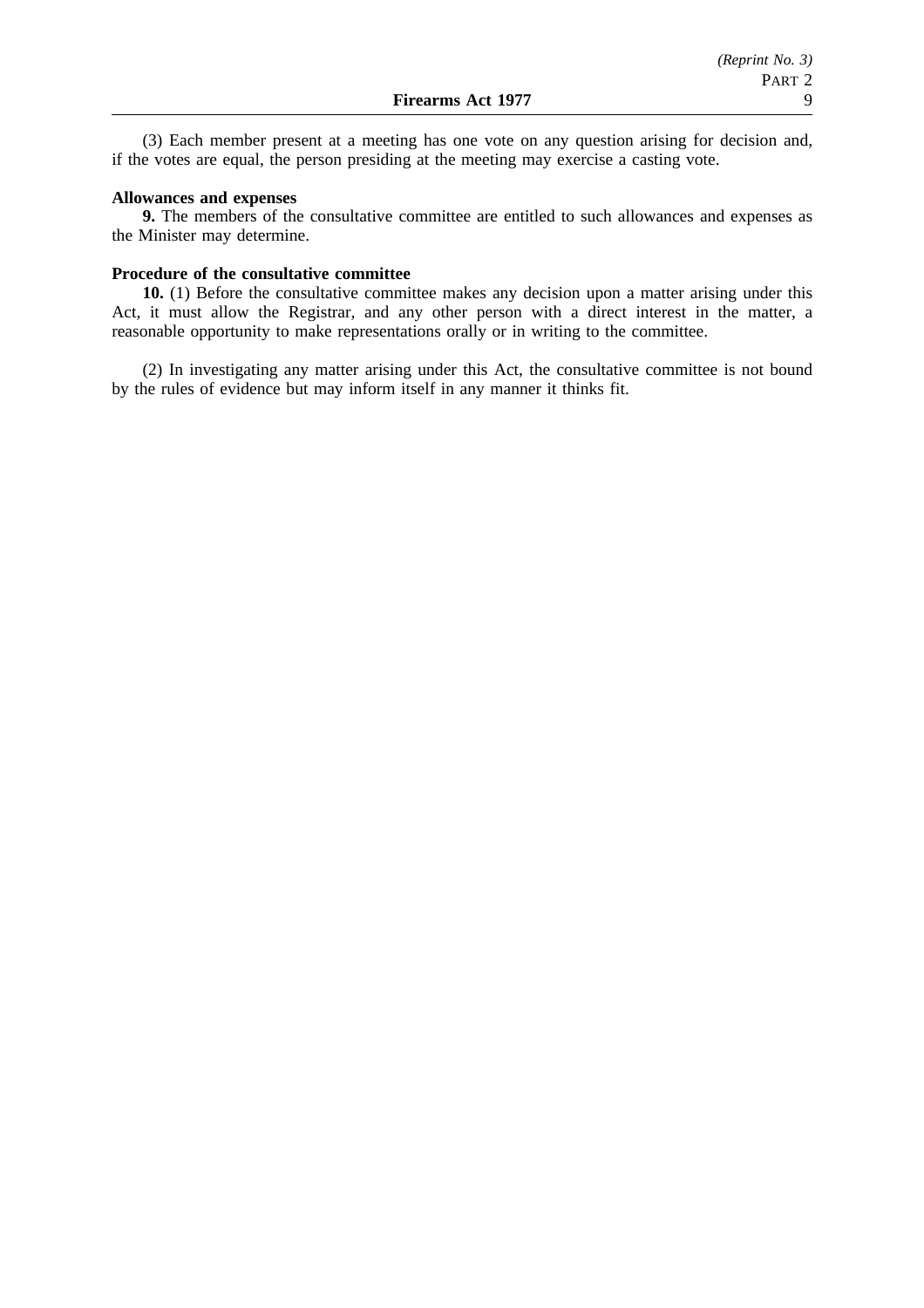#### **PART 3**

# **POSSESSION OF FIREARMS AND DEALING IN FIREARMS AND AMMUNITION**

# **DIVISION 1—POSSESSION AND USE OF FIREARMS**

## **Possession and use of firearms**

**11.** (1) A person who has possession of a firearm without holding a firearms licence authorising possession of that firearm is guilty of an offence.

(2) A person who has possession of a firearm, or who uses a firearm, for a purpose that is not authorised by a firearms licence held by that person is guilty of an offence.

(3) If, in proceedings for an offence against subsection (2), the evidence gives rise to a reasonable inference that the purpose for which the defendant had possession of the firearm, or used the firearm, was not authorised by the licence, the onus shifts to the defendant to establish that the purpose for which he or she had possession of the firearm, or used the firearm, was authorised by the licence.

(4) No offence is committed under this section in relation to a class A, B or H firearm by virtue of the fact that—

- *(a)* a person has possession of, or uses, the firearm on the range of a recognised commercial range operator or at a shooting gallery in the normal course of the operation of the commercial range operator or the shooting gallery if the commercial range or the gallery is under the supervision of a responsible person who holds a firearms licence authorising possession of that firearm;
- *(b)* a person has possession of, or uses, the firearm on the grounds of a recognised firearms club for the purpose of shooting in a manner authorised by the club;
- *(ba)* a person has possession of, or uses, a paint-ball firearm on grounds of a recognised paint-ball operator while participating in an organised activity involving the use of paint-ball firearms (but no other firearms);
- *(c)* a person has possession of the firearm in the ordinary course of the business of carrying or storing goods;
- *(d)* a person has possession of, or uses, the firearm in the ordinary course of business as a licensed dealer in firearms.

(4a) No offence is committed under this section in relation to a class C or D firearm by virtue of the fact that—

- *(a)* a person has possession of the firearm in the ordinary course of the business of carrying or storing goods; or
- *(b)* a person has possession of, or uses, the firearm in the ordinary course of business as a licensed dealer in firearms if his or her dealer's licence authorises dealing in that class of firearm.

(4b) No offence is committed under this section in relation to a class A, B, C, D or H firearm or a prescribed firearm by virtue of the fact that a person has possession of the firearm if he or she has possession of it on behalf of the Crown.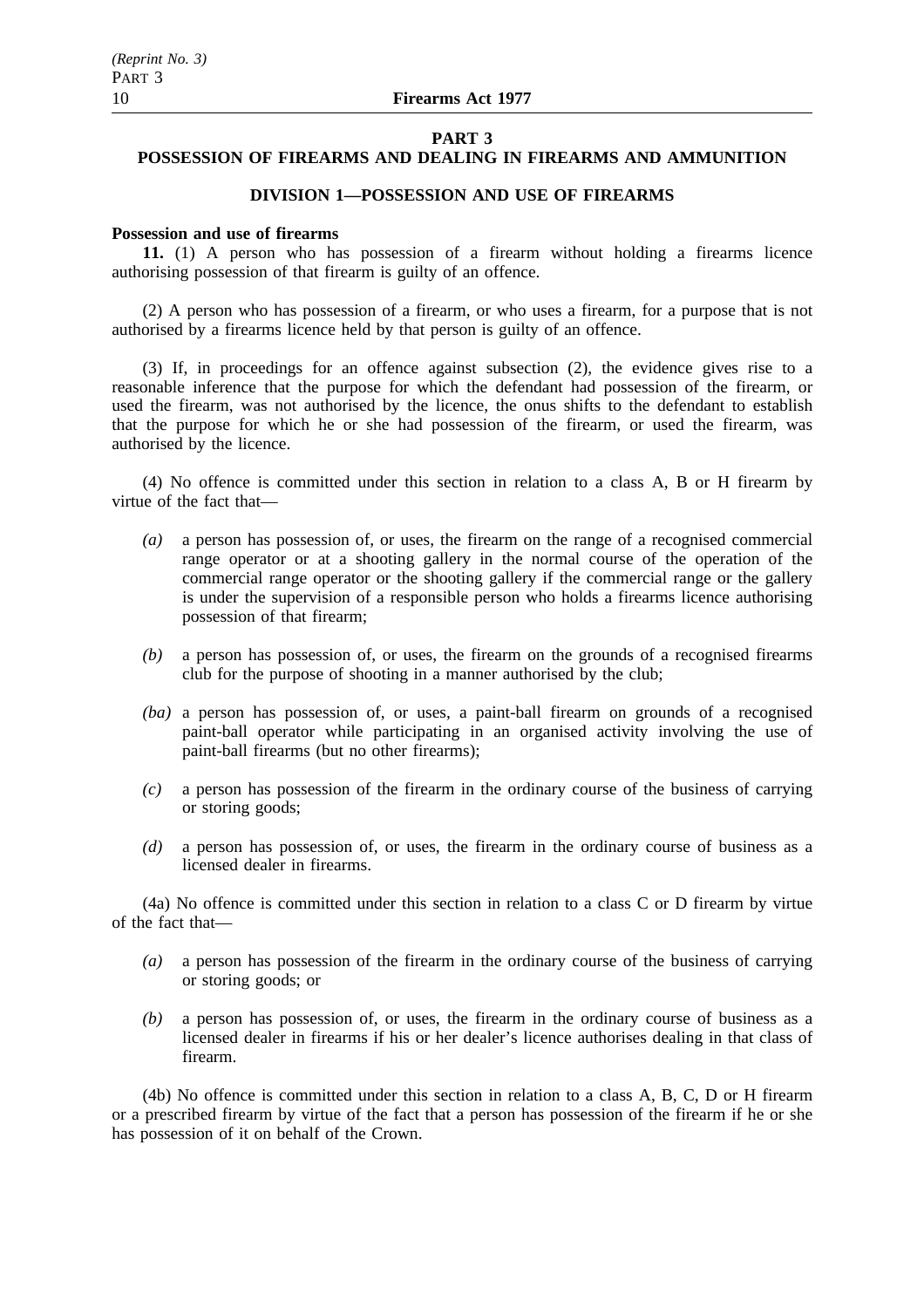(5) No offence is committed under this section in relation to a firearm by virtue of the fact that—

- *(a)* a person has possession of the firearm as executor of the will, or administrator of the estate, of a deceased person;
- *(b)* a person has possession of the firearm—
	- (i) as the administrator, committee, guardian or manager of the estate of a person who is unable to manage his or her affairs; or
	- (ii) as the donee of an enduring power of attorney during a period of legal incapacity suffered by the donor of the power; or
	- (iii) as the Official Trustee or the registered trustee of a bankrupt estate;
- *(c)* a person has possession of, or uses, the firearm in circumstances prescribed by regulation.
- (6) For the purposes of this section—
- *(a)* a person who handles a firearm—
	- (i) in the presence, and with the consent, of a person who is the owner of the firearm and who is authorised by or under this Act to have possession of it; or
	- (ii) in the premises of a licensed dealer in firearms for the purpose of inspecting the firearm,

does not have possession of the firearm;

- *(b)* a person who has possession of a self-loading rim fire rifle that does not have an inbuilt magazine and does not have possession of any magazine that can be fitted to the rifle has possession of a class C firearm;
- *(c)* a person who has possession of a self-loading rim fire rifle and also has possession of a magazine with a capacity of more than ten rounds that can be fitted to the rifle has possession of a class D firearm even though the magazine is not fitted to the rifle;
- *(d)* a person who has possession of a self-loading or pump action shotgun that does not have an inbuilt magazine and does not have possession of any magazine that can be fitted to the shotgun has possession of a class C firearm;
- *(e)* a person who has possession of a self-loading or pump action shotgun and also has possession of a magazine with a capacity of more than five rounds that can be fitted to the shotgun has possession of a class D firearm even though the magazine is not fitted to the shotgun.
- (7) The maximum penalty for an offence against this section is as follows:
- *(a)* where the firearm is a prescribed firearm—\$20 000 or imprisonment for four years;
- *(b)* where the firearm is a class C, D or H firearm—\$10 000 or imprisonment for two years;
- *(c)* where the firearm is any other kind of firearm—\$5 000 or imprisonment for one year.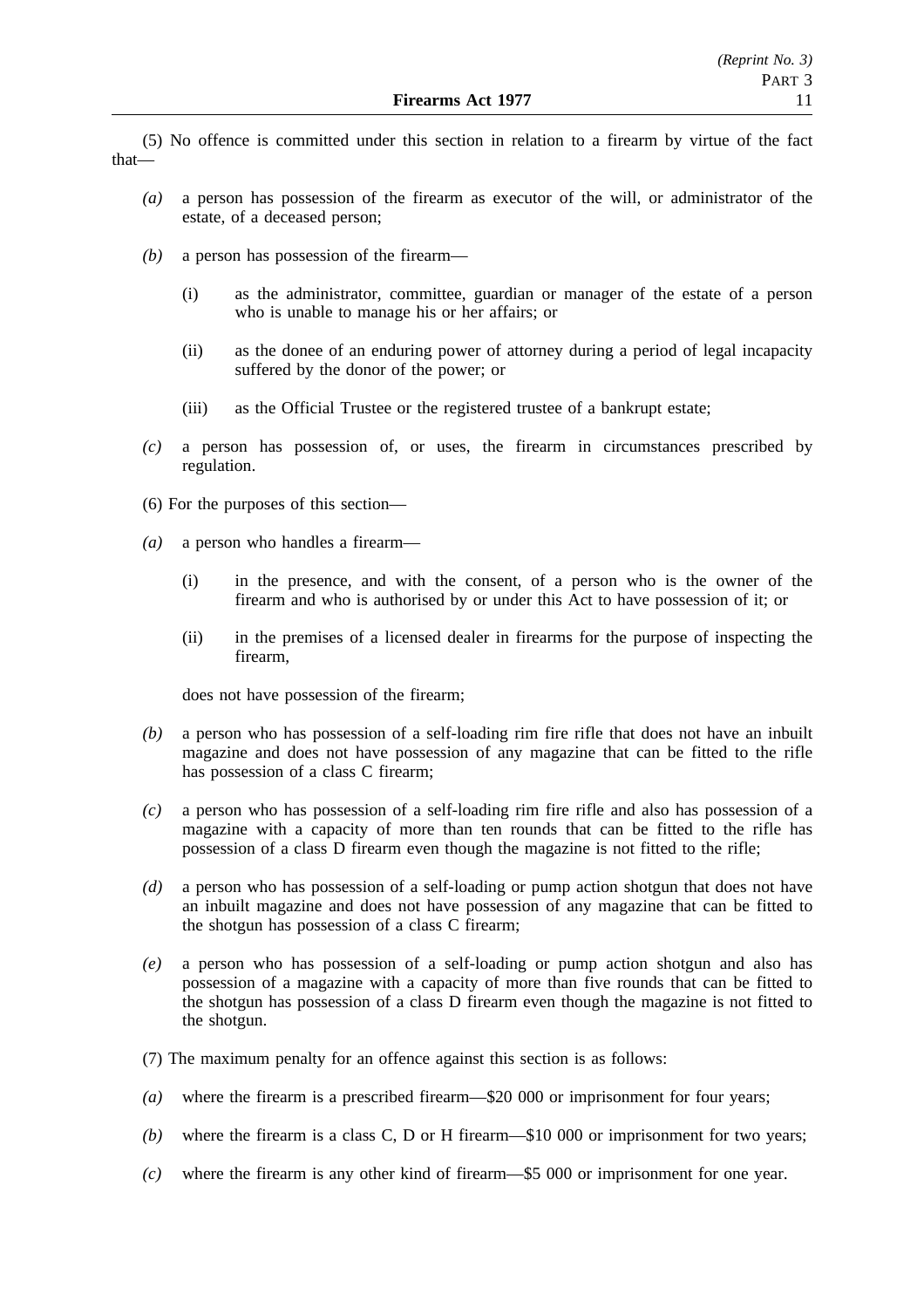#### **Application for firearms licence**

**12.** (1) An application for a firearms licence—

- *(a)* must be made to the Registrar in the prescribed manner and form; and
- *(b)* must contain the prescribed information; and
- *(c)* must be accompanied by any certificates, declarations, references, reports or other documents required by the regulations or by the Registrar.

\*\*\*\*\*\*\*\*\*\*

- (2) The Registrar may require an applicant—
- *(a)* to furnish such further information as may be necessary to enable the Registrar to determine the application; or
- *(b)* to verify by statutory declaration information furnished in relation to the application.

(3) Subject to subsection (4), an application for a firearms licence cannot be made by a person under the age of 18 years.

(4) An application for a firearms permit may be made by a person who has reached the age of 15 years but who has not reached the age of 18 years if that person is the spouse, child, brother, sister or employee of a person who holds a firearms licence and who carries on the business of primary production.

(4a) A firearms permit may only authorise the possession and use of class A or B firearms registered in the name of the spouse, parent, brother, sister or employer of the licence holder and may only authorise use of the firearm for the purposes of the business of primary production carried on by that person.

(5) The Registrar must not grant an application for a firearms licence unless satisfied—

- *(a)* as to the identity of the applicant (the Registrar may require the applicant to identify himself or herself in the same manner and to the same extent as could be required if the applicant were opening an account at a bank); and
- *(ab)* as to the age and the residential and postal addresses of the applicant; and
- *(b)* that the applicant intends using the firearm, or a firearm of the class, to which the licence relates for the purpose or purposes endorsed on the licence in relation to that firearm or firearms of that class.

(5a) The Registrar may refuse an application for a firearms licence if the applicant is not usually resident in the State.

(6) Subject to this section, where an application for a firearms licence is properly made the Registrar may only refuse the application if—

- $(a)$ 
	- (i) the Registrar is not satisfied that the applicant is a fit and proper person to hold the licence applied for; or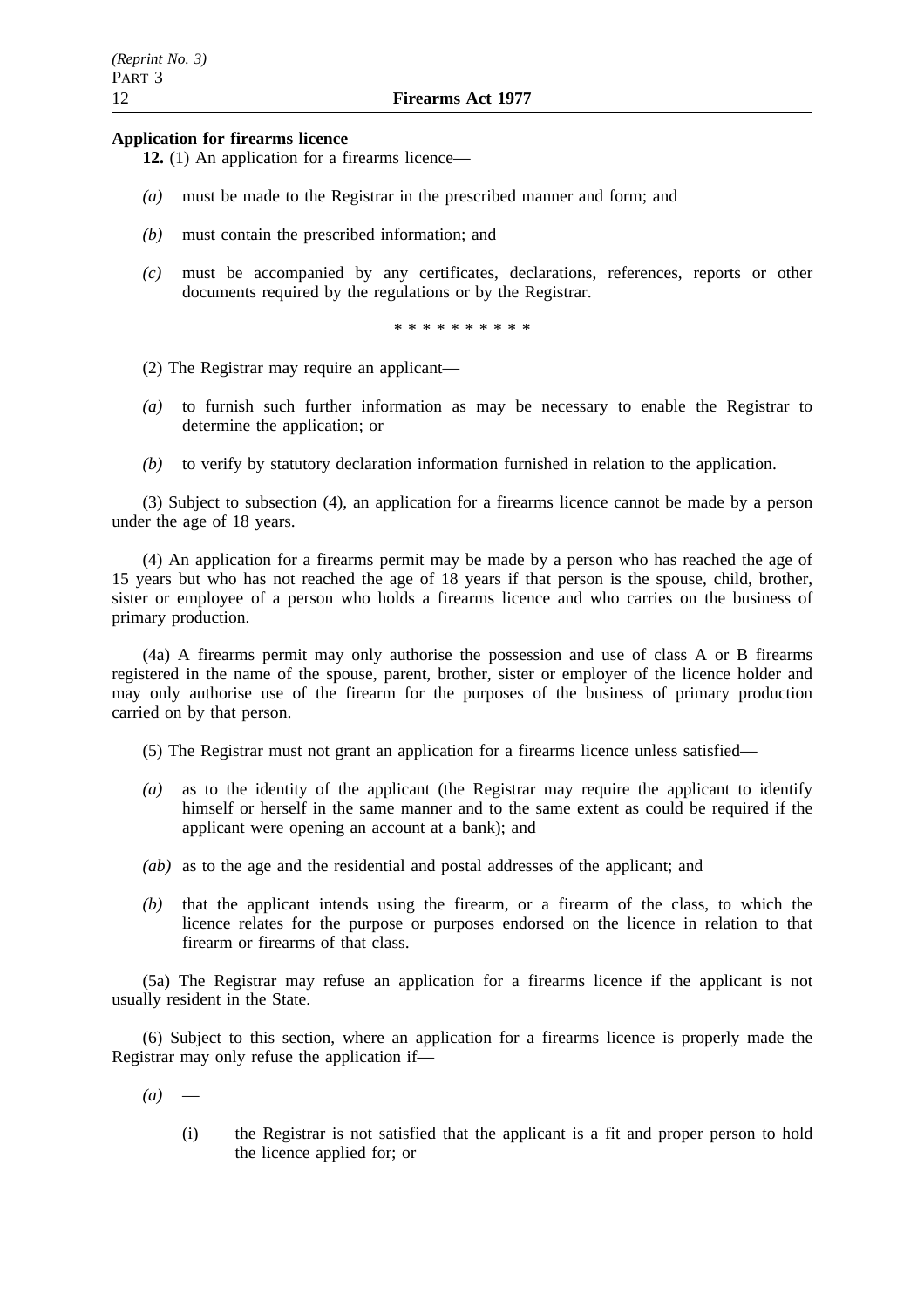- (ii) the proposed licence would authorise possession of a class C or D firearm and the Registrar would not be prepared to grant a permit to the applicant to acquire a firearm of that class; or
- (iii) the Registrar is not satisfied that the applicant will keep firearms in his or her possession secured in accordance with this Act; or
- (iv) the Registrar is satisfied that the applicant could not use any firearm for the purpose or one or more of the purposes to be endorsed on the licence; or
- (v) the Registrar is satisfied that the applicant could not use any firearm of the class or one or more of the classes to be endorsed on the licence in accordance with the conditions of the licence; or
- (vi) to grant the application would, in the Registrar's opinion, be contrary to the public interest; and
- *(b)* the consultative committee agrees that the application should be refused.

(7) An application for a firearms licence authorising possession of a prescribed firearm can only be granted if the Registrar is satisfied—

- *(a)* that the prescribed firearm will be used for a purpose authorised by the regulations; and
- *(b)* that the applicant is a fit and proper person to have possession of the prescribed firearm.

(8) An application for a new firearms licence (as distinct from the renewal of a licence) must not be granted until at least 28 days after the application was made.

(9) The Registrar will be taken to have refused an application for a firearms licence if the application has not been granted within 90 days after it was made.

(10) A firearms licence does not come into force until the prescribed application fee has been paid.

(11) A person may hold a collector's licence and another firearms licence for other purposes at the same time.

#### **Provisions relating to firearms licences**

**13.** (1) A firearms licence may authorise possession of a particular firearm or firearms of a particular class, and must be endorsed by the Registrar with the purpose or purposes for which that firearm or firearms of that class may be used by the holder of the licence.

(2) A firearms licence can only be endorsed with a purpose or purposes prescribed by regulation or approved by the Registrar pursuant to the regulations.

(2a) Where a firearms licence is endorsed with the purpose of collecting and displaying firearms no other purpose may be endorsed on that licence.

(3) A firearms licence that authorises possession of a prescribed firearm must be specially endorsed by the Registrar to that effect.

(3a) A firearms licence does not authorise the possession and use of a firearm acquired by the holder of the licence on or after the commencement of the *Firearms (Miscellaneous) Amendment Act 1996* if possession of the firearm was transferred to the holder in contravention of Division 2A.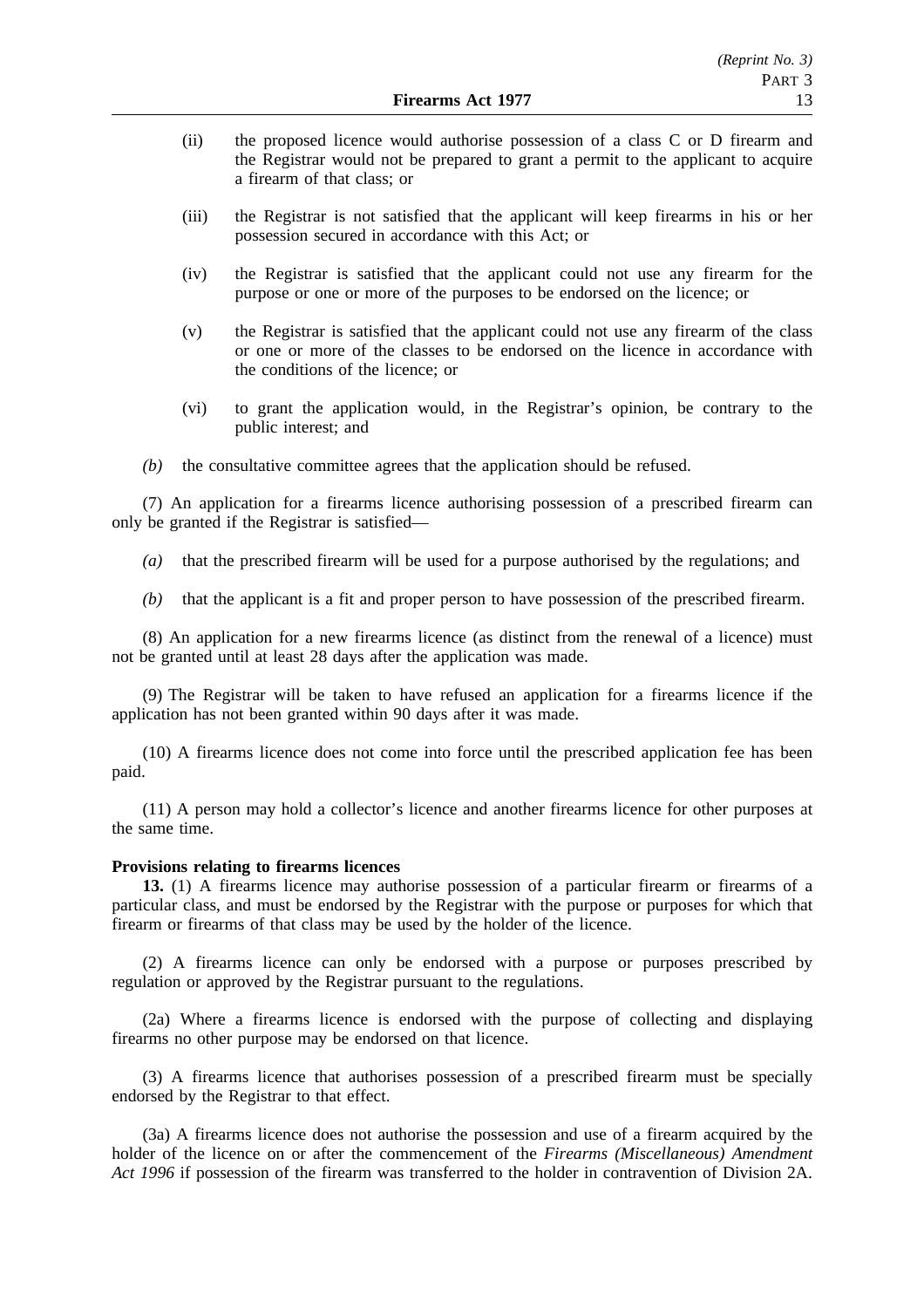- (4) Subject to this section, a firearms licence is subject to—
- *(a)* any licence conditions prescribed by the regulations; and
- *(b)* any licence conditions imposed by the Registrar with the approval of the consultative committee; and
- *(c)* any licence conditions imposed by the Registrar with the agreement of the holder of the licence.

(5) The Registrar may impose licence conditions pursuant to subsection (4) on the grant or renewal of the licence or at any time during the term of the licence.

(6) A licence condition imposed pursuant to subsection  $(4)(b)$  during the term of the licence does not operate until the Registrar has given the holder of the licence (either personally or by certified mail) notice in writing of the condition.

\*\*\*\*\*\*\*\*\*\*

(8) The Registrar may, on his or her own initiative or on the application of the holder of a firearms licence—

- *(a)* extend or restrict the classes of firearms to which the licence relates;
- *(b)* vary or revoke a purpose endorsed on the licence pursuant to subsection (1) or endorse a further purpose or purposes on the licence;
- *(c)* vary or revoke a licence condition (including a condition to which the licence is subject by virtue of the regulations).

(8a) Where the Registrar is considering taking action under subsection (8), he or she may require the holder of the licence—

- *(a)* to furnish such information as may be necessary or desirable to enable the Registrar to take that action; or
- *(b)* to verify, by statutory declaration, information already furnished to the Registrar.

Maximum penalty: \$5 000.

(9) An alteration under subsection (8) relating to a licence does not operate until the Registrar has given the holder of the licence (either personally or by post) notice in writing of the alteration or the licence has been appropriately endorsed.

# **DIVISION 2—ACQUISITION OF FIREARMS**

### **Acquisition of firearms**

**14.** (1) Subject to this section, a person who acquires a firearm (whether by purchasing the firearm, receiving it as a gift or borrowing or hiring it), without holding a permit granted by the Registrar under this Division (or granted under corresponding legislation in another State or Territory of the Commonwealth) authorising acquisition of the firearm by that person is guilty of an offence.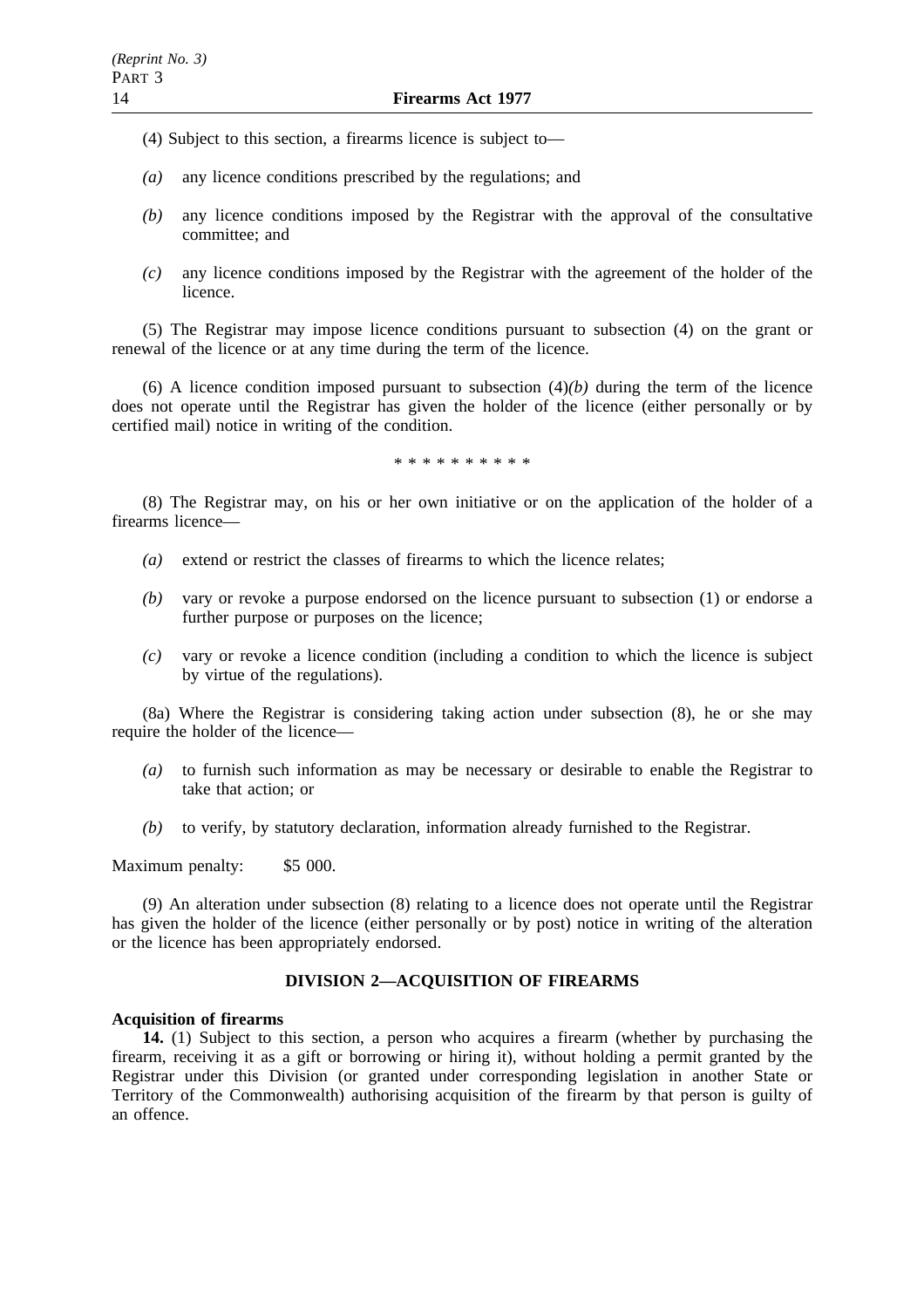(2) A person (whether a dealer or not) who sells, gives, lends or hires a firearm to another person without taking reasonable steps to satisfy himself or herself that the person acquiring the firearm—

- *(a)* holds a permit under this Division (or under corresponding legislation of another State or Territory of the Commonwealth) authorising his or her acquisition of the firearm; or
- *(b)* is a licensed dealer in firearms and acquires the firearm in the ordinary course of dealing in firearms pursuant to his or her licence,

is guilty of an offence.

(3) Subsection (1) does not apply to a person who purchases a firearm in the ordinary course of carrying on business as a licensed dealer in firearms pursuant to his or her licence.

- (4) It is a defence to prosecution for an offence against subsection  $(1)$  or  $(2)$  to prove that—
- *(a)* the owner of the firearm carried on the business of primary production and that the firearm was lent temporarily to an employee or relative of the owner for the purposes of that business; or
- *(b)* the owner of the firearm carried on the business of guarding property and that the firearm was lent temporarily to an employee of the owner for the purposes of that business; or
- *(c)* the firearm was lent or hired in circumstances (prescribed by or under section 11) in which the person who borrowed or hired the firearm was not required to hold a licence authorising the possession or use of the firearm; or
- *(d)* the firearm was a class A, B or H firearm and was lent pursuant to a written or oral agreement between the owner and borrower that the borrower would only use the firearm for a purpose or purposes specified in the agreement and would return the firearm to the owner within 10 days; or
- *(e)* the firearm was borrowed or hired in circumstances prescribed for the purposes of this subsection by regulation.

(5) Subject to subsection (6), a person (whether a dealer or not) who sells, gives, lends or hires the receiver of a firearm to another person is guilty of an offence unless the receiver is sold, given, lent or hired in accordance with this Act.

(6) Subsection (5) does not prevent a licensed dealer in firearms from—

- *(a)* selling a receiver to another dealer who is entitled to deal in receivers of that kind in the ordinary course of dealing in firearms pursuant to his or her licence; or;
- *(b)* selling a receiver to the owner of a firearm in the course of the dealer repairing or modifying the firearm pursuant to his or her licence.
- (7) The maximum penalty for an offence against this section is as follows:
- *(a)* where the firearm is a prescribed firearm or class C, D or H firearm or the receiver is suitable for a prescribed firearm or a class C, D or H firearm—\$10 000 or imprisonment for two years;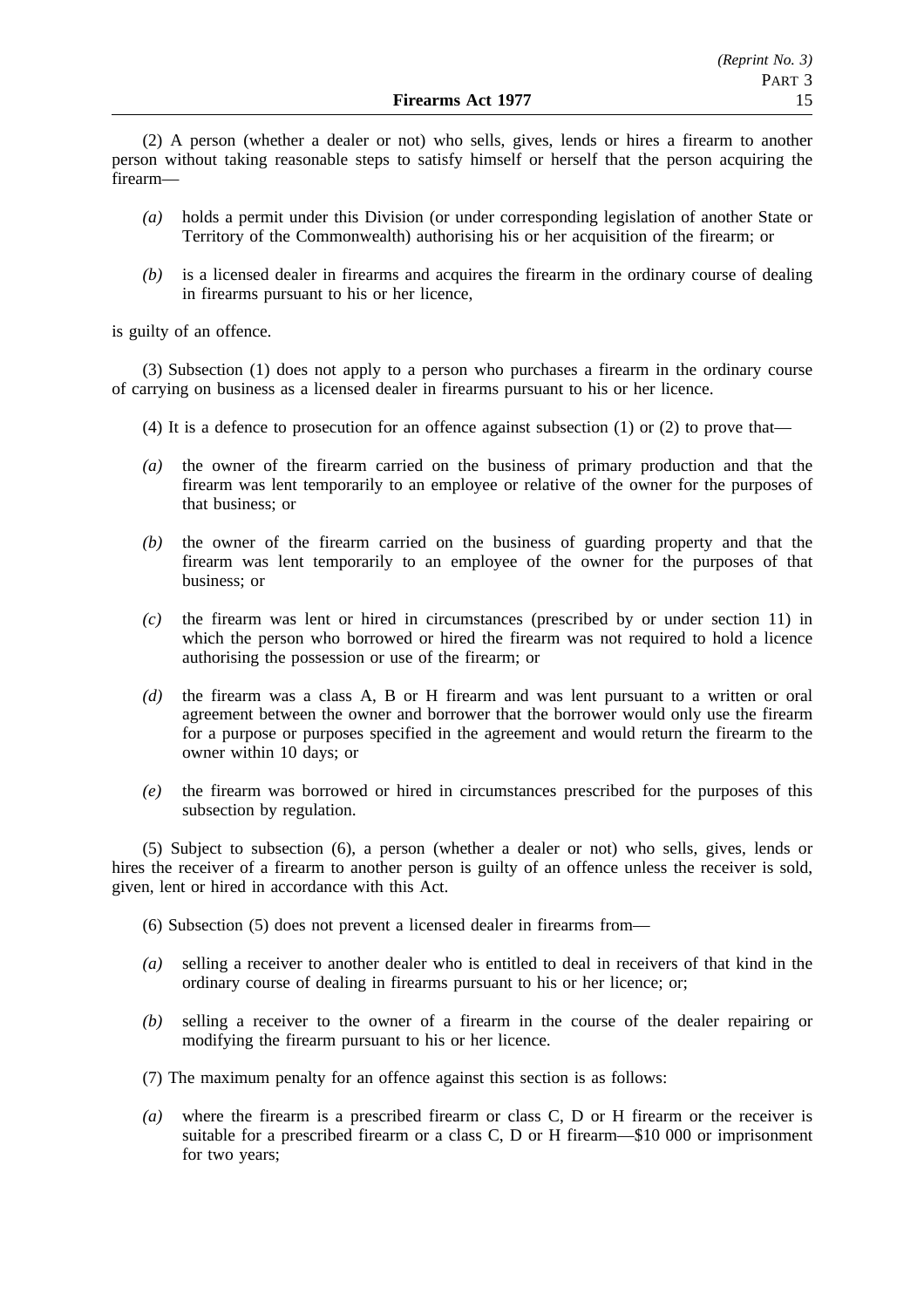*(b)* where the firearm or receiver is any other kind of firearm or receiver—\$5 000 or imprisonment for one year.

#### **Application for permit**

**15.** (1) An application for a permit authorising the acquisition of a firearm—

- *(a)* must be made to the Registrar in the prescribed manner and form; and
- *(b)* must contain the prescribed information.
- (2) The Registrar may require an applicant—
- *(a)* to furnish such further information as may be necessary to enable the Registrar to determine the application; or
- *(b)* to verify by statutory declaration information furnished in relation to the application.

(3) Subject to subsection (4) a permit authorising the acquisition of a firearm can only be granted—

- *(a)* after the expiration of 28 days after the application for the permit was made; and
- *(b)* if the applicant holds a firearms licence that authorises possession of the firearm.

(4) The Registrar may grant a permit before the expiration of 28 days after the application for the permit was made if the Registrar is satisfied that it is safe to do so and that there are special reasons for doing so.

\*\*\*\*\*\*\*\*\*\*

(5) A licence, to the extent that it authorises possession of a firearm for the purposes of employment by a person carrying on the business of guarding property is not sufficient for the purposes of subsection  $(3)(b)$  to justify the granting of a permit to acquire a firearm.

\*\*\*\*\*\*\*\*\*\*

(8) The period for which a permit remains in force must be set out in the permit.

#### **Reasons for refusal of permit**

**15A.** (1) Subject to this section the Registrar may refuse an application for a permit to acquire a firearm of any class if he or she is satisfied that—

- *(a)* the firearm is particularly dangerous by reason of its design, construction or any other factor; or
- *(b)* the firearm can easily be converted to an automatic firearm; or
- *(c)* the firearm is, by reason of its size or any other factor, more readily concealed than other firearms of the same class and is for that, or any other reason, particularly suited to unlawful use; or
- *(d)* the applicant has in the past acquired a firearm that he or she has failed to produce to the Registrar for registration in accordance with this Act or has been guilty of any other offence against this Act.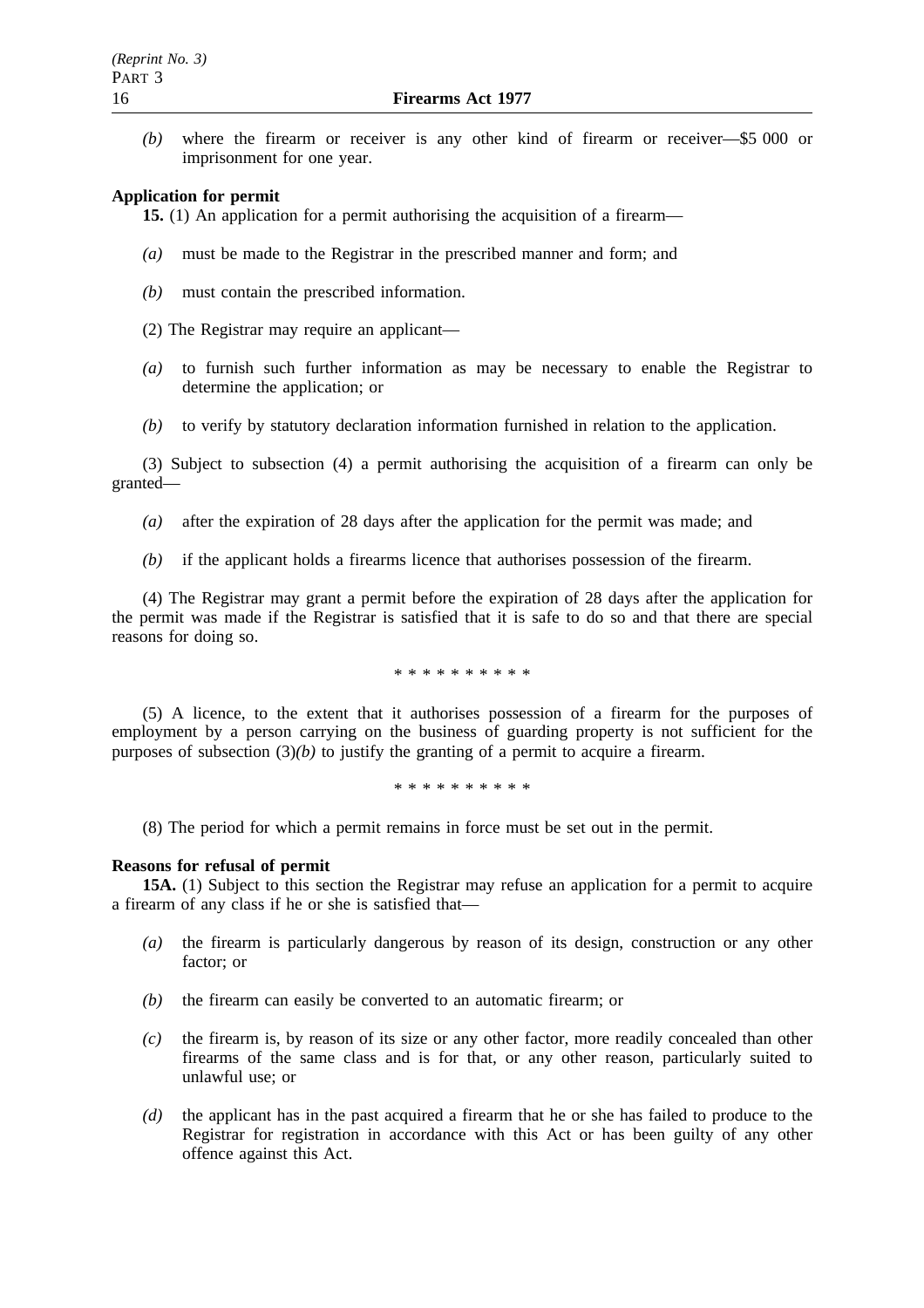(2) Subject to this Act, where the application is for a permit to acquire a class B or class H firearm and the application is properly made the Registrar may only refuse the application if—

- *(a)* the Registrar is of the opinion that the applicant does not have a genuine reason for acquiring the firearm; or
- *(b)* the Registrar is entitled to refuse the application under subsection (1).
- (3) The Registrar must refuse an application for a permit to acquire a class C firearm unless—
- *(a)* the following requirements are satisfied:
	- (i) the applicant—
		- (A) must carry on the business of primary production; or
		- (B) must be an employee of a person who carries on the business of primary production and must live on or near the land on which that business is carried on and must be employed in the carrying on of that business; or
		- (C) must be a relative of a person who carries on that business and must live on or near the land on which that business is carried on and must be employed in the carrying on of that business; and
	- (ii) the Registrar must be satisfied that the applicant needs the firearm for the purposes of that business and that there is no satisfactory alternative to using a firearm of that class; and
	- (iii) if the application is for a self-loading rifle—the applicant does not have possession of any other self-loading rifle; and
	- (iv) if the application is for a self-loading shotgun—the applicant does not have possession of any other self-loading shotgun or a pump action shotgun; and
	- (v) if the application is for a pump action shotgun—the applicant does not have possession of any other pump action shotgun or a self-loading shotgun; or
- *(b)* the following requirements are satisfied:
	- (i) the applicant is a member of The South Australian Clay Target Association Incorporated or the Australian Clay Target Association Incorporated and is also a member of a recognised firearms club affiliated with either of those associations; and
	- (ii) the Registrar is satisfied that the applicant needs the firearm for the purpose of an activity of the club conducted in accordance with the rules of the Australian Clay Target Association Incorporated and in accordance with regulations under this Act; or
- *(c)* the Registrar could, in accordance with subsection (4), grant a permit to the applicant to acquire a class D firearm; or
- *(d)* requirements prescribed by regulation for the purposes of this paragraph are satisfied.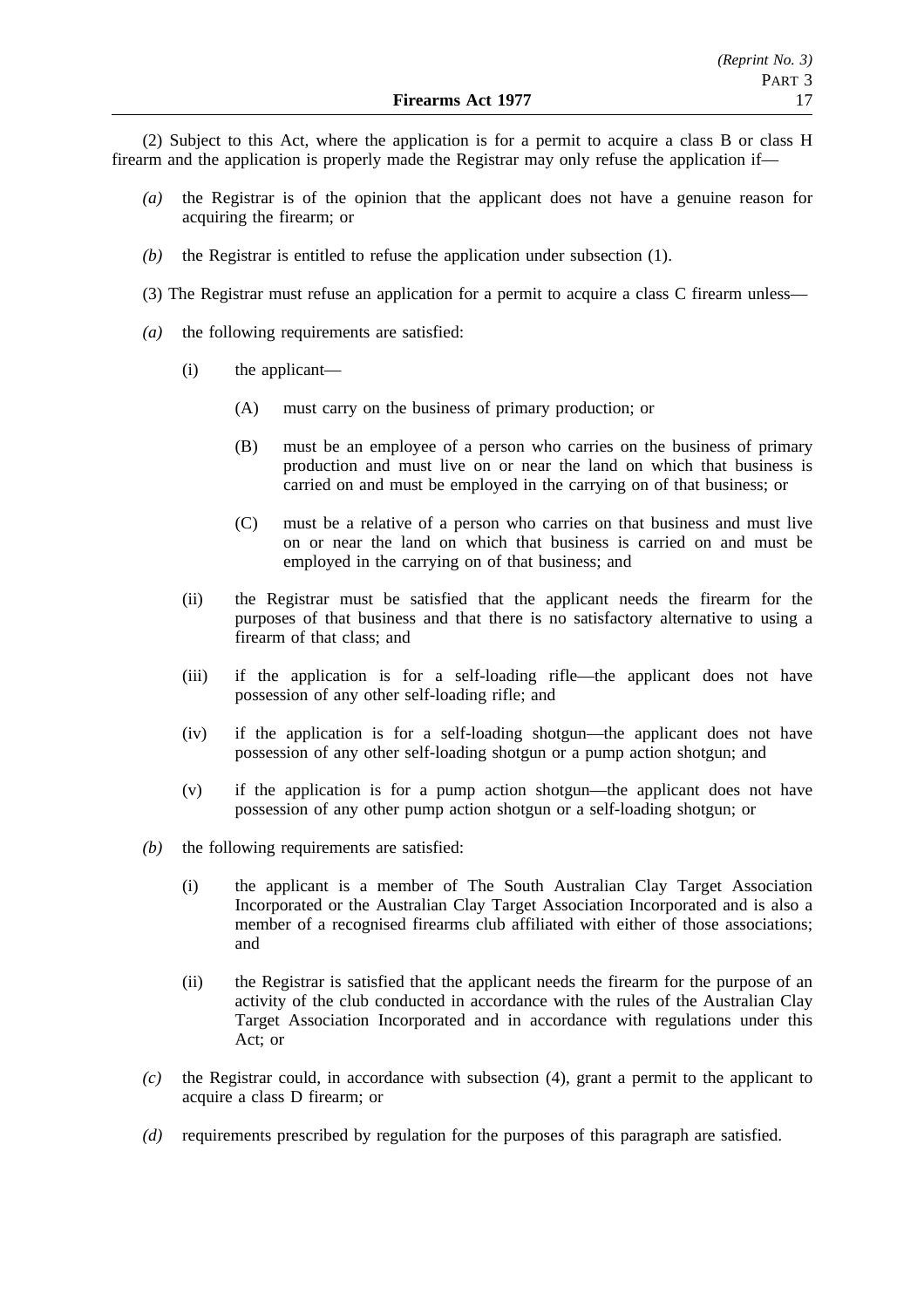- (4) The Registrar must refuse an application for a permit to acquire a class D firearm unless—
- *(a)* he or she is satisfied that—
	- (i) the applicant gains his or her livelihood wholly or partly from professional shooting; and
	- (ii) the applicant needs the firearm to destroy animals in the course of professional shooting; or
- *(b)* requirements prescribed by regulation for the purposes of this paragraph are satisfied.

(5) Where the Registrar decides that the application should be refused the applicant may, within one month after receiving notice in writing of the Registrar's decision, require the Registrar to refer the application to the consultative committee.

(6) If the committee does not agree with the Registrar's decision the committee may direct the Registrar to grant the application.

# **DIVISION 2A—TRANSFER OF POSSESSION OF FIREARMS**

### **Transfer of possession**

**15B.** (1) The owner of a firearm may only transfer possession of the firearm to another person—

- *(a)* if he or she is selling, giving, lending or hiring the firearm to the other person and transfers possession in accordance with subsection (9); or
- *(b)* if the firearm is a class A, B or H firearm and is lent pursuant to a written or oral agreement between the owner and borrower that the borrower will only use the firearm for a purpose or purposes specified in the agreement and will return the firearm to the owner within 10 days; or
- *(c)* if the other person is a licensed dealer in firearms and possession is transferred—
	- (i) to enable the dealer to repair, modify or test the firearm or to display the firearm on behalf of the owner for the purpose of sale; or
	- (ii) to the dealer to hold the firearm during a period during which the owner is not entitled to be in possession of the firearm; or
- *(d)* if the owner of the firearm carries on the business of primary production and possession of the firearm is transferred temporarily to an employee or relative of the owner for the purposes of that business; or
- *(e)* if the owner of the firearm carries on the business of guarding property and possession of the firearm is transferred temporarily to an employee of the owner for the purposes of that business; or
- *(f)* in circumstances (prescribed by or under section 11) in which the person acquiring possession is not required to hold a licence authorising the possession and use of the firearm; or
- *(g)* in circumstances authorised by regulation.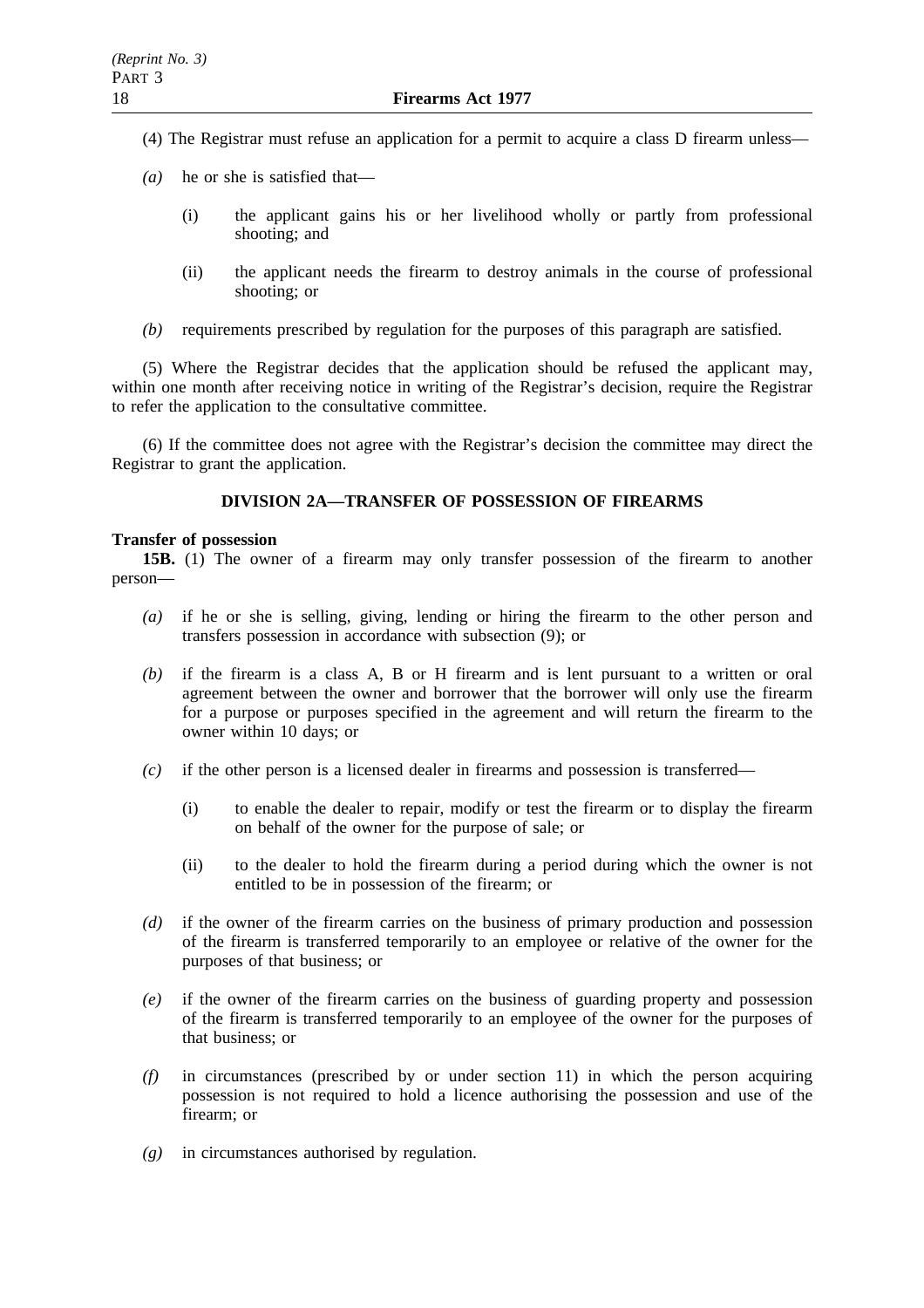(2) Subsections (1)*(a)* and (9) do not apply in relation to the sale of a firearm if the person selling or purchasing the firearm is a licensed dealer in firearms acting in the normal course of carrying on the business of dealing in firearms pursuant to his or her licence.

(3) Subsections (1)*(a)* and (9) do not apply in relation to the hiring of a firearm that is owned and is hired to another person by a licensed dealer in firearms acting in the normal course of carrying on the business of dealing in firearms pursuant to his or her licence.

(4) When—

- *(a)* selling, lending or hiring a firearm to another person on his or her own behalf; or
- *(b)* selling, giving, lending or hiring a firearm as agent for the owner of the firearm,

a licensed dealer in firearms may, subject to subsection (5), only transfer possession of the firearm to the person purchasing, borrowing or hiring the firearm or receiving it as a gift (or, where that person is a company, to a nominee of the company) and must not—

- *(c)* transfer possession of the firearm to another person on that person's behalf; or
- *(d)* consign the firearm to Australia Post or any other carrier for delivery to that person.

(5) Subsection (4) does not apply in relation to the sale, lending or hiring of a firearm by a licensed dealer in firearms to another licensed dealer pursuant to his or her licence.

- (6) A person must not transfer possession of a firearm under subsection  $(1)(b)$  unless—
- *(a)* immediately before transferring possession he or she has inspected the firearms licence held by the person who is to borrow the firearm and is satisfied that the borrower is authorised to possess the firearm and use it for the agreed purpose or purposes; and
- *(b)* he or she believes on reasonable grounds that the borrower will not use the firearm for any other purpose.

(7) A person must not transfer possession of a firearm under subsection (1)*(d)* or *(e)* or under circumstances prescribed by regulation unless he or she is satisfied, on reasonable grounds, that the person to whom possession is transferred is authorised by a firearms licence to possess and use the firearm for the purpose or purposes for which the firearm is transferred.

(8) A person who borrows a firearm under subsection  $(1)(b)$  must return it to the owner within 10 days.

(9) When selling, giving, lending or hiring a firearm to another person, the owner, or former owner, of the firearm may only transfer possession of the firearm to the other person—

- *(a)* if—
	- (i) the owner, or former owner, and the person acquiring possession are together in the presence of a licensed dealer in firearms or a responsible officer of a recognised firearms club who has been authorised by the Registrar to witness the transfer for the purposes of this subsection (an "authorised officer") or a member of the police force and the transfer is witnessed by the dealer, authorised officer or member of the police force; and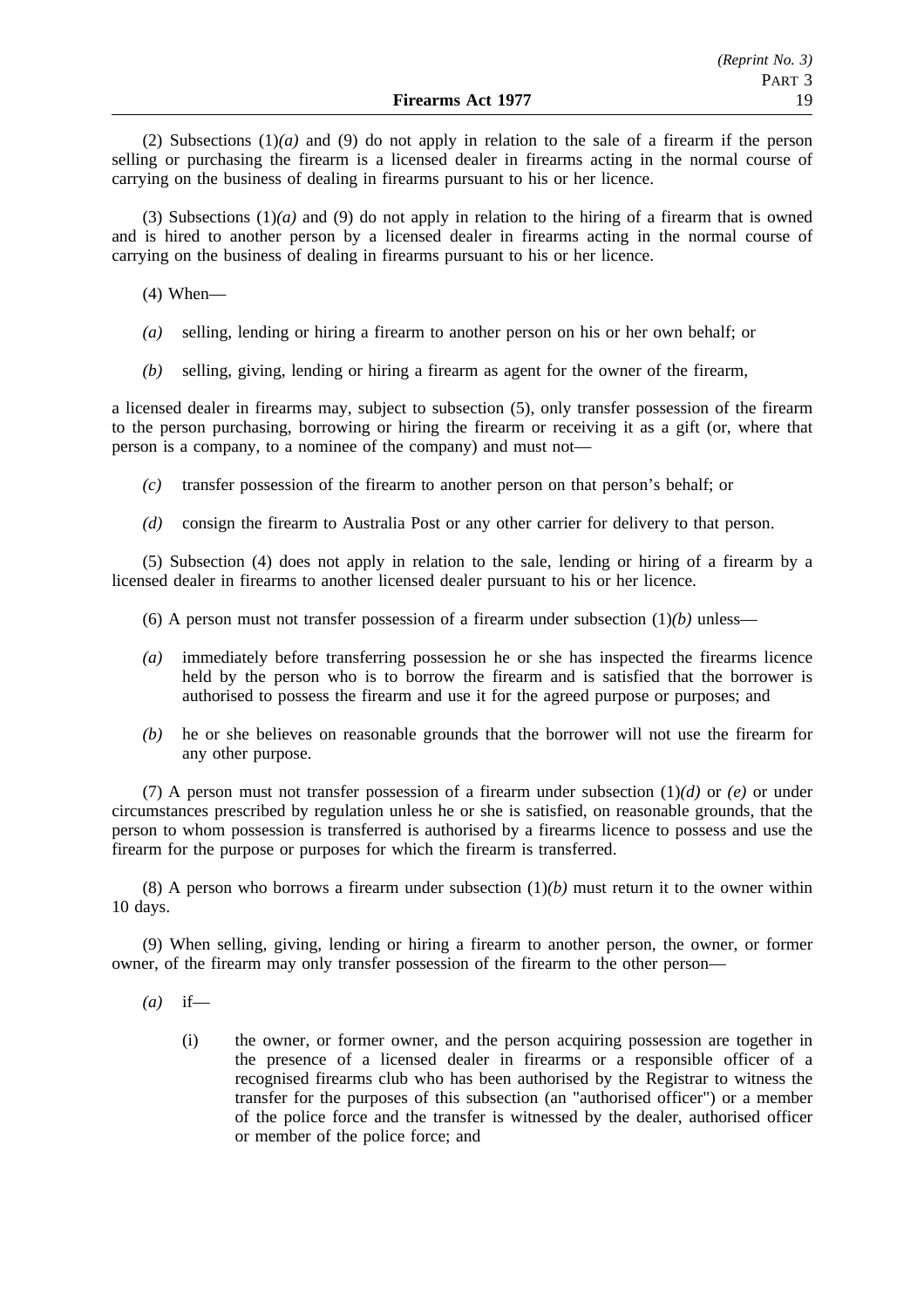- (ii) the owner, or former owner, and the person acquiring possession, provide the dealer, authorised officer or the member of the police force with the information, and produce the licences and permit necessary to enable the dealer, authorised officer or the member of the police force to comply with his or her obligations under this Division; or
- *(b)* through the agency of a licensed dealer.

(10) Where the owner or the person acquiring the firearm is a company, the requirements of subsection (9) are satisfied if a nominee of the company attends before a licensed dealer in firearms or a member of the police force on behalf of the company.

(11) A person must not accept the transfer of possession of a firearm unless possession is transferred to him or her in accordance with this section.

(12) A person to whom possession of a firearm is transferred under subsection (1) who is not the owner of the firearm must not (unless authorised by or under this Act) transfer possession of the firearm to any other person except the owner of the firearm.

(13) A person who contravenes or fails to comply with a provision of this section is guilty of an offence.

Maximum penalty: where the offence is committed in relation to a prescribed firearm or a class C, D or H firearm—\$10 000 or imprisonment for two years

> where the offence is committed in relation to any other kind of firearm—\$5 000 or imprisonment for one year.

# **Obligations of dealer, authorised officer or police officer**

**15C.** (1) A dealer, authorised officer or member of the police force who witnesses the transfer of possession of a firearm for the purposes of this Division must—

- *(a)* satisfy himself or herself by inspecting the relevant permit and licence that the person acquiring the firearm is entitled to acquire and possess it; and
- *(b)* record—
	- (i) the name and address of the person transferring and the person acquiring the firearm and the number of each of their firearms licences; and
	- (ii) the class, make, calibre and serial number or other identification of the firearm; and
	- (iii) where the firearm is lent or hired—the duration and the terms of the loan or hire; and
	- (iv) such other information as is prescribed by regulation; and
- *(c)* provide the Registrar with the information recorded under paragraph *(b)* within one month after possession of the firearm is transferred.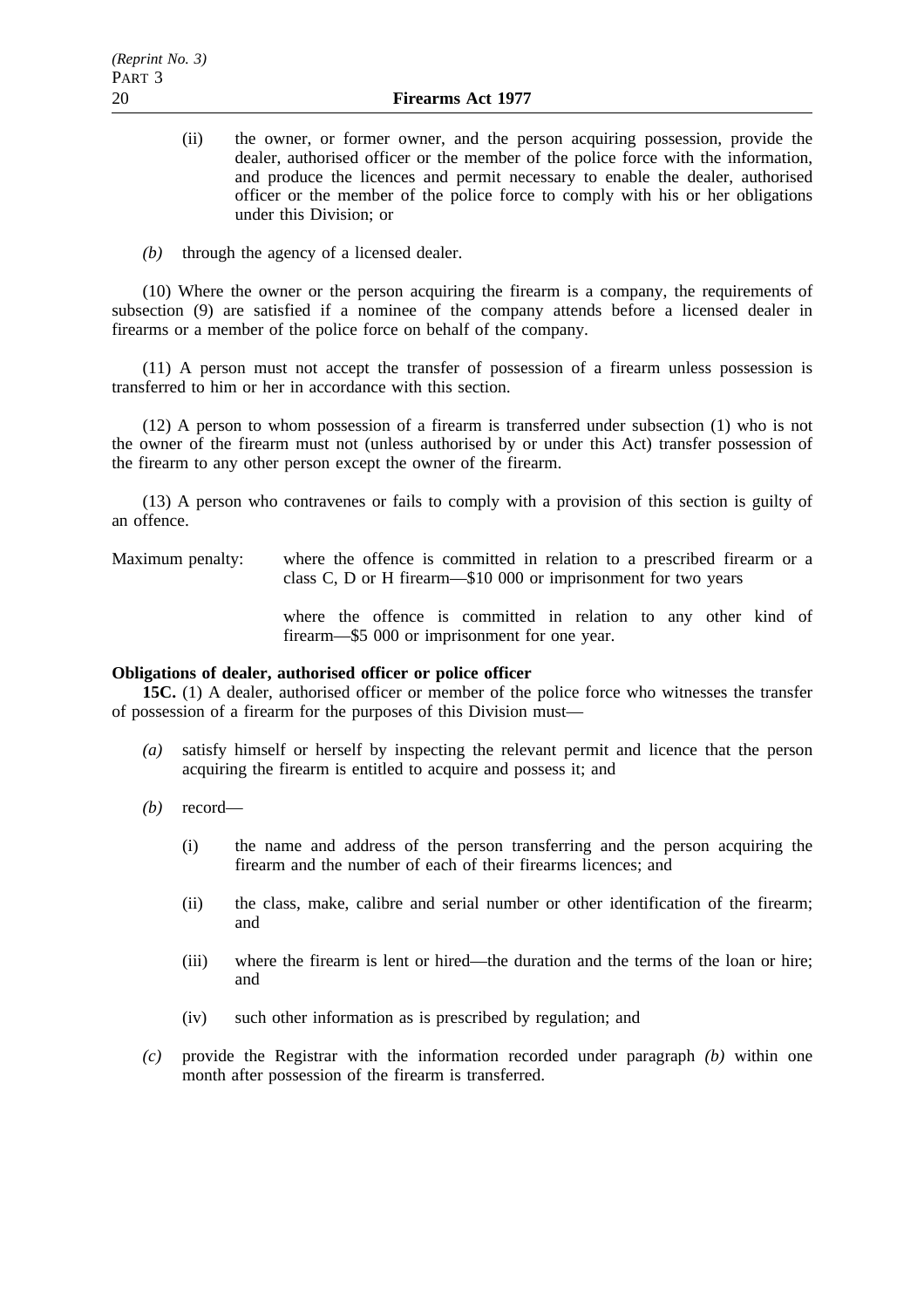(2) If a dealer, authorised officer or member of the police force is unable to comply with subsection (1) because a person refuses or fails to produce a licence or permit for inspection or to provide information required by subsection  $(1)(b)$ , the dealer, authorised officer or police officer must prepare and submit a report to the Registrar setting out such information as the Registrar requires in relation to the matter.

(3) A dealer, authorised officer or member of the police force may refuse to witness the transfer of possession of a firearm as required by this Division if he or she is not first paid the fee prescribed by regulation.

(4) A dealer or authorised officer who contravenes or fails to comply with a requirement of this section is guilty of an offence.

Maximum penalty: \$5 000.

#### **What constitutes possession of a firearm**

**15D.** (1) For the purposes of this Division, the owner, or a person to whom the owner has transferred possession, of a firearm has possession of the firearm (and therefore has not transferred possession for the purposes of this Division) while it is in his or her physical possession or is under his or her control.

(2) Without limiting subsection (1), a firearm will be taken to be in the physical possession or under the control of the owner or a person to whom the owner has transferred possession—

- *(a)* while he or she is handling the firearm or the firearm is under his or her control; or
- *(b)* while the firearm is—
	- (i) on premises at which the owner or other person usually resides or premises at which the owner or other person is for the time being residing; or
	- (ii) in a vehicle, vessel or aircraft in which the owner or other person is for the time being travelling or residing; or
- *(c)* where the firearm is used by the owner or other person in the course of carrying on a business—while the firearm is on premises at which that business is carried on; or
- *(d)* while the firearm is in the physical possession or under the control of an employee of the owner of the firearm or other person in the course of that employment; or
- *(e)* while the firearm is in the possession of a person on behalf of the owner or other person in the normal course of the firstmentioned person carrying on the business of carrying or storing goods; or
- *(f)* in any other circumstances prescribed by regulation.

# **DIVISION 3—DEALING IN FIREARMS AND AMMUNITION**

#### **Requirement for dealer's licence**

**16.** A person who carries on the business of dealing in firearms or ammunition or both in this State without holding a dealer's licence granted under this Act authorising the carrying on of that business is guilty of an offence.

Maximum penalty: \$10 000 or imprisonment for two years.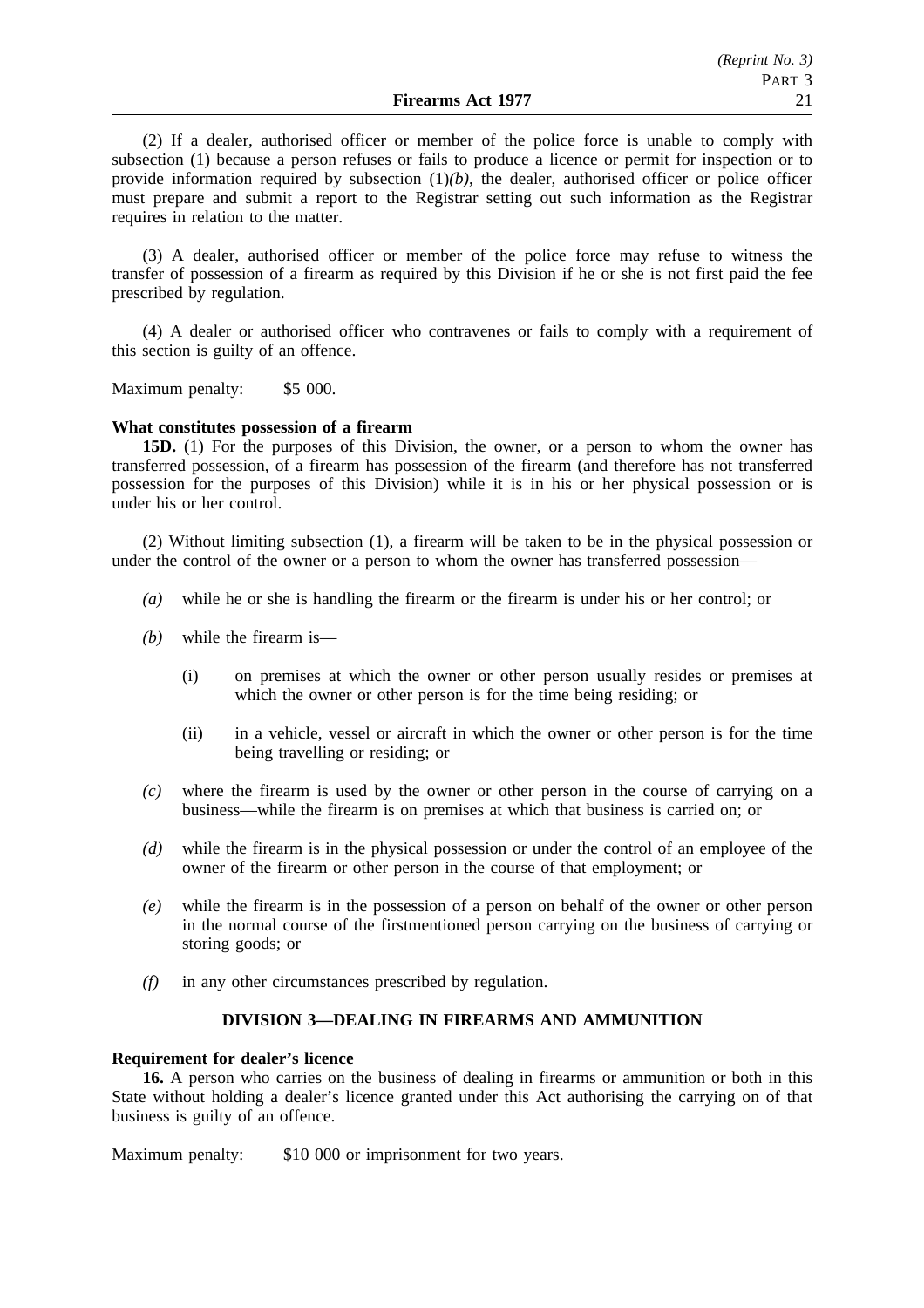#### **Application for dealer's licence**

- **17.** (1) An application for a dealer's licence—
- *(a)* must be made to the Registrar in the prescribed manner and form; and
- *(b)* must contain the prescribed information; and
- *(c)* must be accompanied by any certificates, declarations, references, reports or other documents required by the regulations or by the Registrar; and
- *(d)* must be accompanied by the prescribed fee.
- (2) The Registrar may require an applicant—
- *(a)* to furnish such further information as may be necessary to enable the Registrar to determine the application; or
- *(b)* to verify by statutory declaration information furnished in relation to the application.

(3) Subject to this section, where an application for a dealer's licence is properly made, the Registrar may only refuse the application if—

- *(a)* the Registrar is not satisfied that—
	- (i) the applicant is a fit and proper person to hold such a licence; or
	- (ii) the premises at which the applicant intends carrying on the business of dealing in firearms or ammunition is appropriate for that purpose,

and the consultative committee agrees with the Registrar's decision; or

*(b)* the applicant is not usually resident in this State.

(3a) A dealer's licence does not authorise dealing in class C or D firearms or the receivers of class C or D firearms unless it is endorsed to that effect.

(4) A dealer's licence is subject to—

- *(a)* a condition that the licensee must not deal in prescribed firearms; and
- *(b)* any conditions prescribed by the regulations; and
- *(c)* any conditions imposed by the Registrar with the approval of the consultative committee; and
- *(d)* any conditions imposed by the Registrar with the agreement of the holder of the licence.

(4a) The Registrar may impose licence conditions pursuant to subsection (4) on the grant or renewal of the licence or at any time during the term of the licence.

(4b) A licence condition imposed pursuant to subsection  $(4)(c)$  during the term of the licence does not operate until the Registrar has given the holder of the licence (either personally or by post) notice in writing of the condition.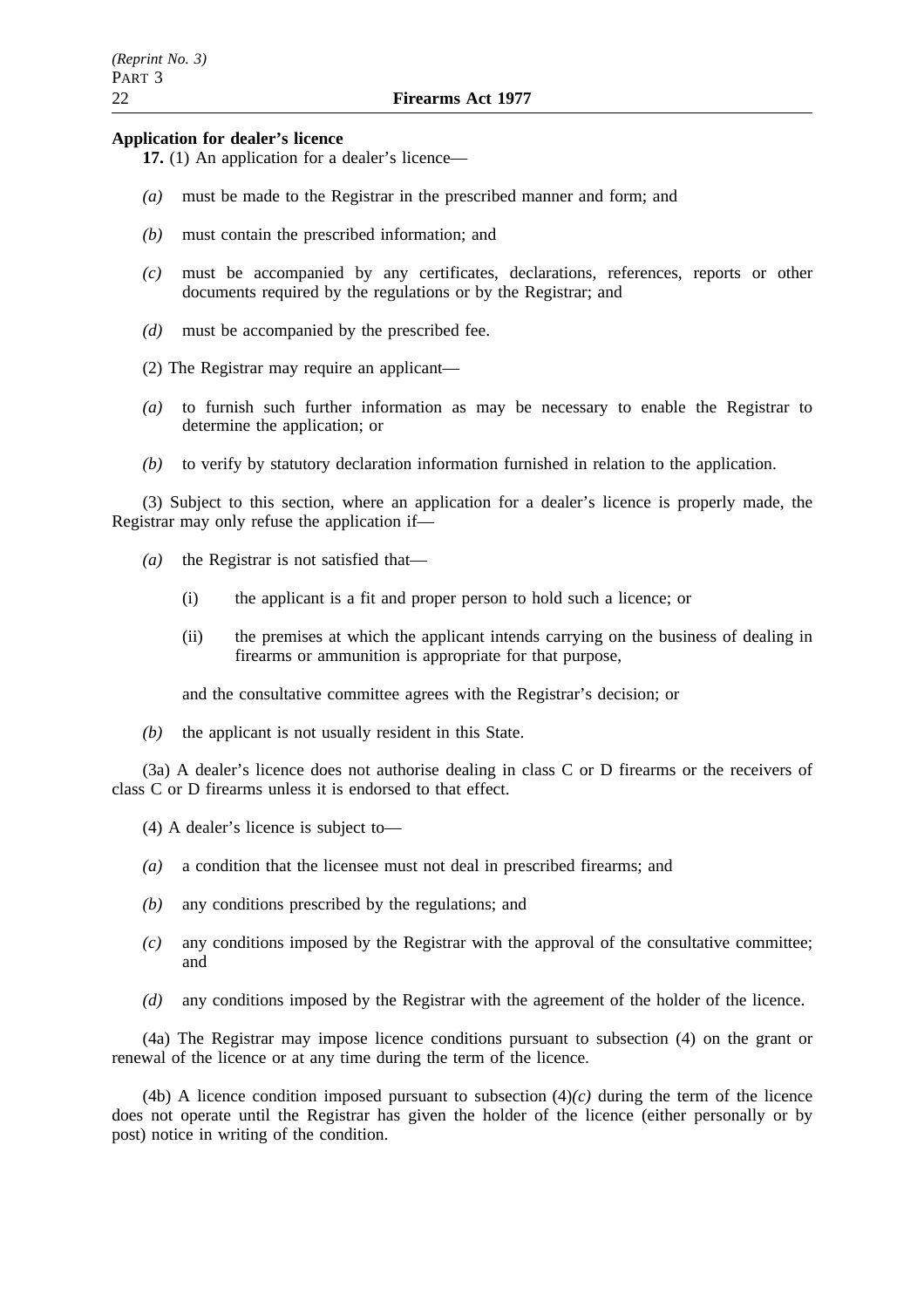(4c) The Registrar may, on his or her own initiative or on the application of the holder of a dealer's licence, vary or revoke a licence condition.

(4d) A variation or revocation of a licence condition under subsection (4c) does not operate until the Registrar has given the holder of the licence (either personally or by post) notice in writing of the variation or revocation.

(4e) The Registrar cannot vary a licence condition on his or her initiative under subsection (4c) without the approval of the consultative committee.

(5) A dealer's licence that authorises dealing in ammunition but not firearms must be endorsed to that effect.

(6) A dealer's licence cannot be granted to a person under the age of 18.

#### **Records**

**18.** A dealer who—

- *(a)* fails to keep prescribed records in relation to the firearms or ammunition in which the dealer deals; or
- *(b)* fails to submit prescribed returns to the Registrar in accordance with the regulations,

is guilty of an offence.

Maximum penalty: \$5 000.

### **DIVISION 4—LICENCES**

### **Term and renewal of licence**

**19.** (1) Subject to this Act a firearms licence remains in force—

- *(a)* in the case of a licence that authorises the possession or use of prescribed firearms or class D or H firearms—for a term not exceeding one year;
- *(b)* in the case of a licence that only authorises the possession or use of Class A, B or C firearms—for a term not exceeding five years.
- (1a) Subject to this Act a dealer's licence remains in force for a term not exceeding five years.
- (2) A licence may be renewed from time to time.
- (3) An application for renewal of a licence—
- *(a)* must be made to the Registrar in the prescribed manner and form; and
- *(b)* must contain the prescribed information; and
- *(c)* must be accompanied by any certificates, declarations, references, reports or other documents required by the regulations or by the Registrar; and
- *(d)* must be accompanied by the prescribed fee.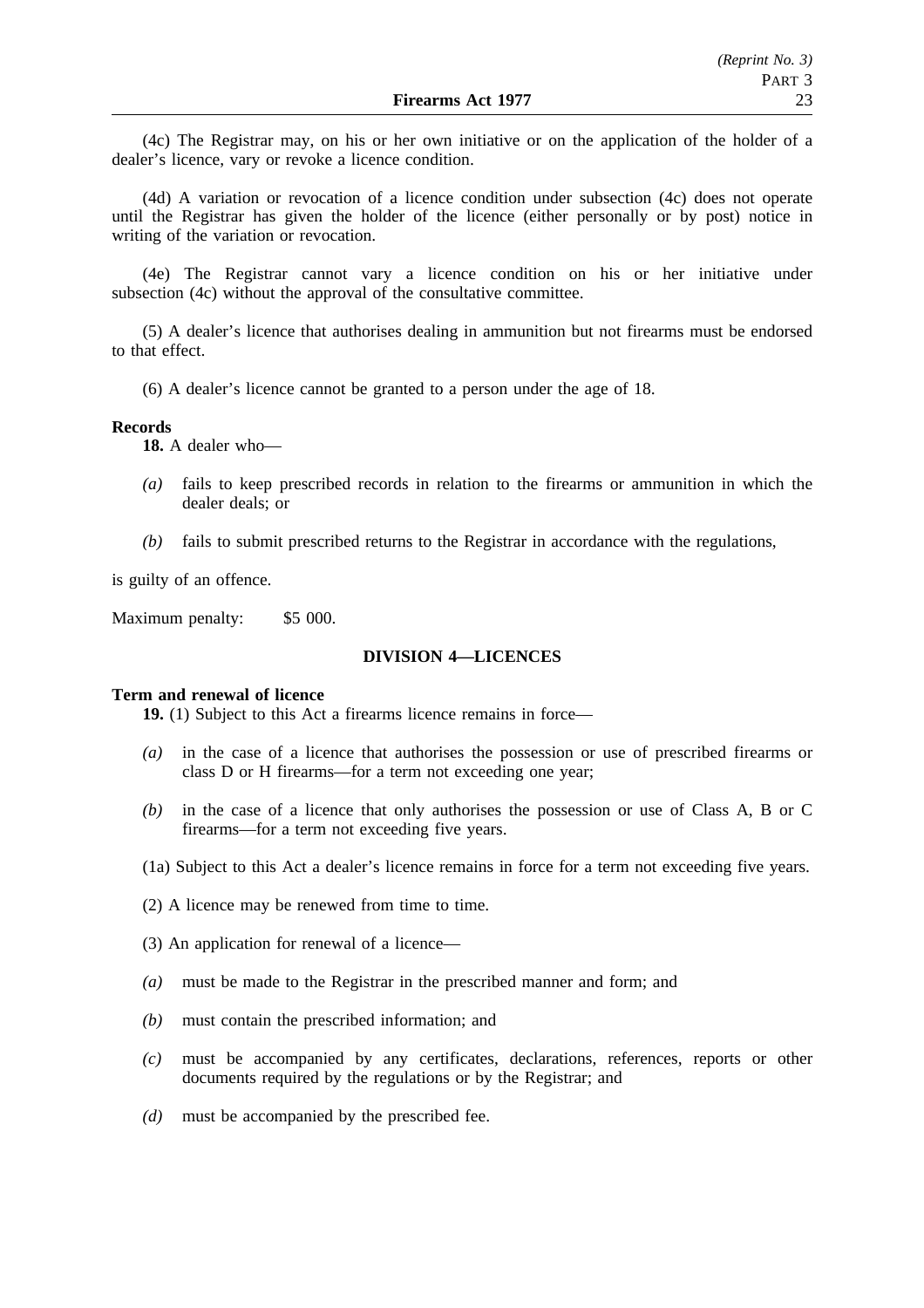- (4) The Registrar may require an applicant for renewal of a licence—
- *(a)* to furnish such further information as may be necessary to enable the Registrar to determine the application; or
- *(b)* to verify by statutory declaration information furnished in relation to the application.

(5) The provisions of this Part that apply in relation to the determination of an application for a new licence apply in relation to the determination of an application for renewal of the licence.

# **Licences to include photographs**

**19A.** (1) All licences granted, renewed varied or replaced under this Act must include a photograph of the holder of the licence.

(2) The Registrar may require the applicant for the grant or renewal of a licence or the holder of a licence that is to be varied or replaced—

- *(a)* to attend at a specified place for the purpose of having his or her photograph taken; or
- *(b)* to supply the Registrar with one or more photographs of the applicant or holder of the licence specified by the Registrar.

(3) Where an application is made for the grant, renewal, variation or replacement of a licence and—

- *(a)* the applicant refuses or fails to comply with a requirement under subsection (2); or
- *(b)* a photograph taken or supplied under subsection (2) is not suitable, in the Registrar's opinion, for inclusion in a licence,

the Registrar may suspend his or her consideration of the application until the applicant complies with the requirement or a suitable photograph is taken or supplied.

(4) Where the Registrar varies a licence on his or her own initiative and the holder of the licence refuses or fails to comply with a requirement under subsection  $(2)(a)$ , the Registrar may suspend or cancel the licence.

(5) Where the Registrar is prepared to grant, renew vary or replace a licence but the new licence cannot be issued immediately, the Registrar may issue an interim licence that does not include a photograph of the applicant or holder of the licence.

(6) An interim licence does not come into force until the prescribed application fee has been paid and a receipt for the fee is printed on the licence and the licence remains in force for 28 days or until a licence that includes a photograph is issued to the applicant whichever first occurs.

# **Cancellation, variation and suspension of licence**

**20.** (1) If the Registrar is satisfied that the holder of a licence—

- *(a)* has contravened or failed to comply with a provision of this Act or a condition of the licence; or
- *(b)* is, for any reason, not a fit and proper person to hold the licence,

the Registrar may, with the concurrence of the consultative committee, by notice in writing served personally or by post on the holder of the licence, cancel the licence.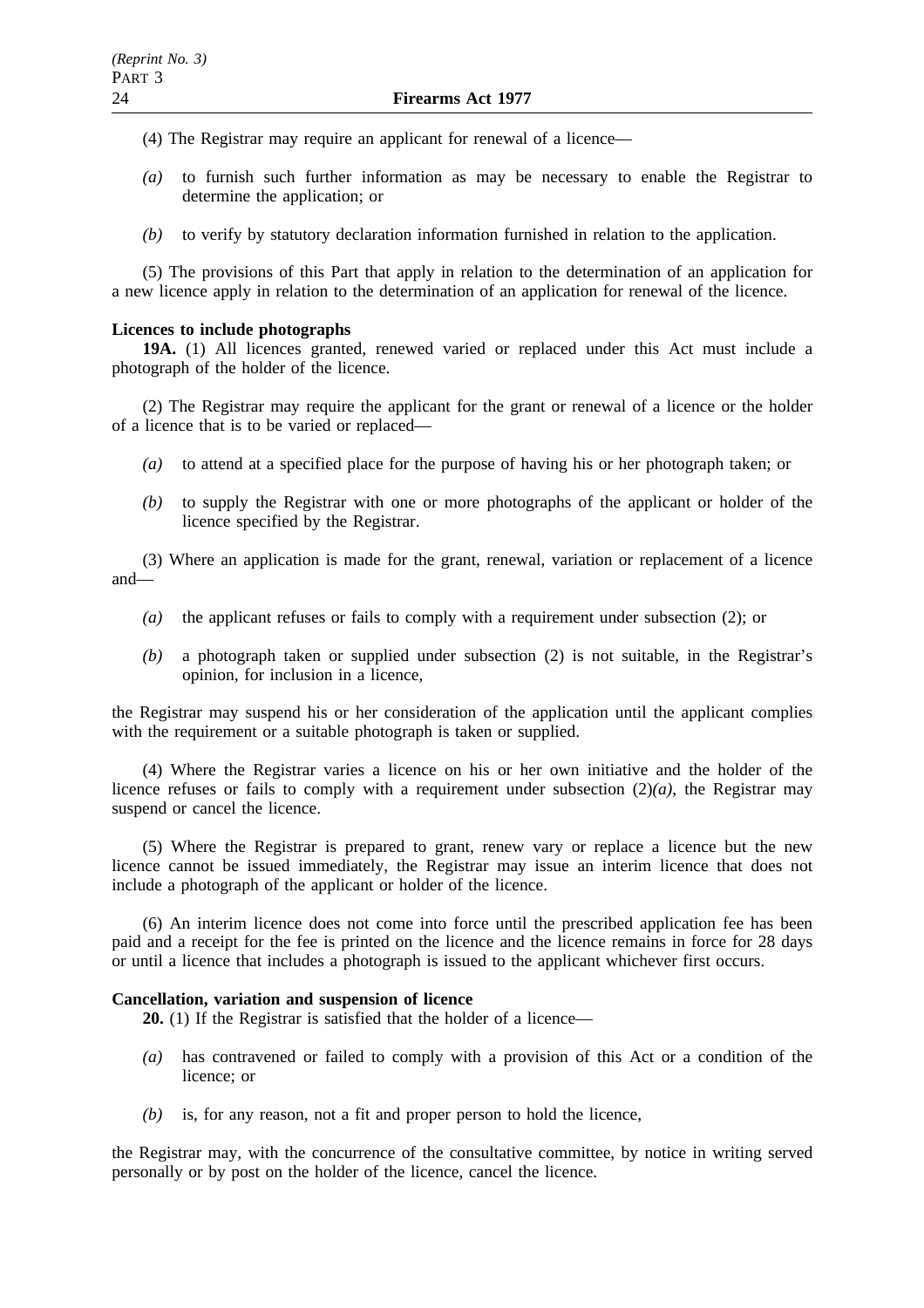- (1a) Where the Registrar is satisfied that—
- *(a)* it would be contrary to the public interest to permit the holder of a firearms licence to continue to possess and use firearms; or
- *(b)* the holder of a firearms licence can no longer use any firearm for one or more of the purposes endorsed on his or her licence; or
- *(c)* a class of firearms to which the licence applies can no longer be used by the holder of the licence in accordance with the conditions of the licence,

the Registrar may with the agreement of the consultative committee and after giving the holder of the licence at least 14 days written notice—

- *(d)* where paragraph *(a)* applies—cancel the licence; or
- *(e)* where paragraph *(b)* applies—vary the licence by removing the relevant purpose or purposes from the licence; or
- *(f)* where paragraph *(c)* applies—vary the licence so that it no longer authorises the possession and use of that class of firearms.

(1b) The cancellation or variation of a licence under subsection (1a) will be effected by written notice served—

- *(a)* in the case of cancellation—personally on the holder of the licence;
- *(b)* in the case of variation—personally or by certified mail on the holder of the licence.

(2) The Registrar may, by notice in writing served personally or by post on the holder of a licence, suspend the licence for a period not exceeding three months (or such longer period as is allowed in a particular case by the consultative committee) pending an investigation as to whether the licence should be cancelled under subsection (1).

(3) A notice served on the holder of a licence cancelling, varying or suspending the licence under this section must set out the Registrar's reasons for the cancellation, variation or suspension.

(4) The Registrar may, on his or her own initiative or on application by a person whose licence is suspended, revoke the suspension.

- (5) Where a firearms licence held by a person—
- *(a)* has been cancelled or suspended and—
	- (i) the person was a member of a recognised firearms club; or
	- (ii) the licence authorised the person to use a firearm in the course of his or her employment; or
- *(b)* has been varied and, as a result, the person is no longer entitled to use a firearm—
	- (i) as a member of a recognised firearms club; or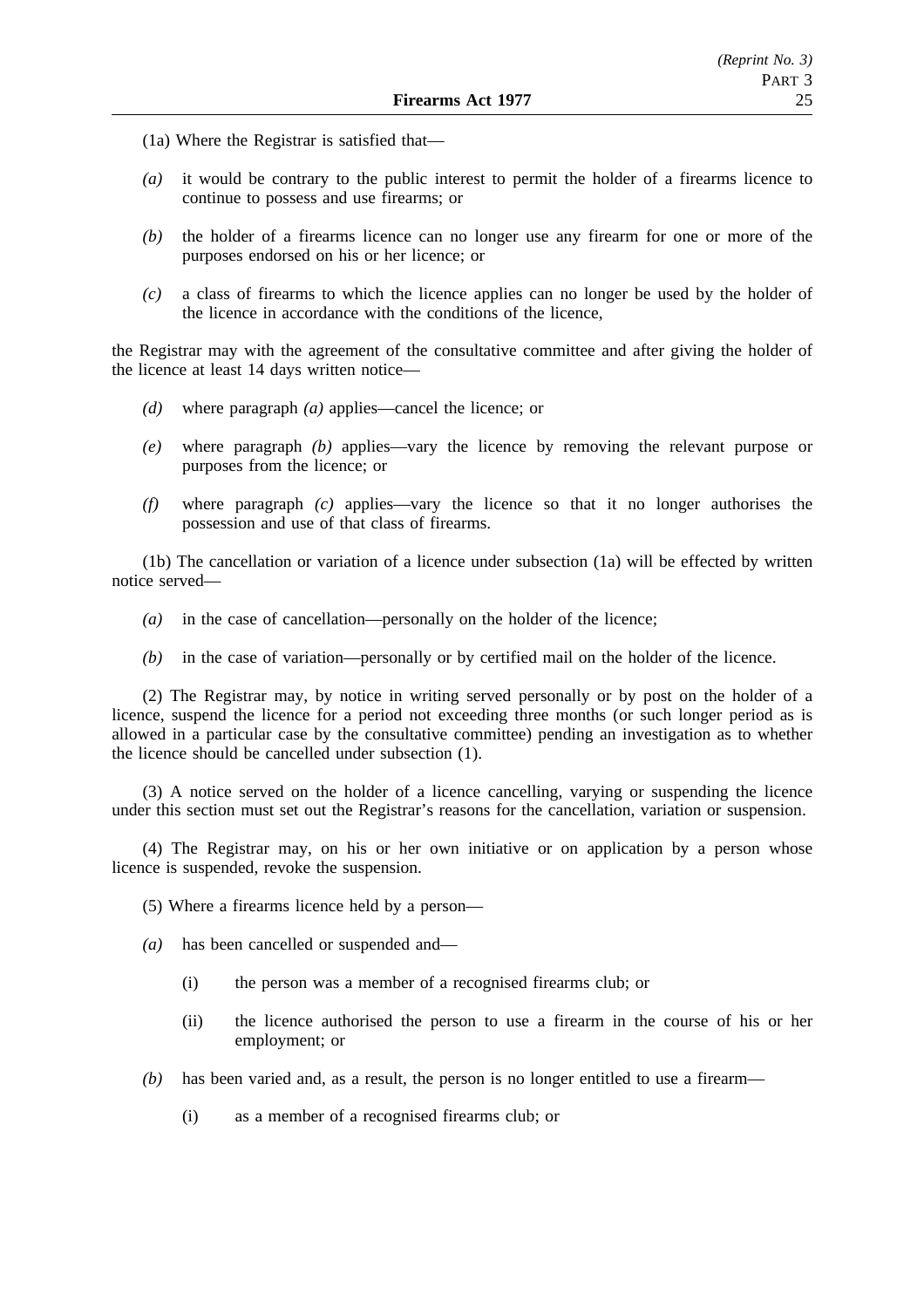(ii) in the course of his or her employment,

the Registrar may, if he or she has complied with subsection (6), inform the club or the person's employer (or both) that the licence has been cancelled, suspended or varied.

(6) The Registrar must serve notice on the holder or former holder of a licence that he or she intends to inform that person's club or employer (or both) of the cancellation, suspension or variation of the licence.

(7) The Registrar is not subject to any civil or criminal liability in respect of action taken by the Registrar under subsection (5).

#### **Reporting obligations of certain persons and clubs**

**20A.** (1) Where a prescribed person has reasonable cause to believe that—

- *(a)* a person whom he or she has seen in his or her professional capacity is suffering from a physical or mental illness, disability or deficiency that is likely to make the possession of a firearm by the person unsafe for the person or any other person; and
- *(b)* that person holds or intends applying for a firearms licence or possesses or has the intention of possessing a firearm,

the prescribed person has a duty to inform the Registrar in writing of the person's name and address, the nature of the illness, disability or deficiency and the reason why, in the opinion of the prescribed person, it is or would be unsafe for the person to have possession of a firearm.

(2) Where a recognised firearms club has reasonable cause to believe that a member of the club is suffering from a physical or mental illness, disability or deficiency that is likely to make the possession of a firearm by the member unsafe for the member or any other person, the club has a duty to inform the Registrar in writing of the member's name and address and the reason why, in the opinion of the club, it is unsafe for the member to have possession of a firearm.

(3) A prescribed person and a club must comply with this section as soon as practicable after first forming the relevant belief.

(4) Compliance by a prescribed person or a club, or by a person on behalf of a prescribed person or a club, with this section does not attract civil or criminal liability.

(5) In this section—

"**prescribed person**" means a medical practitioner or a person of any other class prescribed by regulation for the purposes of this definition.

# **Breach of conditions, etc.**

**21.** The holder of a licence who contravenes, or fails to comply with, a condition of the licence is guilty of an offence.

Maximum penalty: where the condition relates to a prescribed firearm or a class C, D or H firearm—\$10 000 or imprisonment for two years

in any other case—\$5 000 or imprisonment for one year.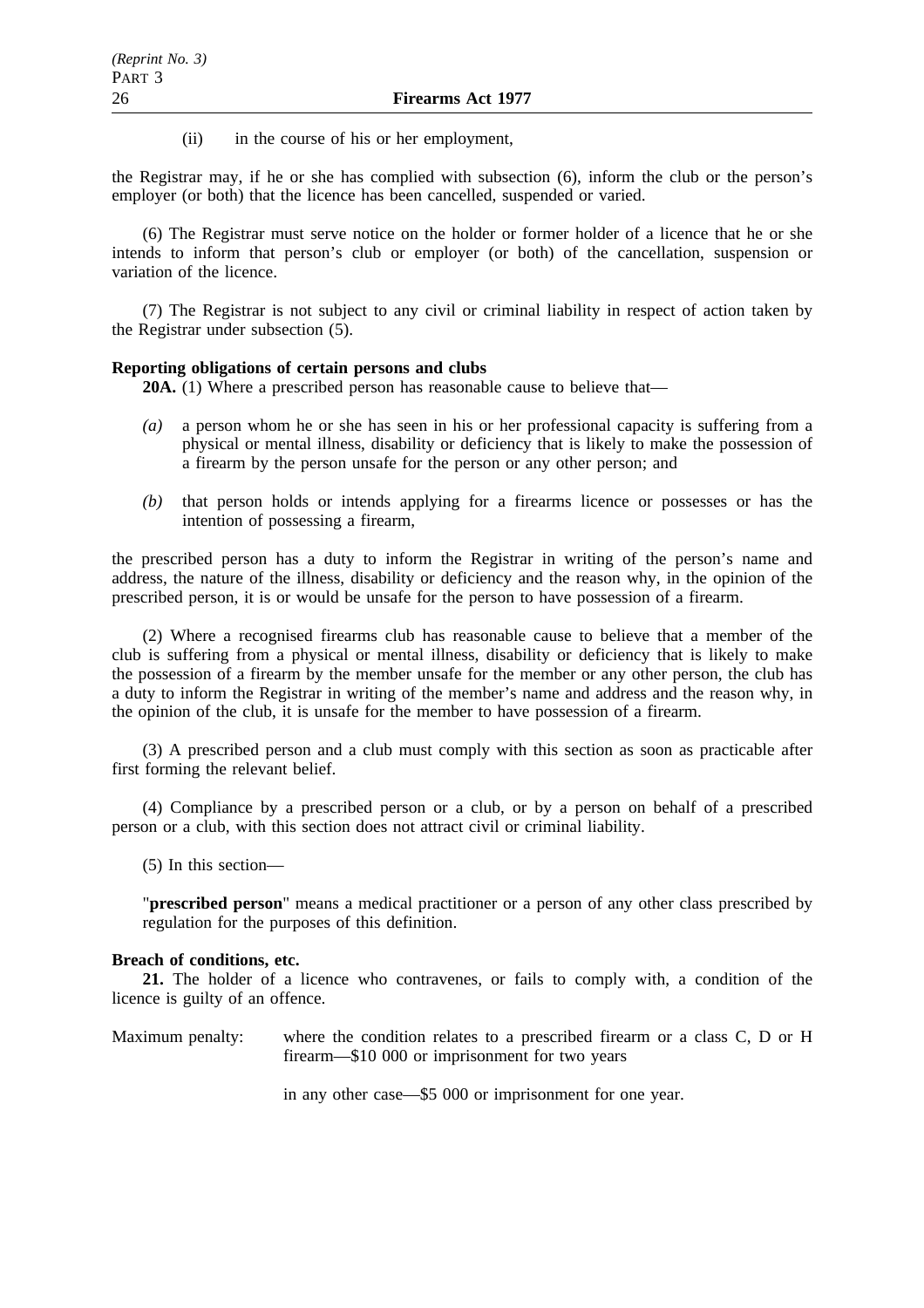### **Notice of change of address**

**21A.** The holder of a licence who fails to give the Registrar notice in writing of a change of his or her address within 14 days of the change is guilty of an offence.

Maximum penalty: \$2 500.

# **Return of licence to Registrar**

**21AB.** (1) The former holder of a licence that has been suspended or cancelled who does not forthwith return the licence to the Registrar is guilty of an offence.

(2) The holder of a licence who does not return the licence to the Registrar in accordance with the directions of the Registrar in order for endorsements on the licence to be made or altered is guilty of an offence.

(3) The maximum penalty for an offence against this section is \$5 000.

# **DIVISION 5—ACQUISITION OF AMMUNITION**

# **Acquisition of ammunition**

**21B.** (1) A person must not purchase ammunition or accept ammunition as a gift unless he or she is the holder of—

- *(a)* a firearms licence (not being a collector's licence) that authorises possession of a firearm designed to fire that ammunition; or
- *(b)* a permit granted by the Registrar entitling the holder to acquire ammunition of that kind.
- (2) A person who contravenes subsection (1) is guilty of an offence.

(2a) In proceedings for an offence against subsection (2) the onus is on the defendant to establish that he or she held the licence or permit required by subsection (1) when the ammunition was acquired.

(3) The Registrar must not grant a permit to acquire ammunition unless satisfied that the applicant—

- *(a)* is a fit and proper person to have possession of ammunition of the kind that may be acquired under the permit; and
- *(b)* has a genuine reason for making the application.

(4) When granting a permit the Registrar must not restrict the kind of ammunition that can be acquired unless it is, in the Registrar's opinion, necessary to do so in order to comply with subsection (3).

(5) A person who sells or supplies ammunition to another person knowing, or having reason to believe, that that other person—

- *(a)* is not the holder of a firearms licence (other than a collector's licence) that authorises possession of a firearm designed to fire that ammunition; and
- *(b)* is not the holder of a permit granted by the Registrar authorising the acquisition of that ammunition,

is guilty of an offence.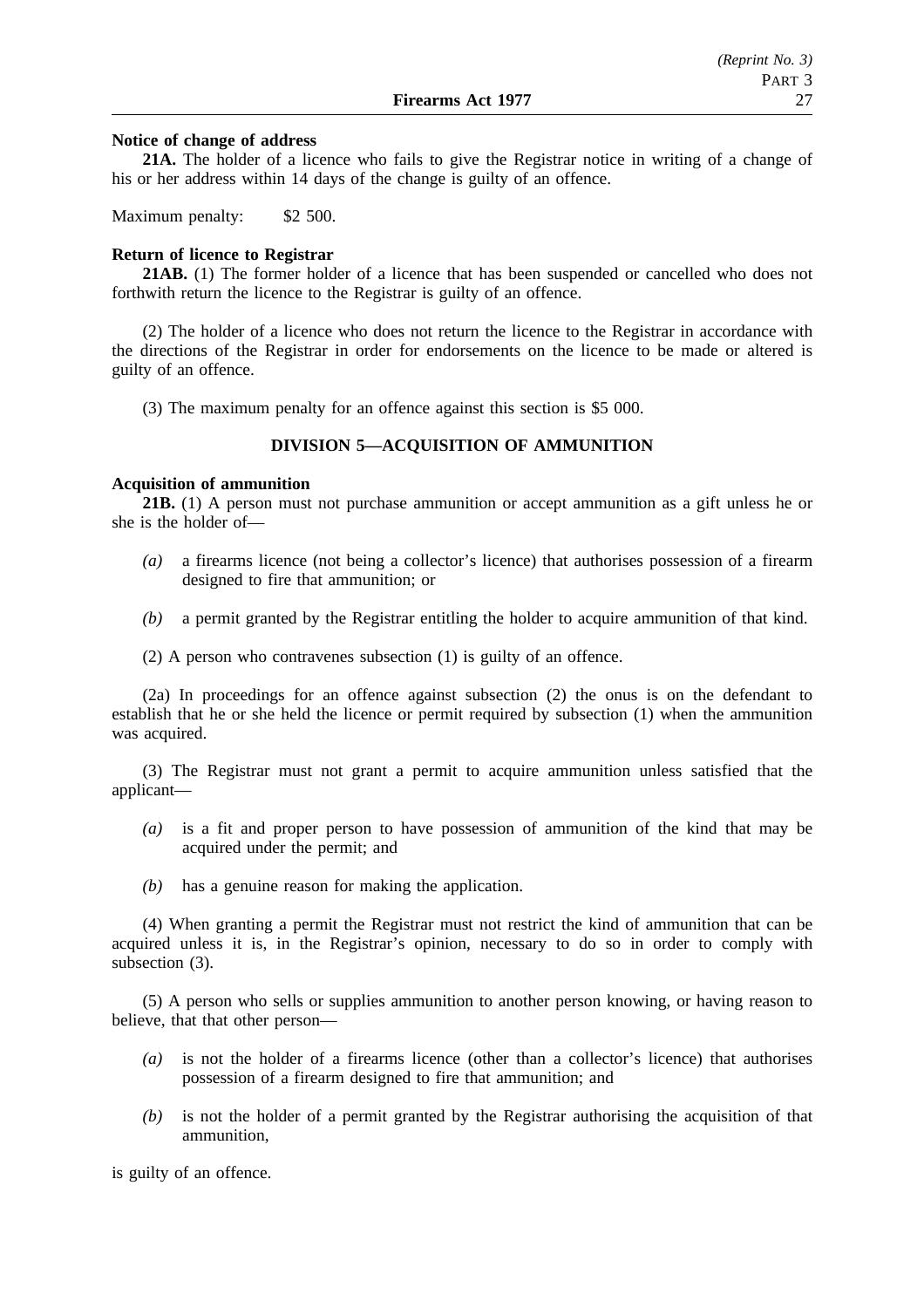- (6) This section does not apply in relation to the acquisition of ammunition—
- *(a)* by a licensed dealer in ammunition in the ordinary course of business as a dealer in ammunition; or
- *(b)* by a recognised firearms club for distribution to members of, or visitors to, the club; or
- *(c)* by a member of a recognised firearms club from the club; or
- *(d)* from a recognised firearms club by a visitor to the club for use on the grounds of the club in a manner authorised by the club; or
- *(da)* by a recognised paint-ball operator for distribution to participants in an organised activity involving the use of paint-ball firearms (but no other firearms) on grounds of a recognised paint-ball operator; or
- *(e)* by a person for use by that person in a firearm in circumstances in which that person is not required by this Act to hold a firearms licence.

(7) In proceedings for an offence against this section the onus is on the defendant to prove that he or she was entitled to purchase, accept, sell or supply the ammunition by virtue of subsection (6).

(8) The maximum penalty for an offence against this section is \$10 000 or imprisonment for two years.

#### **Cancellation or suspension of permit**

**21BA.** (1) If the Registrar is satisfied that the holder of a permit under this Division—

- *(a)* has contravened or failed to comply with a provision of this Act or a condition of the permit; or
- *(b)* is, for any reason, not a fit and proper person to hold the permit,

the Registrar may, with the agreement of the consultative committee, by notice in writing served personally or by certified mail on the holder of the permit, cancel the permit.

(2) The Registrar may, by notice in writing served personally or by certified mail on the holder of a permit, suspend the permit for a period not exceeding three months (or such longer period as is allowed in a particular case by the consultative committee) pending an investigation as to whether the permit should be cancelled under subsection (1).

(3) A notice served on the holder of a permit suspending or cancelling the permit under this section must set out the Registrar's reasons for the suspension or cancellation.

(4) The Registrar may, on his or her own initiative or on application by a person whose permit is suspended, revoke the suspension.

#### **Limit on quantity of ammunition**

**21BB.** (1) The Governor may, by regulation, limit the quantity of ammunition of any kind that a person, or a person of a particular class, may acquire during a specified period or may own or have in his or her possession at any one time.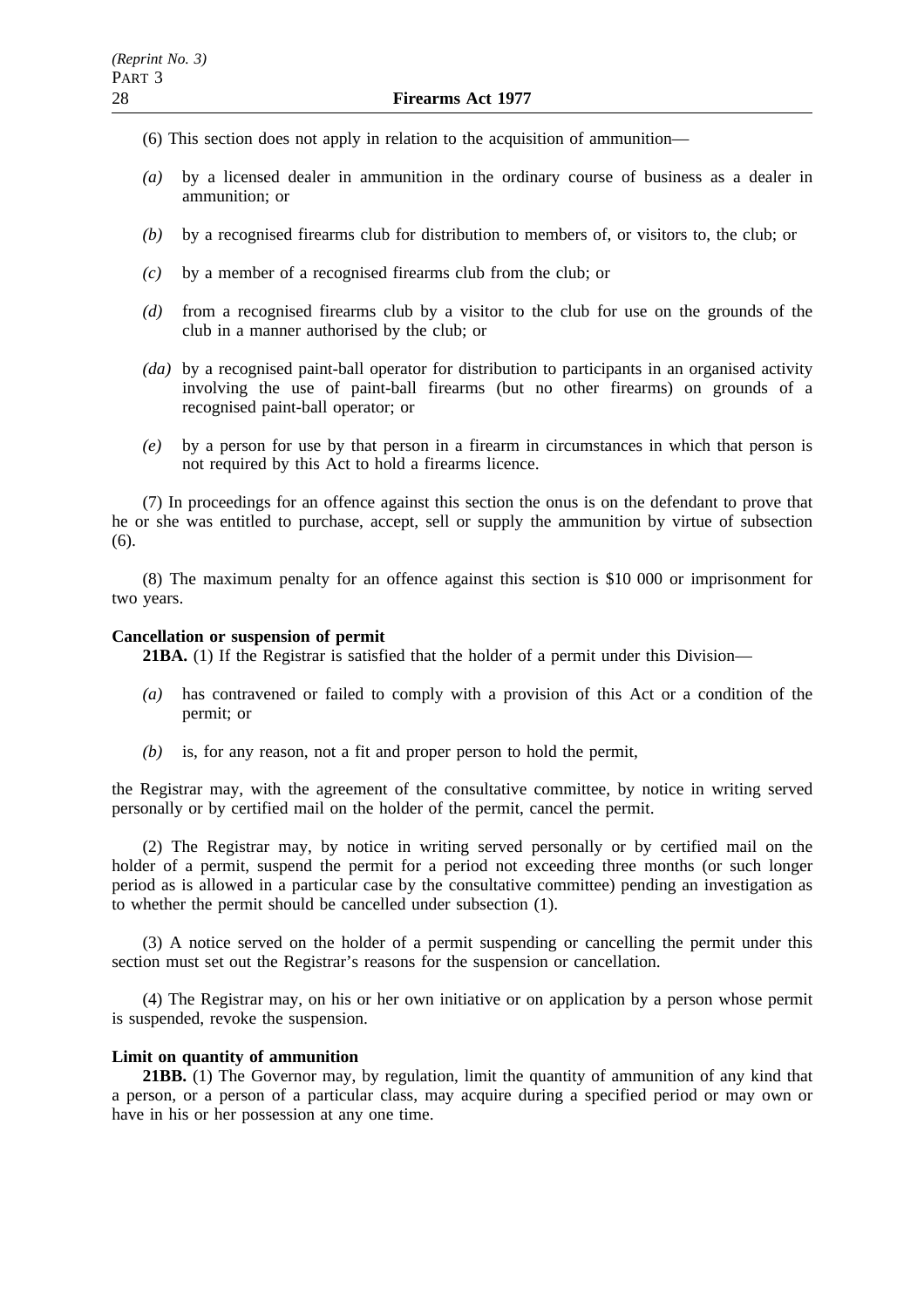(2) A person who acquires or owns or has possession of ammunition in contravention of a regulation under subsection (1) is guilty of an offence.

Maximum penalty: \$5 000.

# **DIVISION 6—GENERAL**

\*\*\*\*\*\*\*\*\*\*

# **Appeals**

**21D.** (1) A person aggrieved by a decision of the Registrar—

- *(a)* to refuse an application for a licence, or renewal of a licence or an application for a permit authorising the acquisition of a firearm; or
- *(b)* to impose or vary licence conditions (other than prescribed conditions); or
- *(ba)* to vary a firearms licence by restricting the classes of firearms to which the licence relates or to vary or revoke a purpose endorsed on the licence; or
- *(c)* to suspend or cancel a licence or permit; or
- *(ca)* to refuse to revoke a suspension of a licence or permit; or
- *(d)* to refuse an application for a permit to acquire ammunition; or
- *(e)* to refuse to approve grounds of a recognised firearms club or recognised paint-ball operator or to revoke such an approval; or
- *(f)* to impose conditions on an approval of grounds of a recognised firearms club or recognised paint-ball operator or to vary such conditions; or
- *(g)* to refuse to approve the range of a recognised commercial range operator or to revoke such an approval; or
- *(h)* to impose conditions on an approval of the range of a recognised commercial range operator or to vary such conditions,

may appeal against that decision to a magistrate sitting in chambers.

(2) The appeal must be instituted within one month after the appellant received notice of the decision, but the magistrate may, if satisfied that it is just and reasonable in the circumstances to do so, dispense with the requirement that the appeal should be instituted within that time.

(3) The magistrate may, on the hearing of the appeal, exercise one or more of the following powers:

- *(a)* affirm or vary the decision appealed against, or substitute any decision that should have been made in the first instance;
- *(b)* remit the subject matter of the appeal to the Registrar for further consideration;
- *(c)* make any order for costs.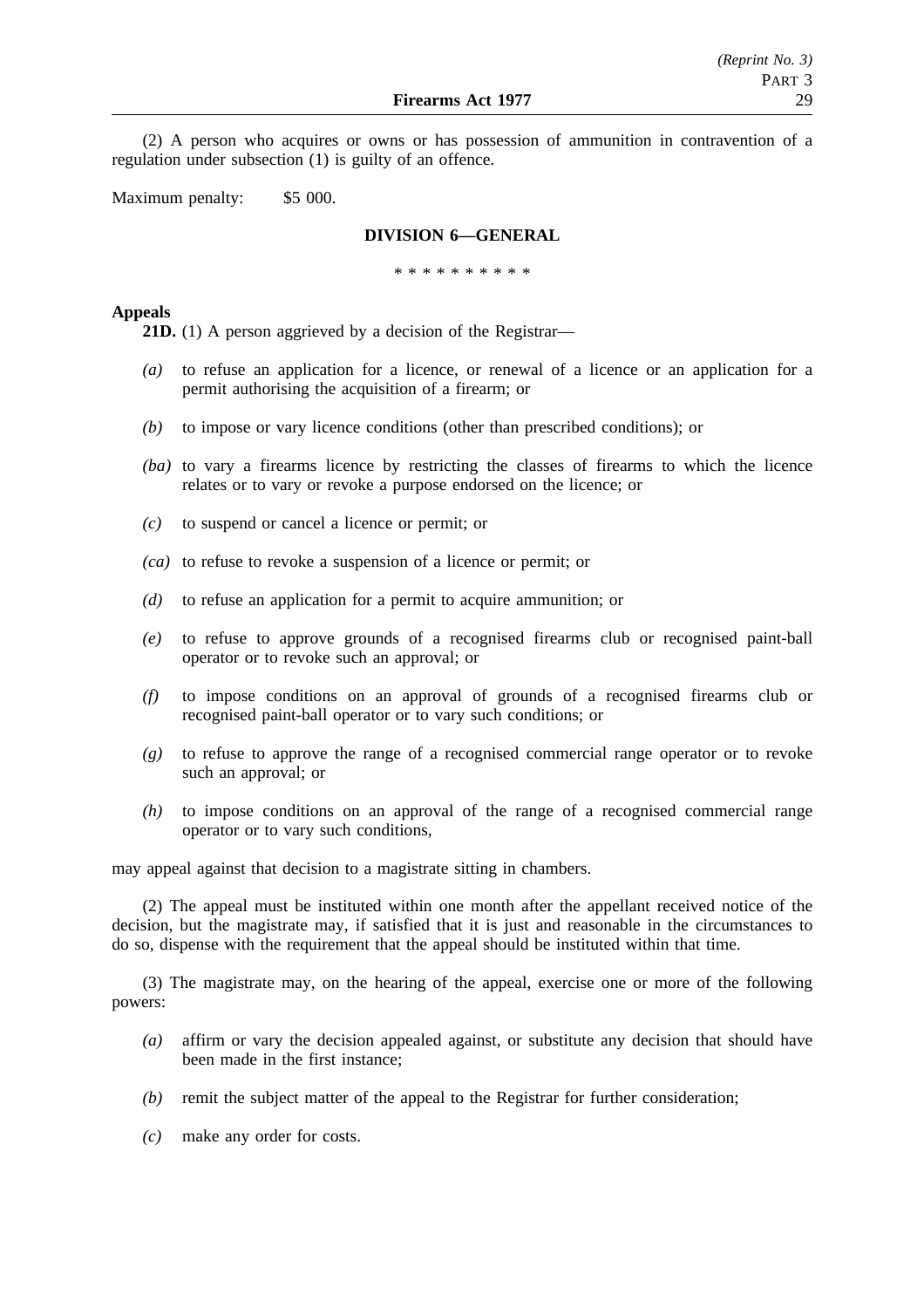## **PART 4 REGISTRATION OF FIREARMS**

#### **Application of this Part**

**22.** This Part does not apply to—

- *(a)* any firearm in the possession of a person in the ordinary course of business as a licensed dealer in firearms pursuant to his or her licence; or
- *(b)* any firearm in the possession of a person in the ordinary course of the business of carrying or storing goods; or
- *(c)* a person in relation to a firearm that that person has possession of in his or her capacity as—
	- (i) the executor or administrator of a deceased estate; or
	- (ii) the administrator or manager of the estate of a person who is unable to manage his or her affairs; or
	- (iii) the donee of an enduring power of attorney during a period of legal incapacity suffered by the donor of the power; or
	- (iv) the Official Trustee or the registered trustee of a bankrupt estate; or
- *(ca)* any prescribed firearm in the possession of the holder of a firearms licence that authorises possession of the prescribed firearm; or
- *(d)* any firearm in the possession of a person in prescribed circumstances.

## **Duty to register firearms**

**23.** (1) A person who has possession of any unregistered firearm is guilty of an offence.

(2) It is a defence to a charge of an offence under subsection (1) if the defendant proves that the firearm came into his or her possession not more than fourteen days before the alleged date of the offence and that it was not reasonably practicable in the circumstances for the firearm to be registered by the time of the alleged offence.

(3) The owner of a firearm that is not registered in the name of the owner is guilty of an offence.

(4) It is a defence to a charge of an offence under subsection (3) if the defendant proves that ownership of the firearm passed to him or her not more than 14 days before the alleged date of the offence and that it was not reasonably practicable in the circumstances for the firearm to be registered in his or her name by the time of the alleged offence.

- (5) The maximum penalty for an offence against this section is as follows:
- *(a)* where the firearm is a prescribed firearm or a class C, D or H firearm—\$10 000 or imprisonment for two years;
- *(b)* where the firearm is any other kind of firearm—\$5 000 or imprisonment for one year.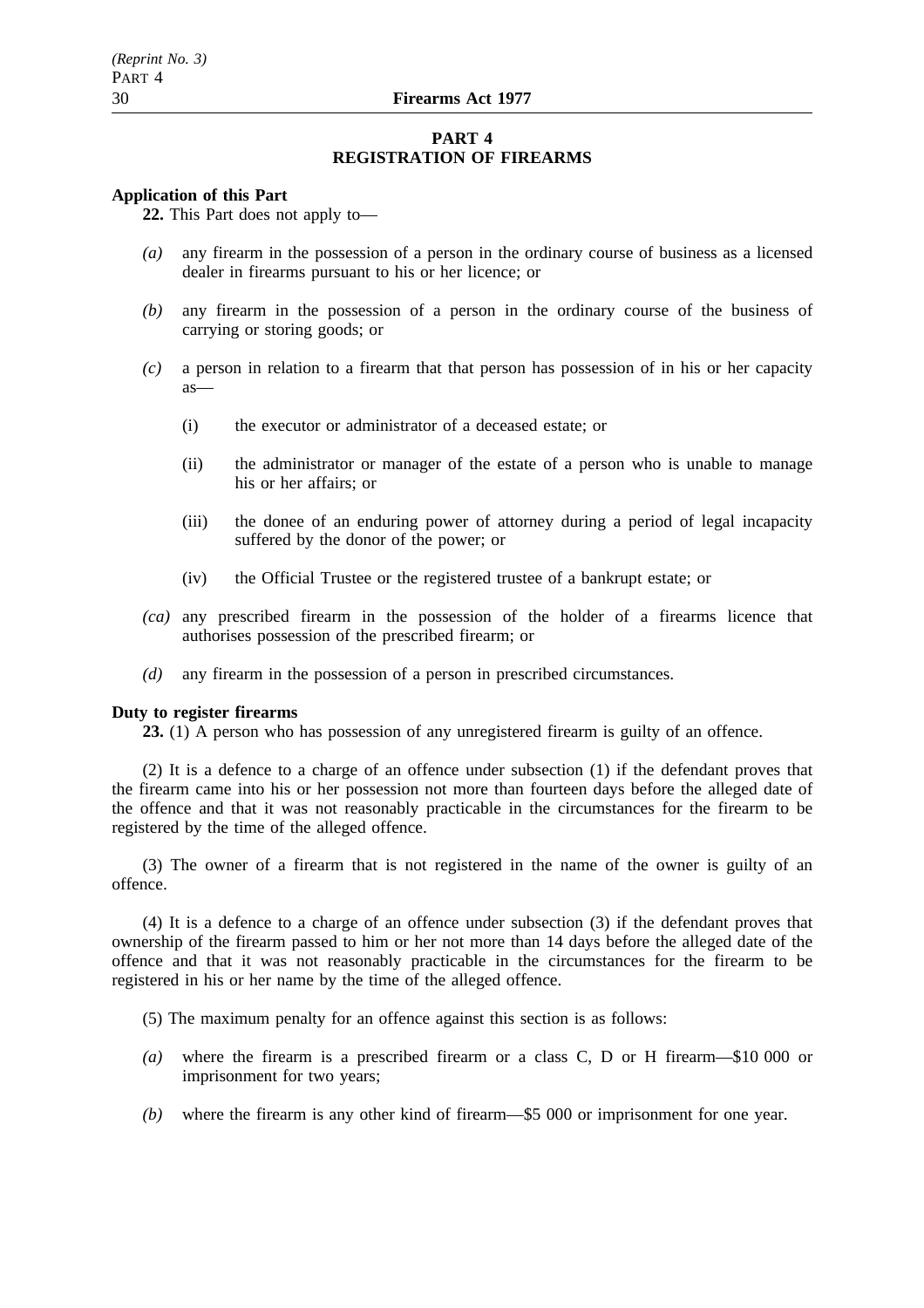# *(Reprint No. 3)* PART 4

# **Registration of firearms**

**24.** (1) An application for registration of a firearm—

- *(a)* must be made to the Registrar in the prescribed manner and form; and
- *(b)* must contain the prescribed information; and
- *(c)* must be accompanied by the prescribed fee.

\*\*\*\*\*\*\*\*\*\*

(3) If a person has ceased to be the owner of a firearm, registration of the firearm in that person's name is cancelled by registration of the firearm in the name of the subsequent owner.

# **Identification of firearms**

**24A.** (1) Subject to this section, all firearms that are required to be registered under this Act must have stamped or engraved into part of the metal structure of the firearm a number, or a number preceded or followed by a letter or letters, for the purposes of identification.

(2) The identification must be on the outside surface of the firearm where it can be easily seen and must, if possible, be on the receiver of the firearm.

(3) At least four characters must comprise the number or the combination of numbers and letters.

(4) The characters must be at least two millimetres in height and must be stamped to form an indentation to a depth, or be engraved to a depth, of at least 0.5 millimetres.

(5) Where a firearm that is produced for registration does not comply with this section, the Registrar must allocate a number, or numbers and letters, to the firearm and the owner of the firearm must produce the firearm to a member of the police force within 14 days with the identification stamped or engraved on the firearm in accordance with this section.

Maximum penalty: where the firearm is a prescribed firearm or a class C, D or H firearm—\$10 000 or imprisonment for two years

> where the firearm is any other kind of firearm—\$5 000 or imprisonment for one year.

(6) This section does not apply to a firearm of historical, archaeological or cultural value if—

*(a)* to stamp or engrave a number on the firearm would reduce its value; and

*(b)* the Registrar is satisfied that it can be identified in some other way.

(7) A person who defaces or alters the identifying characters of a firearm is guilty of an offence.

Maximum penalty: where the firearm is a prescribed firearm or a class C, D or H firearm—\$10 000 or imprisonment for two years

> where the firearm is any other kind of firearm—\$5 000 or imprisonment for 1 year.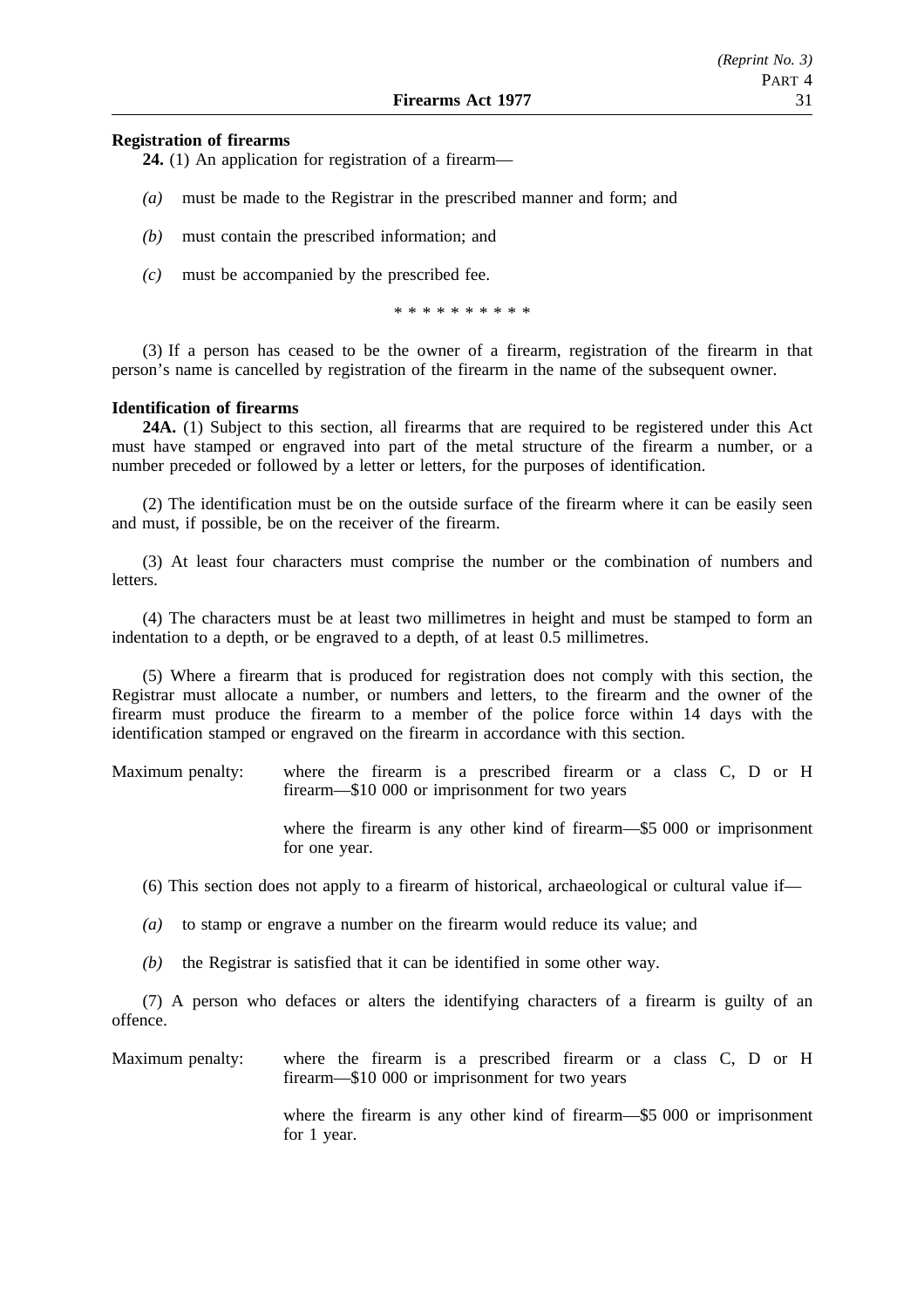#### **Notice by owner of registered firearm**

**25.** (1) The owner of a registered firearm must, within fourteen days after—

\*\*\*\*\*\*\*\*\*\*

- *(b)* any alteration is made to the firearm that affects the nature or performance of the firearm in a prescribed manner or to a prescribed extent; or
- *(c)* the firearm is lost, stolen, or destroyed,

give notice of that fact in the prescribed form to the Registrar.

(1a) Without limiting subsection  $(1)(b)$  an alteration to a firearm will be taken to affect the nature and performance of the firearm if, as a result of the alteration, the firearm becomes a firearm of a different class.

(2) A person who fails to comply with this section is guilty of an offence.

Maximum penalty: \$5 000.

(3) Where an alteration of a kind referred to in subsection (1)*(b)* has been made to a firearm the Registrar may with the concurrence of the consultative committee cancel registration of the firearm if the Registrar would not have granted a permit to the owner of the firearm to purchase it in its altered state.

(4) The cancellation will not be effective until notice in writing of the cancellation has been served personally or by certified mail on the owner of the firearm.

#### **Notice of change of address**

**26.** The owner of a registered firearm who fails to give the Registrar notice in writing of a change of his or her address within 14 days of the change is guilty of an offence.

Maximum penalty: \$2 500.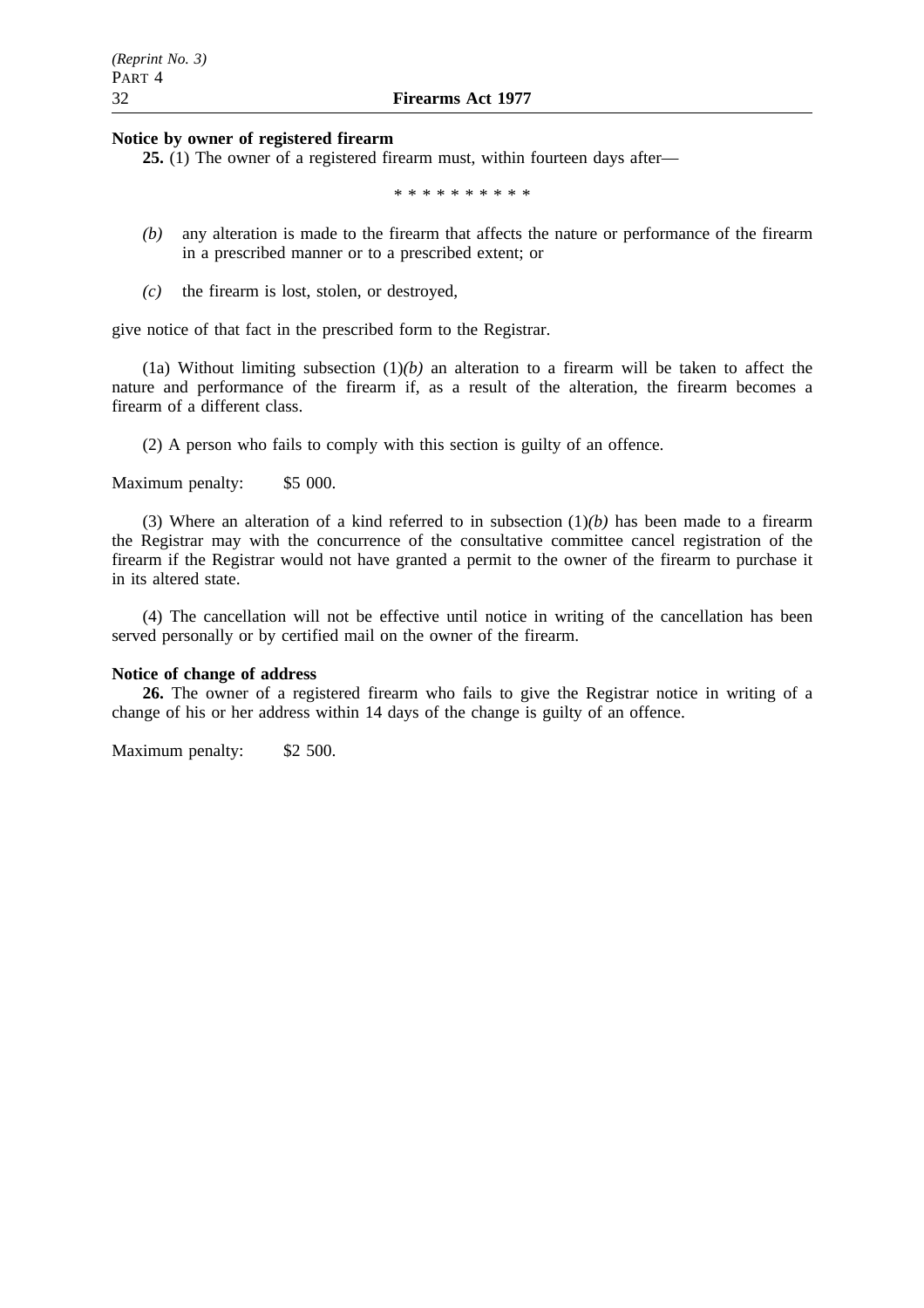# **PART 5 MISCELLANEOUS**

#### **Recognised firearms clubs**

**26A.** (1) If the Minister is satisfied that a firearms club conducts its affairs and activities in a responsible manner, the Minister must, if the club applies for recognition, declare the club to be a recognised firearms club by notice in the *Gazette*.

(2) If the Minister refuses an application for recognition the Minister must provide the applicant with a written statement setting out the reasons for the refusal.

(3) If at any time the Minister is satisfied that a recognised firearms club has failed to comply with this Act or no longer conducts its affairs or activities in a responsible manner, the Minister may, by notice in the *Gazette*, revoke a declaration under subsection (1).

- (4) Before revoking a declaration the Minister must—
- *(a)* give the club at least two months written notice of the proposed revocation setting out the Minister's reasons for the proposed revocation; and
- *(b)* give the club a reasonable opportunity to make written or oral submissions to the Minister in relation to the proposed revocation.

(5) The club must upon receiving notice of the proposed revocation inform its members in writing of the proposal.

## **Recognised paint-ball operators**

**26B.** (1) If the Minister is satisfied that a paint-ball operator conducts its affairs and activities in a responsible manner, the Minister must, on application by the operator for recognition, declare the operator to be a recognised paint-ball operator by notice in the *Gazette*.

(2) If the Minister refuses an application for recognition, the Minister must provide the applicant with a written statement setting out the reasons for the refusal.

(3) If at any time the Minister is satisfied that a recognised paint-ball operator has failed to comply with this Act or no longer conducts its affairs or activities in a responsible manner, the Minister may, by notice in the *Gazette*, revoke a declaration under subsection (1).

- (4) Before revoking a declaration, the Minister must—
- *(a)* give the operator at least two months written notice of the proposed revocation setting out the Minister's reasons for the proposed revocation; and
- *(b)* give the operator a reasonable opportunity to make written or oral submissions to the Minister in relation to the proposed revocation.

### **Recognised commercial range operators**

**26BA.** (1) If the Minister is satisfied that a commercial range operator conducts his or her affairs and activities in a responsible manner, the Minister must, on application by the operator for recognition, declare the operator to be a recognised commercial range operator by notice in the *Gazette*.

(2) If the Minister refuses an application for recognition, the Minister must provide the applicant with a written statement setting out the reasons for the refusal.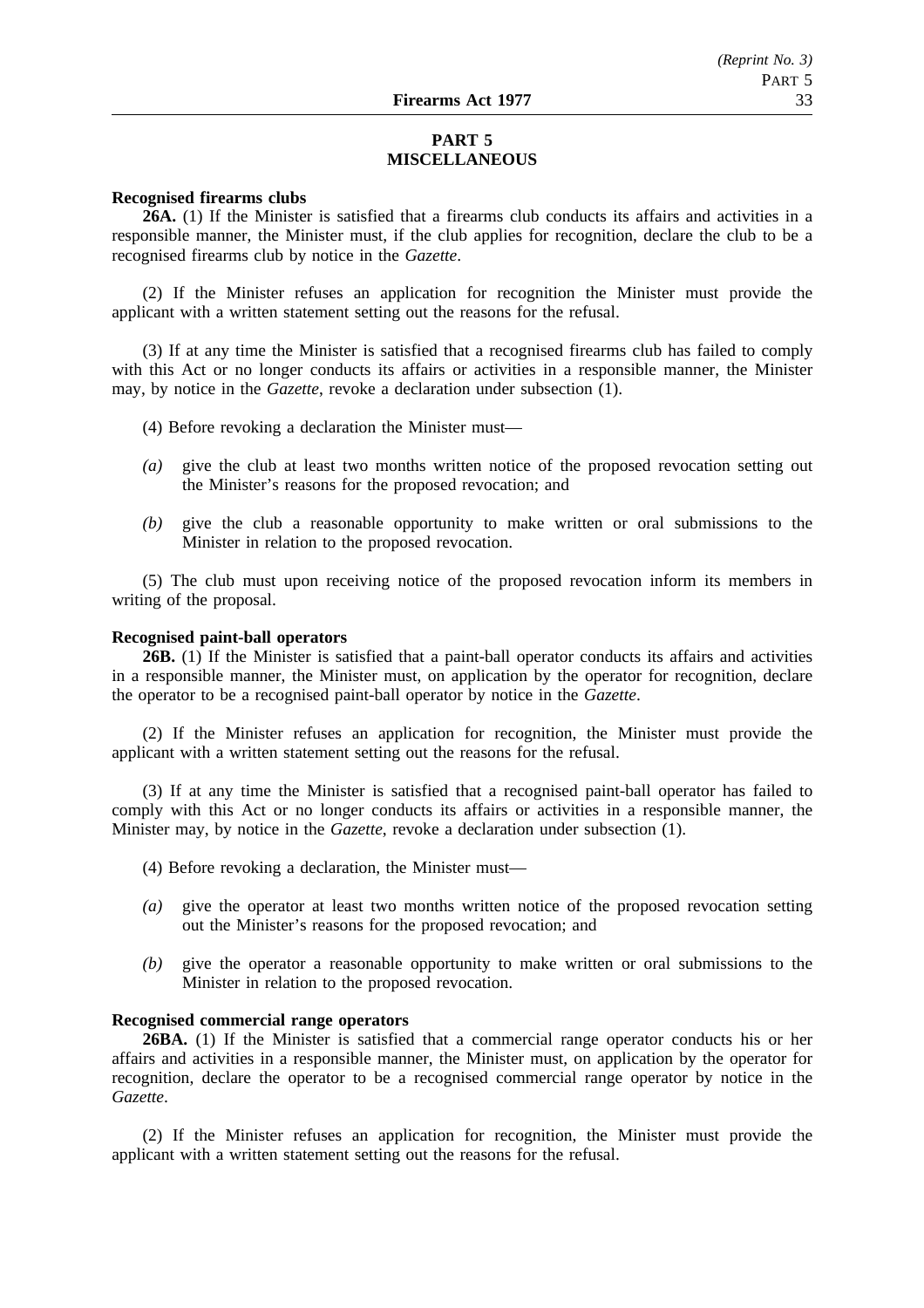(3) If at any time the Minister is satisfied that a recognised commercial range operator has failed to comply with this Act or no longer conducts his or her affairs or activities in a responsible manner, the Minister may, by notice in the *Gazette*, revoke a declaration under subsection (1).

(4) Before revoking a declaration, the Minister must—

- *(a)* give the operator at least two months written notice of the proposed revocation setting out the Minister's reasons for the proposed revocation; and
- *(b)* give the operator a reasonable opportunity to make written or oral submissions to the Minister in relation to the proposed revocation.

# **Approval of grounds of recognised firearms clubs or paint-ball operator**

**26C.** (1) If any activity involving the use of a firearm takes place on grounds of a recognised firearms club or recognised paint-ball operator and those grounds are not approved under this section in relation to that activity, recognition of the club or operator under this Part is by force of this section revoked.

(2) If the Registrar is satisfied that the grounds of a recognised firearms club or recognised paint-ball operator are suitable for the purpose of the activities of the club or operator, the Registrar may, on the application of the club or operator, approve those grounds for use in connection with those activities.

(3) An approval under this section is subject to—

- *(a)* any conditions prescribed by the regulations; and
- *(b)* any conditions imposed by the Registrar (which may include a condition limiting the periods during which the grounds may be used by the club or operator).

(4) The Registrar may impose conditions pursuant to subsection (3) on the approval of the grounds or subsequently.

(5) If the Registrar refuses an application for approval, the Registrar must provide the applicant with a written statement setting out the reasons for the refusal.

(6) If at any time the Registrar is satisfied that grounds approved under this section would not be approved if application for approval were made at that time or that a condition of the approval has been contravened, the Registrar may, by notice to the club or operator, revoke the approval.

(7) The Registrar may, on his or her own initiative or on application by a recognised firearms club or recognised paint-ball operator, vary or revoke conditions of an approval.

(8) Before revoking an approval or varying conditions of an approval on his or her own initiative, the Registrar must—

- *(a)* give the club or operator at least two months written notice of the proposed revocation or variation setting out the Registrar's reasons for the proposed revocation or variation; and
- *(b)* give the club or operator a reasonable opportunity to make written or oral submissions to the Registrar in relation to the proposed revocation or variation.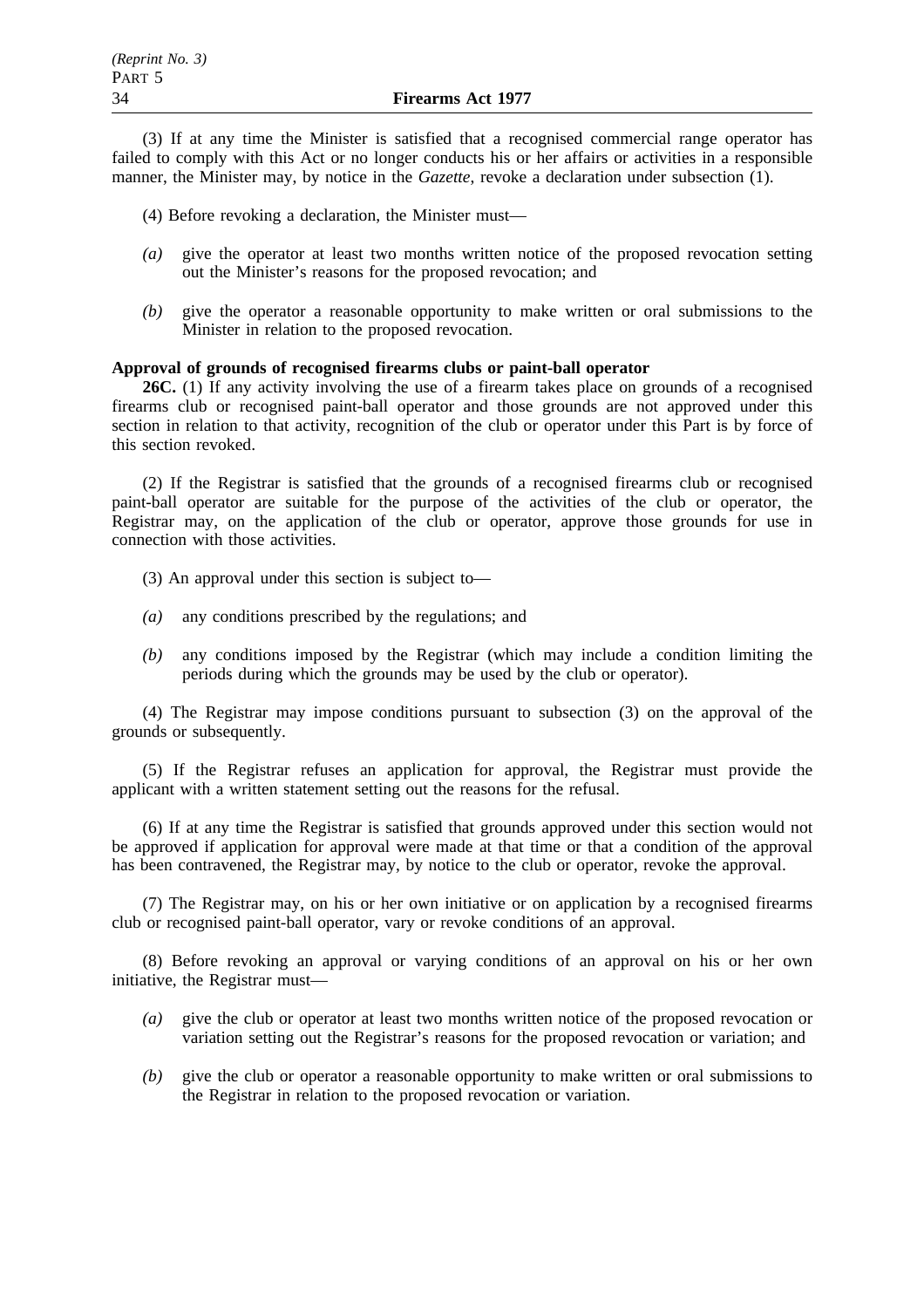(9) The Registrar, or a person authorised by the Registrar, may, for the purposes of determining an application for approval under this section, reviewing such an approval or determining whether conditions of approval are being or have been contravened, enter and inspect the grounds of a recognised firearms club or recognised paint-ball operator at any reasonable time.

#### **Approval of range of recognised commercial range operator**

**26D.** (1) If any activity involving the use of a firearm takes place on the range of a recognised commercial range operator and the range is not approved under this section in relation to that activity, recognition of the operator under this Part is by force of this section revoked.

(2) If the Registrar is satisfied that the range of a recognised commercial range operator is suitable for the purpose of the activities of the operator, the Registrar may, on the application of the operator, approve the range for use in connection with those activities.

(3) An approval under this section is subject to—

- *(a)* any conditions prescribed by the regulations; and
- *(b)* any conditions imposed by the Registrar (which may include a condition limiting the periods during which the range may be used by the operator).

(4) The Registrar may impose conditions pursuant to subsection (3) when he or she approves the range under this section or at any later time.

(5) If the Registrar refuses an application for approval, the Registrar must provide the applicant with a written statement setting out the reasons for the refusal.

(6) If at any time the Registrar is satisfied that a range approved under this section would not be approved if application for approval were made at that time or that a condition of the approval has been contravened, the Registrar may, by notice to the operator, revoke the approval.

(7) The Registrar may, on his or her own initiative or on application by a recognised commercial range operator, vary or revoke conditions of an approval.

(8) Before revoking an approval or varying conditions of an approval on his or her own initiative, the Registrar must—

- *(a)* give the operator at least two months written notice of the proposed revocation or variation setting out the Registrar's reasons for the proposed revocation or variation; and
- *(b)* give the operator a reasonable opportunity to make written or oral submissions to the Registrar in relation to the proposed revocation or variation.

(9) The Registrar, or a person authorised by the Registrar, may, for the purposes of determining an application for approval under this section, reviewing such an approval or determining whether conditions of approval are being or have been contravened, enter and inspect the range of a recognised commercial range operator at any reasonable time.

#### **Registers**

**27.** (1) The Registrar must maintain—

- *(a)* a register of licences issued under this Act; and
- *(b)* a register of firearms registered under this Act.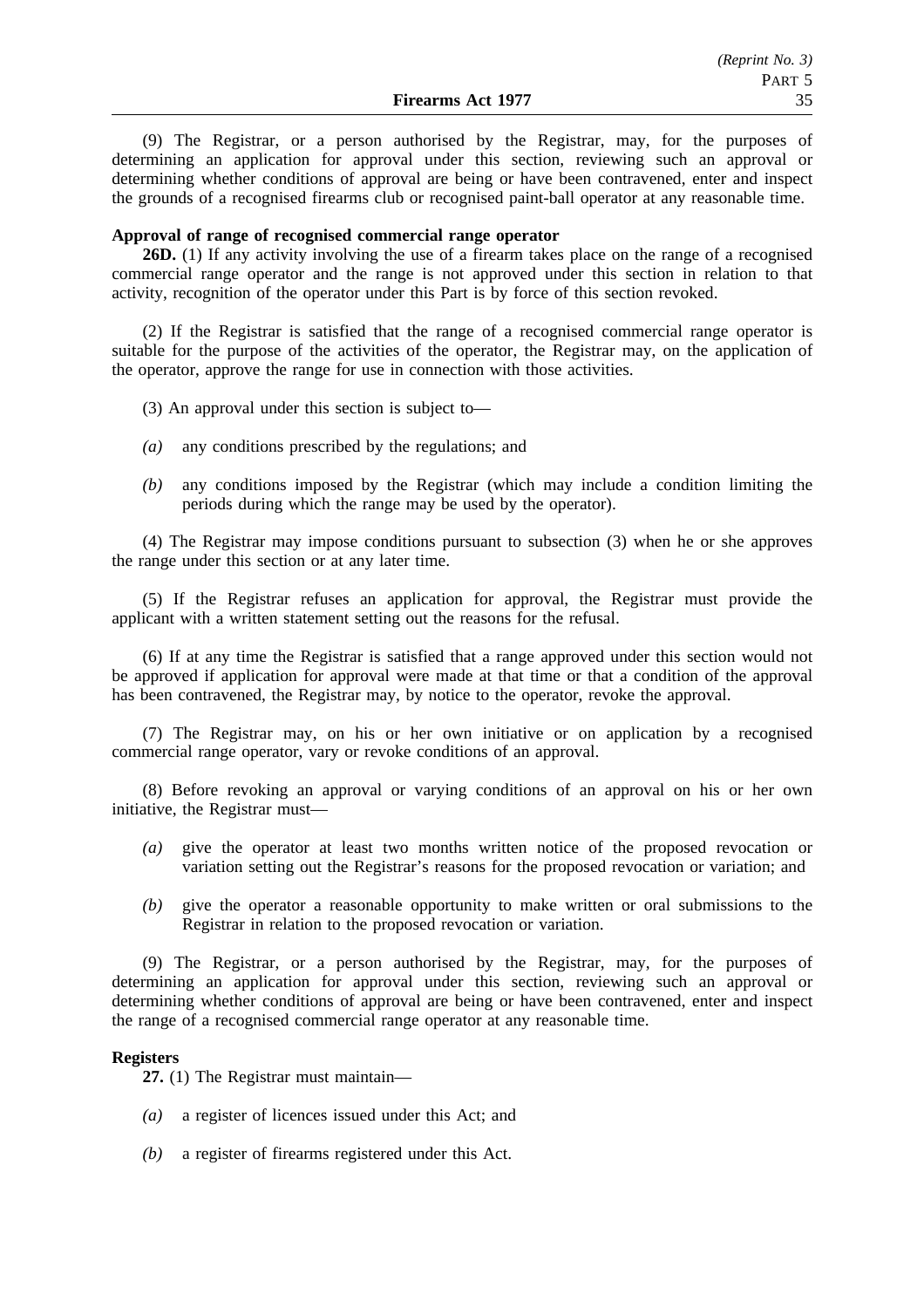(2) Where the Registrar is satisfied that a person has a proper interest in the contents of a register maintained under this section, the Registrar may permit that person to inspect that register, or portion of that register.

## **False information**

**28.** (1) A person who provides information to the Registrar or any other person under this Act that is false or misleading in a material particular is guilty of an offence.

Maximum penalty: \$10 000 or imprisonment for two years.

(2) It is a defence to a charge under subsection (1) to prove that the defendant believed upon reasonable grounds that the information as true.

#### **Handling firearms when under the influence**

**29.** (1) A person who handles a firearm while so much under the influence of intoxicating liquor or a drug as to be incapable of exercising effective control of the firearm is guilty of an offence if—

- *(a)* a round is in the breech or chamber or the magazine of the firearm; or
- *(b)* the person is handling or is carrying with him or her ammunition that can be used in the firearm.

Maximum penalty: \$10 000 or imprisonment for two years.

(2) A person who transfers possession of a firearm to a person who is so much under the influence of intoxicating liquor or a drug as to be incapable of exercising effective control of the firearm is guilty of an offence if—

- *(a)* a round is in the breech or chamber or the magazine of the firearm; or
- *(b)* the person to whom possession of the firearm has been transferred is handling or is carrying with him or her ammunition that can be used in the firearm.

Maximum penalty: \$10 000 or imprisonment for two years.

(3) Without limiting subsection (1) or (2), a person is incapable of exercising effective control of a firearm if, owing to the influence of intoxicating liquor or a drug, the use of any mental or physical faculty of that person is lost or appreciably impaired.

#### **Possession of silencer and other parts of firearms**

**29A.** (1) A person who has possession of a silencer is guilty of an offence.

Maximum penalty: \$10 000 or imprisonment for two years.

- (2) A person who has possession of—
- *(a)* a mechanism or other fitting that can be fitted to a firearm to convert it to an automatic firearm; or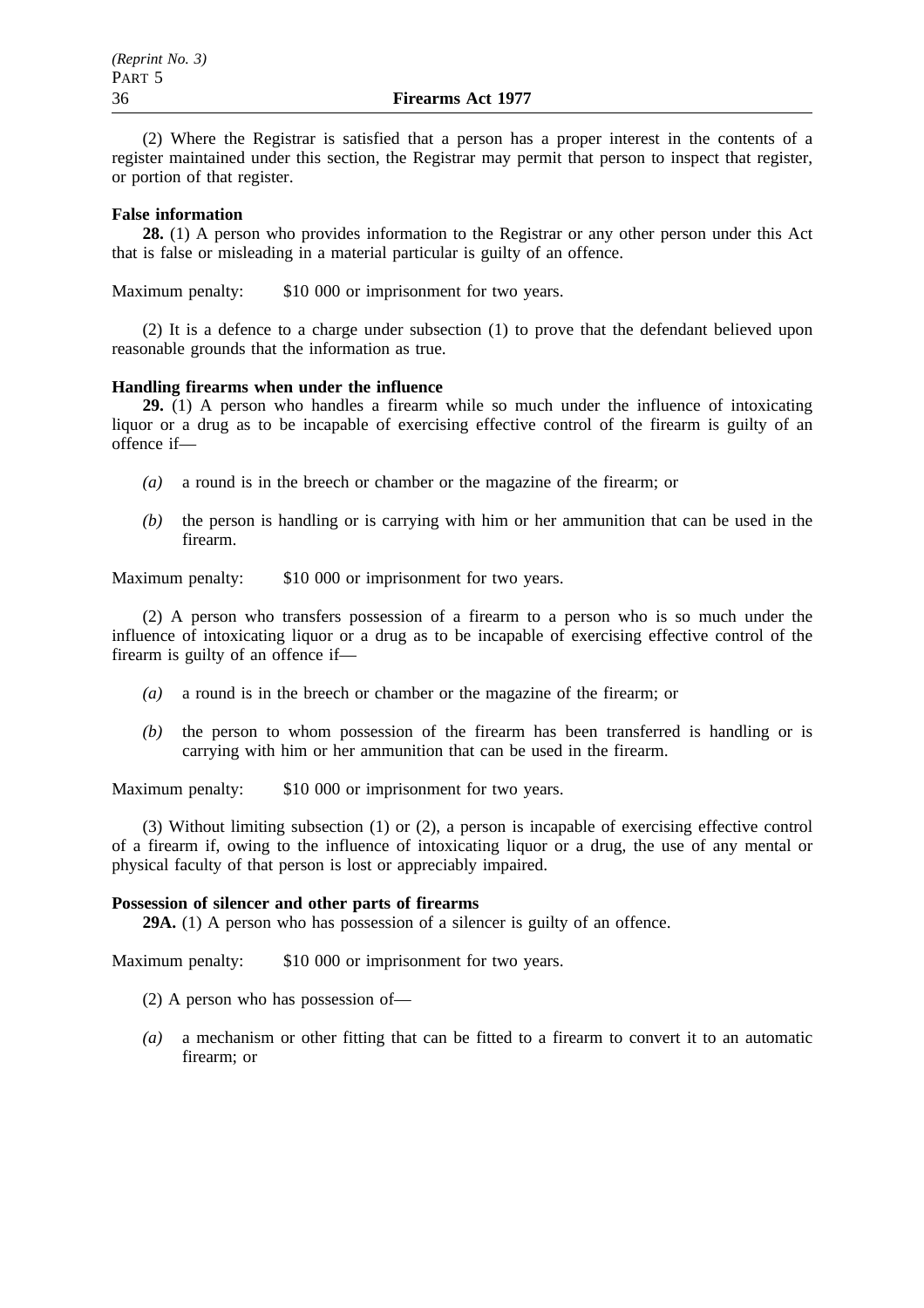*(b)* a mechanism or other fitting that, when fitted to a suitable firearm, will enable the firearm to fire grenades or other explosive projectiles,

is guilty of an offence unless he or she is authorised to have possession of the mechanism or other fitting by a firearms licence.

Maximum penalty: \$10 000 or imprisonment for two years.

(3) Subsection (2) does not apply to a licensed dealer in firearms in the normal course of carrying on the business of dealing in firearms pursuant to his or her licence.

#### **Possession of the receiver of a firearm**

**29B.** (1) A person who has possession of the receiver of a prescribed firearm or a class C or class D firearm is guilty of an offence unless the receiver comprises part of a registered firearm (whether assembled or dismantled) that is lawfully in his or her possession.

Maximum penalty: \$10 000 or imprisonment for two years.

(2) A person who has possession of the receiver of any other kind of firearm is guilty of an offence unless—

- *(a)* the receiver comprises part of a registered firearm (whether assembled or dismantled) that is lawfully in his or her possession; or
- *(b)* that person was the owner of the receiver immediately before the commencement of the *Firearms (Miscellaneous) Amendment Act 1996*.

Maximum penalty: \$5 000 or imprisonment for one year.

- (3) This section does not apply to—
- *(a)* a licensed dealer in firearms in the normal course of carrying on the business of dealing in firearms pursuant to his or her licence; or
- *(b)* a person in the normal course of the business of carrying or storing goods.

#### **Duty to carry licence**

**29C.** (1) A person who is carrying a firearm on or about his or her person or who has a firearm in his or her immediate physical control must carry with him or her a firearms licence authorising his or her possession of the firearm.

Maximum penalty: \$5 000.

(2) Subsection (1) does not apply to a licensed dealer in firearms in the normal course of carrying on the business of dealing in firearms pursuant to his or her licence.

#### **Information to be given to police officer**

**30.** (1) A member of the police force who suspects on reasonable grounds that a person has, or recently has had, in his or her possession a firearm or ammunition, may require that person to state his or her full name, address and age.

(1a) A member of the police force may require the owner of a firearm to answer questions relating to the whereabouts of the firearm or relating to the person or persons who have, or have had, possession, of the firearm.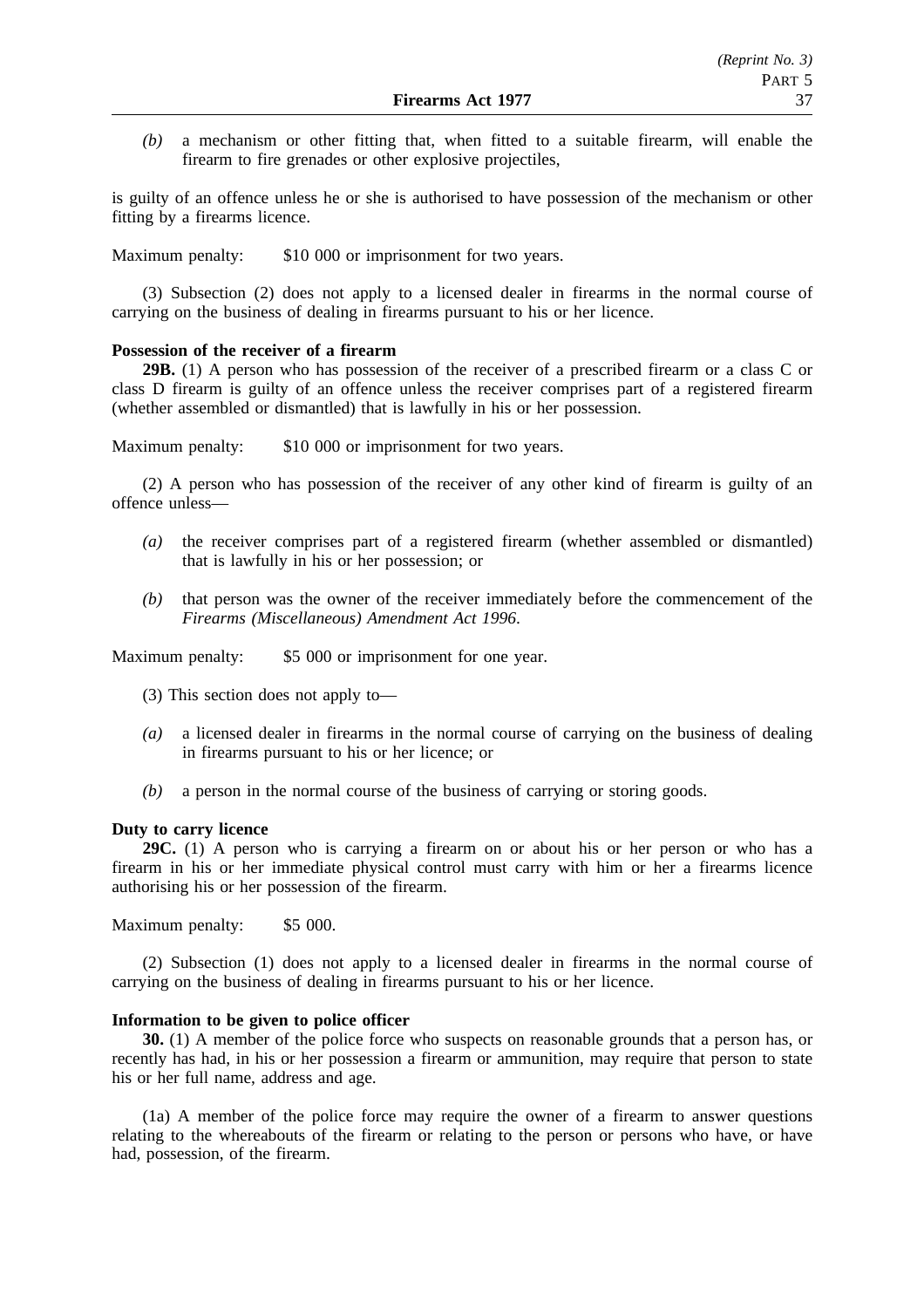(2) The member of the police force may, if he or she thinks fit to do so, require that person to produce such evidence as may be stipulated by the member of the police force to verify information given in response to a requirement under this section.

- (3) A person who fails or refuses without reasonable excuse to—
- *(a)* comply with a requirement under this section; or
- *(b)* answer a question put by a member of the police force to the best of his or her knowledge, information and belief,

is guilty of an offence.

Maximum penalty: \$5 000 or imprisonment for one year.

(4) A person may not decline on grounds of self-incrimination to answer a question put by a member of the police force under subsection (1a) but the answer to any such question is not admissible except in proceedings for an offence against this section.

### **Production of licence and certificate of registration**

**31.** (1) A person who has possession of a firearm must, at the request of a member of the police force or a warden under the *National Parks and Wildlife Act 1972*—

- *(a)* produce a firearms licence authorising his or her possession of the firearm and the certificate of registration of the firearm for inspection by the member of the police force or warden (or, if production of the licence or certificate is not possible at the time of the request, that person must produce the licence or certificate within 48 hours for inspection by a member of the police force at a police station nominated by that person at the time of the request); and
- *(b)* produce the firearm for inspection or, if production is not possible at the time of the request, produce the firearm within 48 hours for inspection by a member of the police force at a police station nominated by that person at the time of the request.

Maximum penalty: \$5 000.

(2) An apparently genuine document purporting to be signed by the Commissioner of Police, and to certify that a licence or certificate of registration has not been produced as required under this section, must, in the absence of proof to the contrary, be accepted as proof of the matter so certified.

(3) A warden under the *National Parks and Wildlife Act 1972* can only act under subsection (1) when the person in possession of a firearm is on a reserve constituted under that Act.

#### **Period of grace on cancellation, suspension, etc., of licence**

**31A.** (1) Subject to this Act, where—

- *(a)* a licence authorising possession of a firearm is cancelled or suspended; or
- *(b)* the Registrar refuses to renew such a licence; or

\*\*\*\*\*\*\*\*\*\*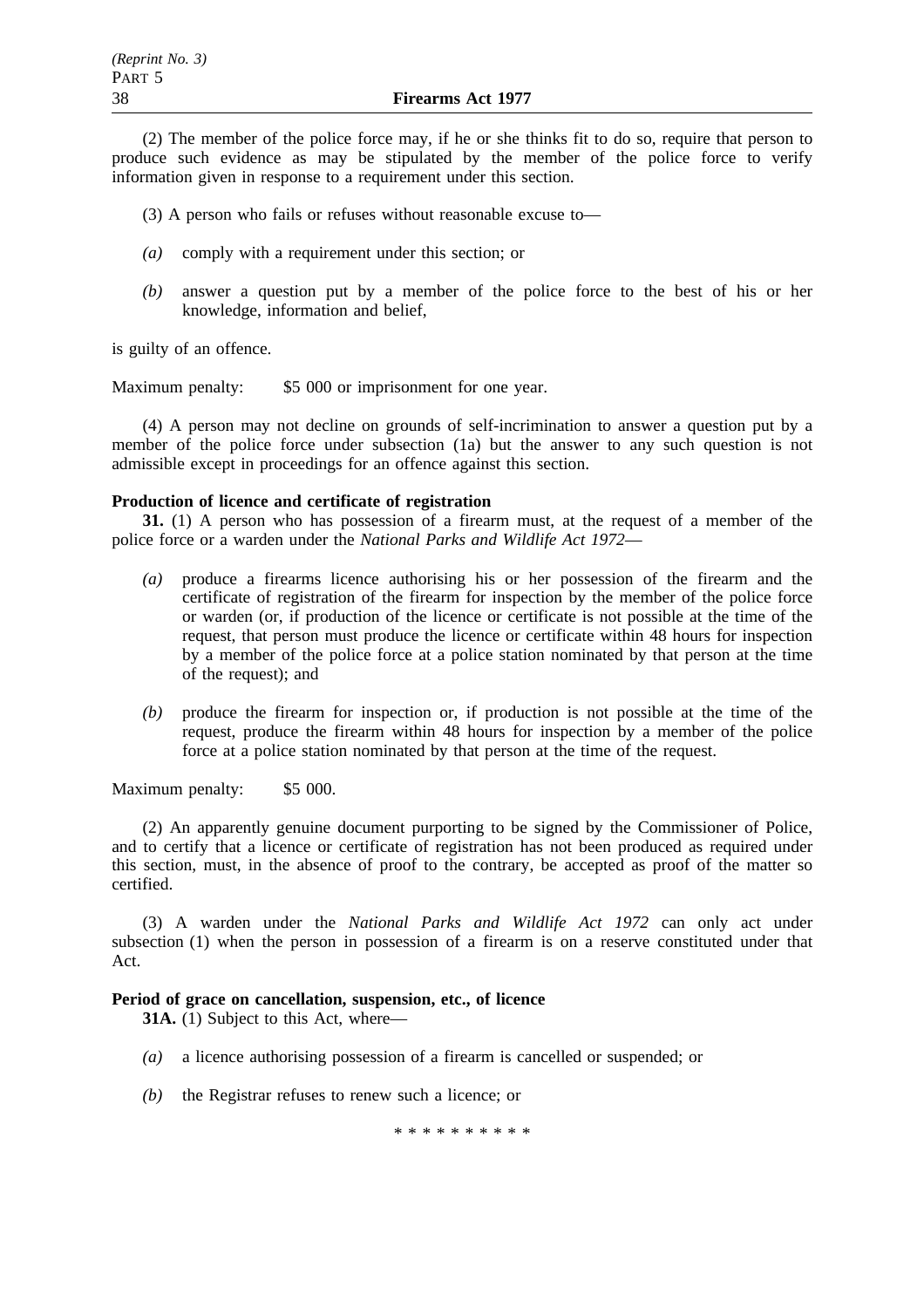*(d)* the registration of a firearm is cancelled,

the person who held, or applied for renewal of, the licence or in whose name the firearm was registered (as the case may require) may, in order to dispose of the firearm, retain possession of it for one month.

(2) Where a licence authorising possession of a firearm is suspended under this Act, the person who held the licence may retain the power of disposition over the firearm if—

- *(a)* the firearm is kept by a person who holds a dealer's licence or a person approved by the Registrar; and
- *(b)* the person who held the licence does not have access to the firearm.

(3) A person referred to in this section who uses the firearm for any purpose before disposing of it in accordance with this section is guilty of an offence.

Maximum penalty: where the firearm is a prescribed firearm or a class C, D or H firearm—\$10 000 or imprisonment for two years

> where the firearm is any other kind of firearm—\$5 000 or imprisonment for one year.

(4) A person who receives a firearm (the subject of a licence that is suspended) for the purpose of keeping it in accordance with subsection (2) and who does not forthwith notify the Registrar of that receipt is guilty of an offence.

Maximum penalty: \$5 000.

#### **Power to seize firearms, etc.**

**32.** (1) If a member of the police force suspects upon reasonable grounds that—

- *(a)* a firearm is unregistered; or
- *(b)* an offence against this Act has been committed, or is being committed, with respect to a firearm; or
- *(ba)* a firearm has been forfeited to the Crown by order of a court; or
- *(c)* a person who has possession of a firearm is not a fit and proper person to have possession of that firearm; or
- *(ca)* continued possession of a firearm by a person would be likely to result in undue danger to life or property; or
- *(cb)* a person has possession of a firearm in contravention of an order of a court whether the order was made in this State or in any other State or Territory of the Commonwealth; or
- *(d)* a firearm is mechanically unsafe; or
- *(e)* a firearm (not being a prescribed firearm)—
	- (i) is particularly dangerous by reason of its design, construction or any other factor; or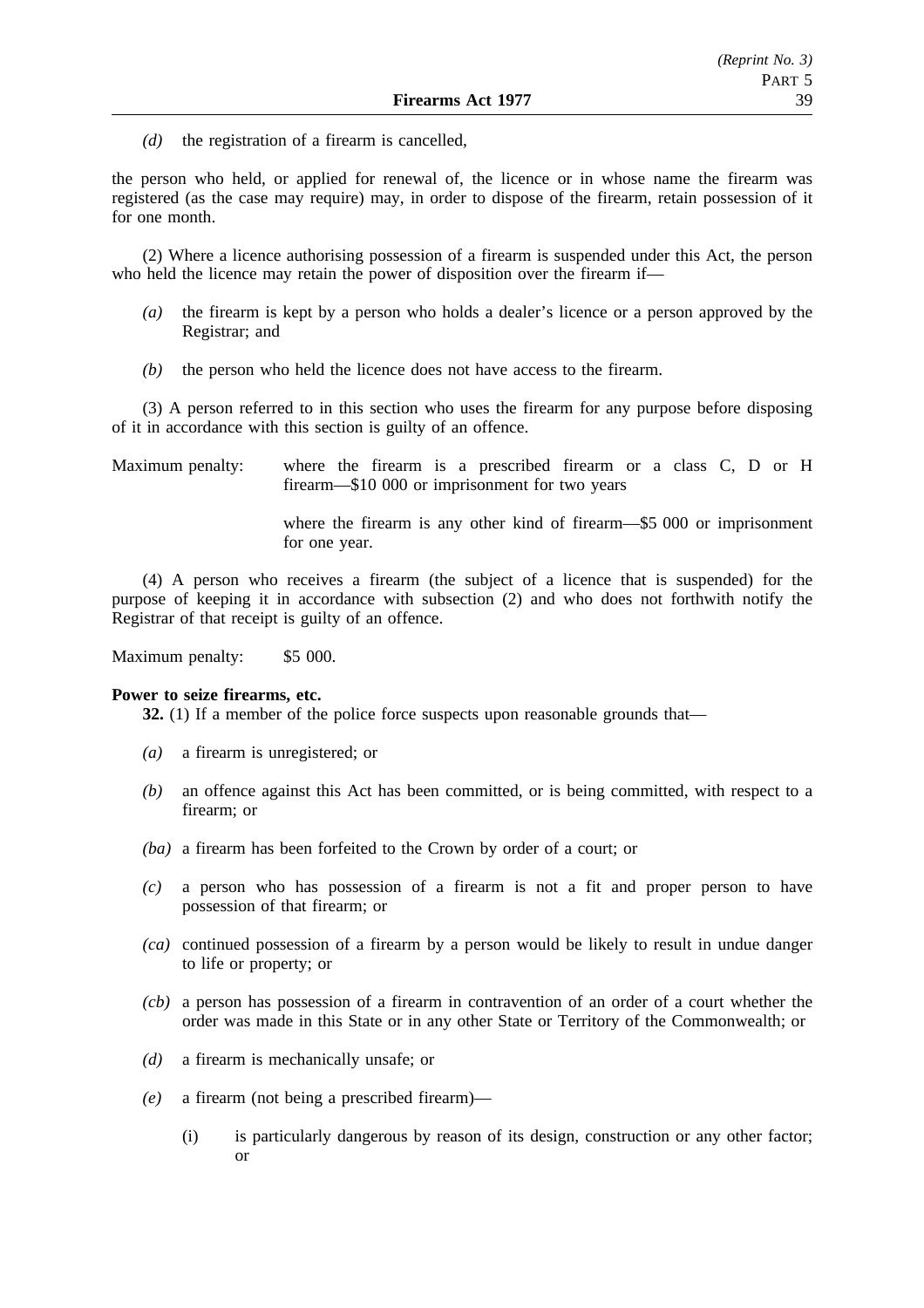- (ii) can easily be converted to an automatic firearm; or
- (iii) is, by reason of its size or any other factor, more readily concealed than other firearms of the same class and is for that, or any other reason, particularly suited to unlawful use,

the member may seize that firearm.

(1aa) If a member of the police force suspects on reasonable grounds that a person has possession of a firearm, the receiver of a firearm or any other mechanism or fitting in contravention of this Act, the member may seize the firearm, receiver, mechanism or fitting.

(1ab) If a member of the police force suspects on reasonable grounds that a person has possession of ammunition that has been acquired or is held in contravention of this Act the member may seize the ammunition.

- (1a) If a member of the police force suspects on reasonable grounds that—
- *(a)* a person has possession of a licence authorising possession of a firearm that has been seized under this section; or
- *(b)* a person has possession of a licence in contravention of an order of a court; or
- *(c)* a person has possession of a licence that has been cancelled or suspended; or
- *(d)* a person has possession of a licence for an illegal purpose; or
- *(e)* a person who has possession of a firearms licence is not a fit and proper person to have possession of the licence,

the member may require the person to deliver the licence to him or her forthwith and, if the person refuses or fails to comply with such a requirement, seize the licence.

- (2) A member of the police force may stop, detain and search or detain and search—
- *(a)* any vehicle upon which the member suspects on reasonable grounds that there is a firearm, licence, receiver, mechanism, fitting or ammunition liable to seizure under this section; or
- *(b)* any person whom the member suspects on reasonable grounds has possession of a firearm, licence, receiver, mechanism, fitting or ammunition liable to seizure under this section.

(2a) If a member of the police force suspects on reasonable grounds that a person who has possession of a firearm, or the receiver of a firearm, has failed to keep the firearm or receiver secured as required by this Act, the member may inspect the firearm or receiver and the means (if any) by which it has been secured.

(3) A member of the police force may break into, enter and search any premises in which the member suspects on reasonable grounds—

- *(a)* there is a firearm, licence, receiver, mechanism, fitting or ammunition liable to seizure under this section; or
- *(b)* a firearm or the receiver of a firearm is kept contrary to the security requirements of this Act.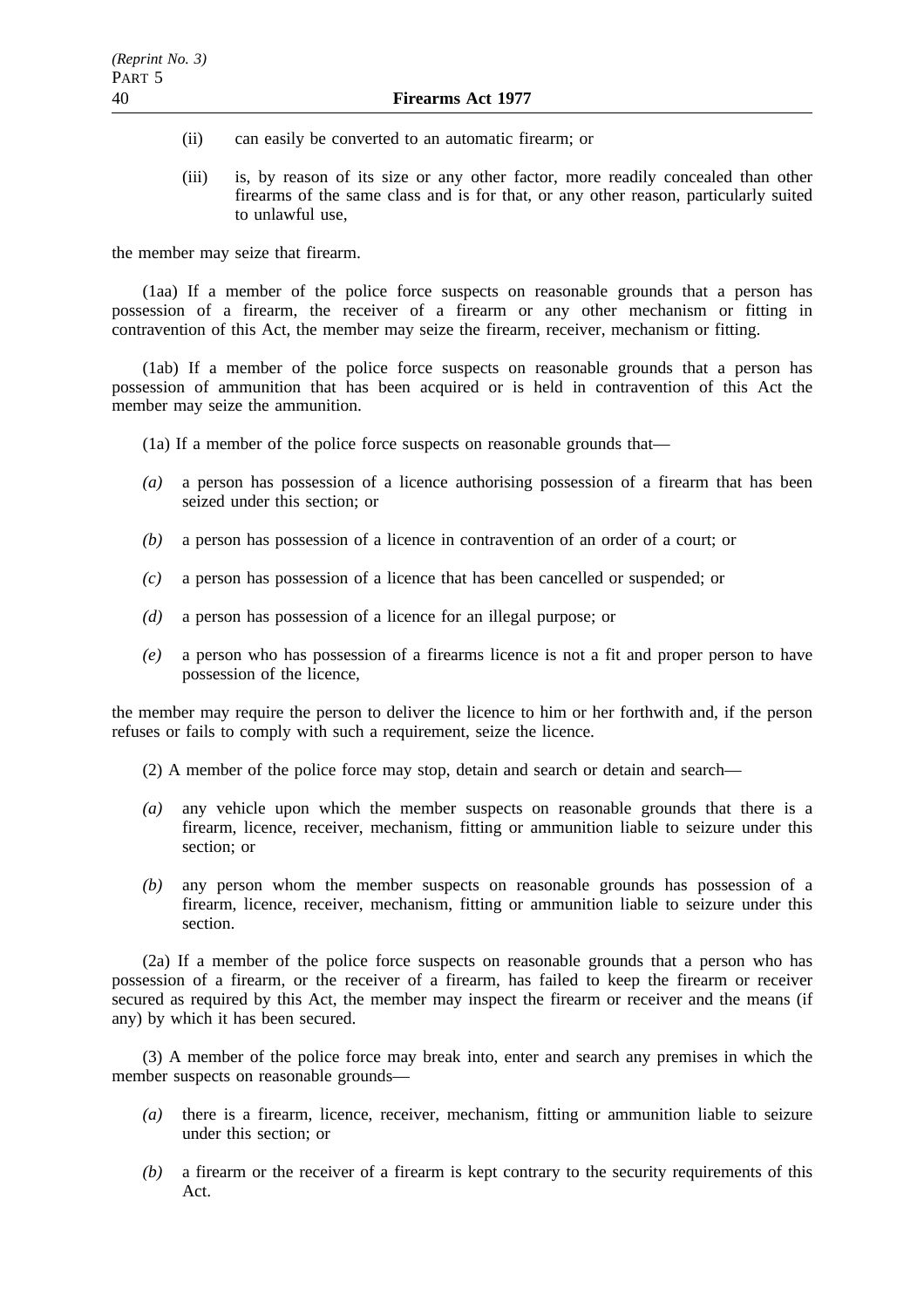(4) Where a firearm, licence, receiver, mechanism, fitting or ammunition is delivered or seized in pursuance of this section, it must be forwarded forthwith to the Registrar.

## **Obstruction of police officer**

**33.** A person who hinders or resists a member of the police force acting in the exercise of powers conferred by this Act is guilty of an offence.

Maximum penalty: \$5 000.

# **Forfeiture of firearms, etc.**

**34.** (1) Where a firearm, receiver, mechanism, fitting or ammunition is seized under this Part, the Registrar may institute proceedings for forfeiture of the firearm, receiver, mechanism, fitting or ammunition before a court of summary jurisdiction.

- (2) If, in proceedings under subsection (1), a court is satisfied that—
- *(a)* the owner of the firearm, receiver, mechanism, fitting or ammunition is not authorised by or under this Act to be in possession of the firearm, receiver, mechanism, fitting or ammunition; or
- *(b)* that the return of the firearm, receiver, mechanism, fitting or ammunition to its owner would be likely to result in undue danger to life or property; or
- *(c)* that the whereabouts of the owner of the firearm, receiver, mechanism, fitting or ammunition has not been, and is not likely to be, ascertained by reasonable inquiry; or
- *(d)* the owner of the firearm, receiver, mechanism, fitting or ammunition has failed to comply with the requirements of this Act in relation to the safe storage of the firearm, receiver, mechanism, fitting or ammunition; or
- *(e)* in the case of a firearm—the firearm can easily be converted to an automatic firearm,

it may order that the firearm, receiver, mechanism, fitting or ammunition be forfeited to the Crown, or make such other order for the disposal of the firearm, receiver, mechanism, fitting or ammunition as it thinks appropriate.

(3) A firearm, receiver, mechanism, fitting or ammunition seized under this Part may be held under this subsection—

- *(a)* until—
	- (i) proceedings are instituted for an order under this section or for an offence in relation to the firearm, receiver, mechanism, fitting or ammunition against the owner of the firearm, receiver, mechanism, fitting or ammunition or a decision is made not to institute such proceedings; or
	- (ii) the expiration of 12 months after the firearm, receiver, mechanism, fitting or ammunition was seized,

whichever first occurs;

*(b)* if proceedings of either kind referred to in paragraph *(a)*(i) are instituted within 12 months after the firearm, receiver, mechanism, fitting or ammunition was seized—until those proceedings are finally determined.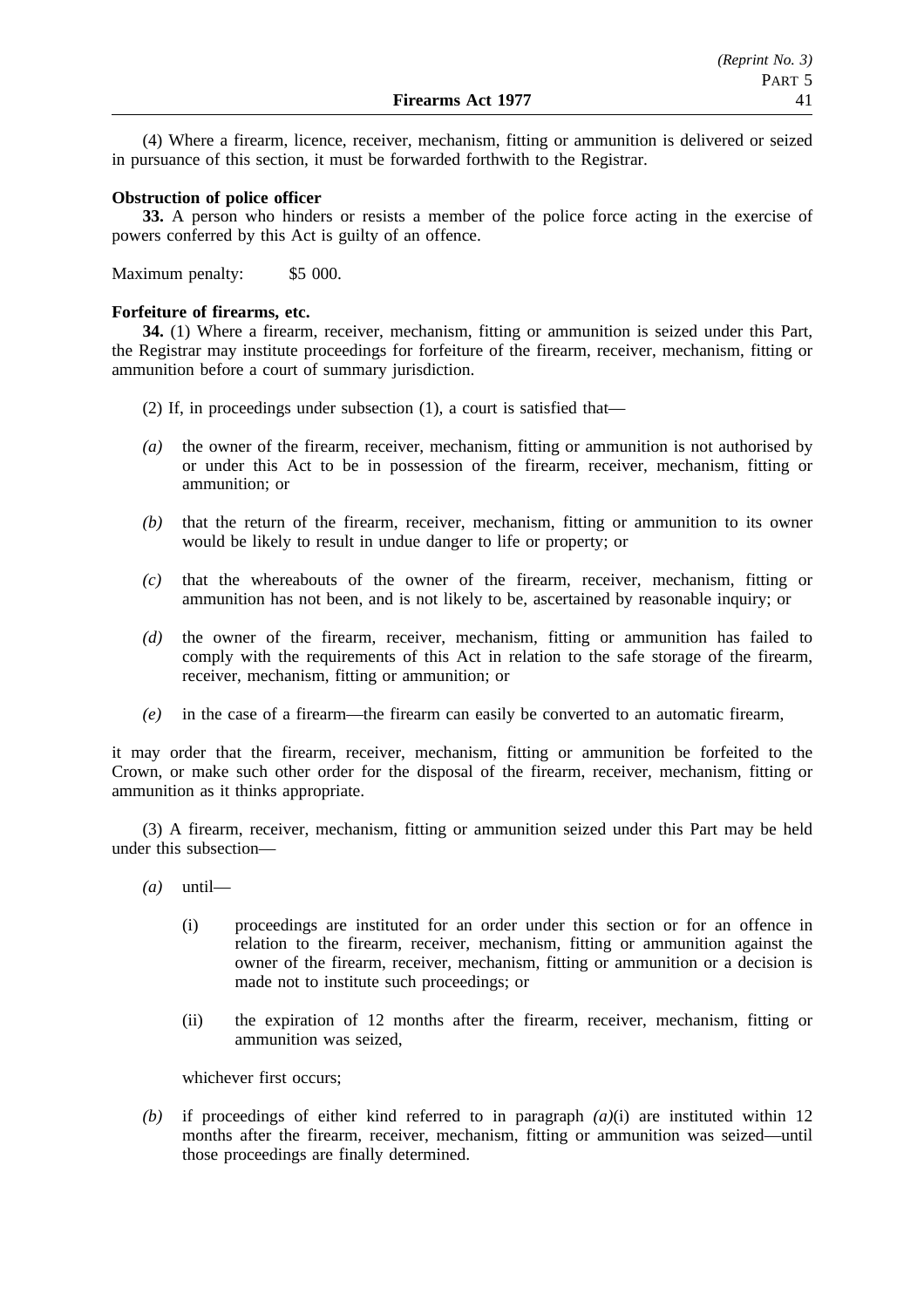## **Return of licence that has been delivered or seized**

**34AA.** Where a licence has been delivered to or seized by a member of the police force under this Part and the licence has not been suspended or cancelled, it must, subject to the order of any court, be dealt with as follows:

- *(a)* if the firearm to which the licence relates has been seized—the licence must be returned to the holder on the return of the firearm to its owner;
- *(b)* in any other case—the licence must be returned to the holder at the expiration of 14 days from the date of delivery or seizure.

# **Forfeiture of firearms by court**

**34A.** (1) Where a court convicts a person of an offence against this or any other Act and the court finds that a firearm, receiver, mechanism, fitting or ammunition was involved in the commission of the offence the court must make one or more of the following orders:

- *(a)* where the firearm, receiver, mechanism, fitting or ammunition was owned by the convicted person—that the firearm, receiver, mechanism, fitting or ammunition be forfeited to the Crown or be disposed of in such other manner as the court directs;
- *(b)* that a licence held by the convicted person is subject to specified conditions;
- *(c)* that a licence held by the convicted person is suspended for a specified period or until further order;
- *(d)* that a licence held by the convicted person is cancelled;
- *(e)* that the convicted person is disqualified from holding or obtaining a licence for a specified period or until further order.

(2) Where, in the course of proceedings before a court, the court forms the view that a party to the proceedings who has possession of a firearm, receiver, mechanism, fitting or ammunition is not a fit and proper person to have possession of the firearm, receiver, mechanism, fitting or ammunition, the court must make one or more of the following orders:

- *(a)* that the firearm, receiver, mechanism, fitting or ammunition be disposed of in such manner as the court directs;
- *(b)* that a licence held by the party is subject to specified conditions;
- *(c)* that a licence held by the party is suspended for a specified period or until further order;
- *(d)* that a licence held by the party is cancelled;
- *(e)* that the party is disqualified from holding or obtaining a licence for a specified period or until further order.

### **Disposal of forfeited firearms, etc.**

**35.** (1) The Registrar may sell or otherwise dispose of a firearm, receiver, mechanism, fitting or ammunition forfeited to the Crown under this or any other Act.

(2) Subject to the other provisions of this Act or the regulations, the Registrar may sell or otherwise dispose of a firearm, receiver, mechanism, fitting or ammunition surrendered to the Registrar.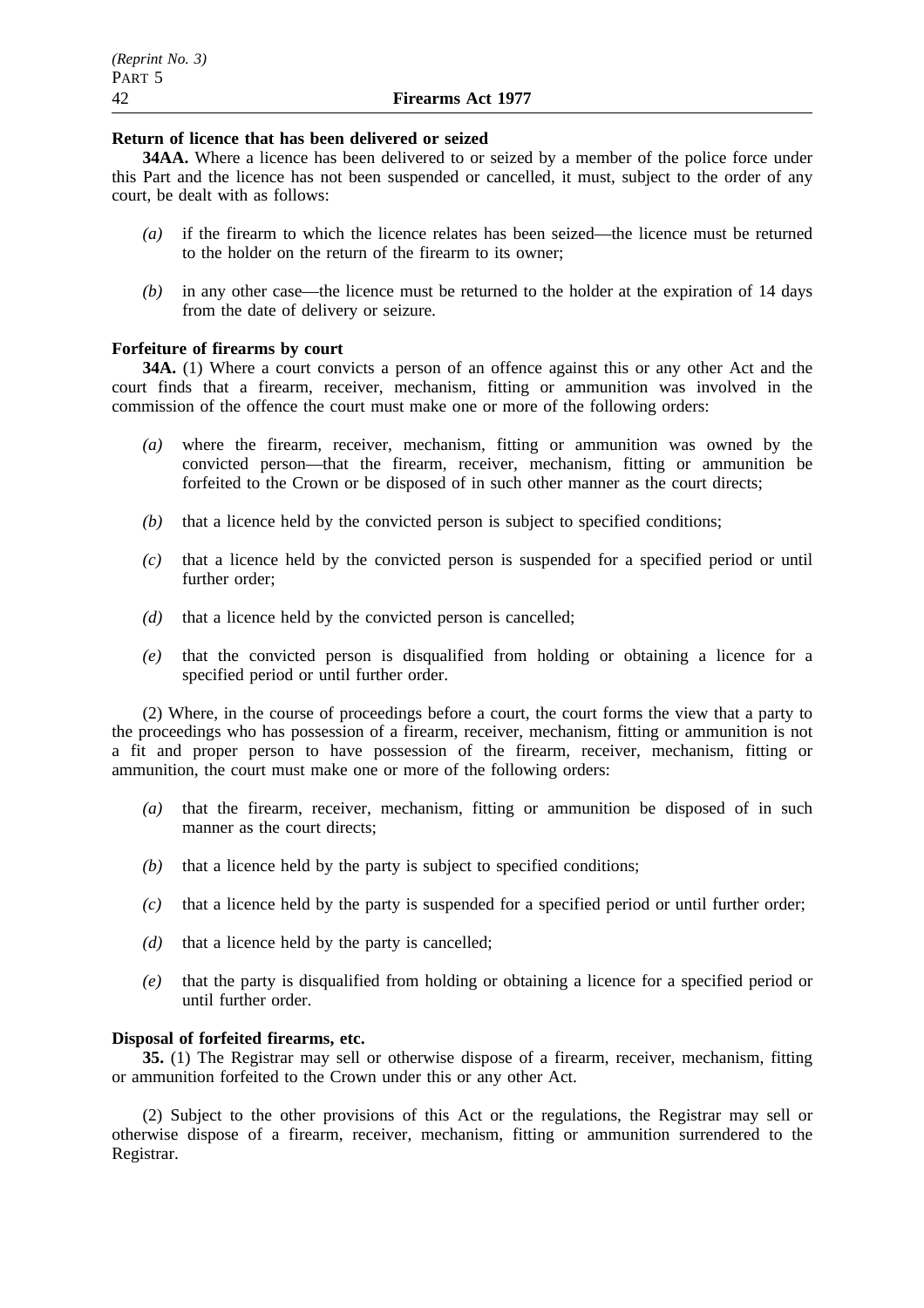(3) Where a court makes an order confiscating a firearm to the custody of the Registrar but does not make an order as to the manner in which the firearm should be disposed of or dealt with, the Registrar must, subject to a further order of the court or the order of any other court, keep the firearm for one year and must then sell or otherwise dispose of it as he or she thinks fit.

(4) The proceeds of the sale or disposal of a firearm under this section must be paid into the Consolidated Account.

# **Transporting of firearms**

**35A.** (1) Subject to any exclusions prescribed by regulation, a person who carries on the business of carrying goods must not, in the course of carrying on that business, carry a firearm and ammunition (whether the ammunition is suitable for use in the firearm or not), or cause a firearm and ammunition to be carried, by the same vehicle, vessel or aircraft.

Maximum penalty: \$5 000.

(2) A person (whether a person who carries on the business of carrying goods or not) must comply with the requirements prescribed by regulation when transporting a class C, D or H firearm or a prescribed firearm.

Maximum penalty: \$5 000.

### **Advertising firearms for sale**

**35B.** A person (other than a licensed dealer in firearms) who advertises a firearm for sale must include in the advertisement a statement that transfer of possession of the firearm on sale must take place in the presence of, and be witnessed by, a licensed dealer in firearms, an authorised officer of a recognised firearms club or a member of the police force in accordance with section 15B(9).

Maximum penalty: \$2 500.

### **Dealing with firearms by executors, etc.**

**35C.** Where a person is the owner of a firearm as—

- *(a)* the executor or administrator of a deceased estate; or
- *(b)* the administrator or manager of the estate of a person who is unable to manage his or her affairs; or
- *(c)* the donee of an enduring power of attorney; or
- *(d)* the Official Trustee or the registered trustee of a bankrupt estate,

the owner must, subject to any law to the contrary—

- *(e)* sell or give the firearm to another person in accordance with this Act as soon as practicable; or
- *(f)* surrender the firearm to the Registrar.

Maximum penalty: \$5 000.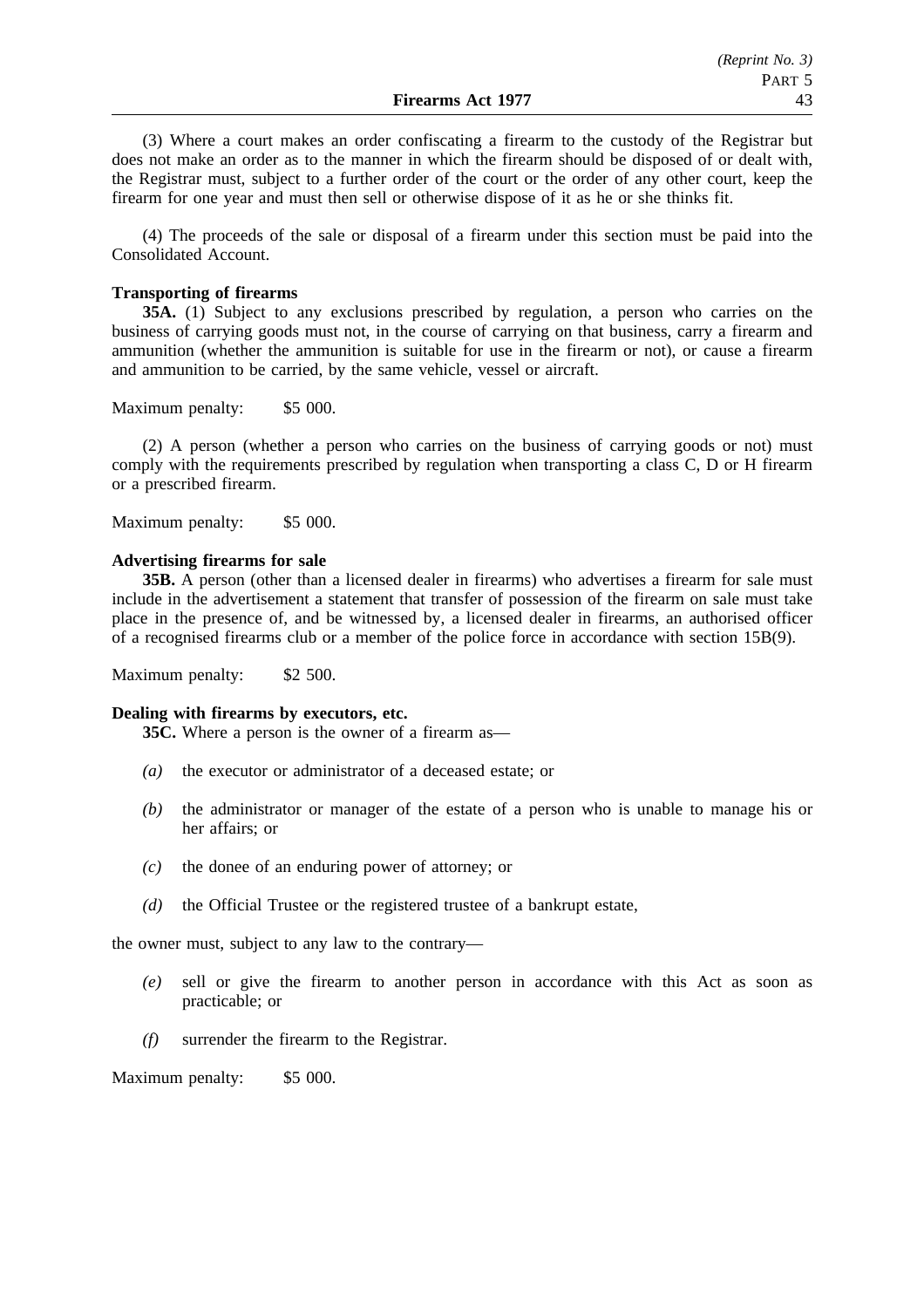#### **Notice to Registrar when storing firearms**

**35D.** A person who has given a firearm to a person who carries on the business of storing firearms to keep the firearm in storage for more than 14 days must, within 14 days after the period of storage commences, provide the Registrar with the following information in writing:

- *(a)* the name and address of the person to whom the firearm has been given; and
- *(b)* the place at which the firearm will be stored.

Maximum penalty: \$5 000.

#### **Evidentiary provisions**

**36.** In any proceedings for an offence under this Act, an apparently genuine document purporting to be signed by the Registrar and to certify—

- *(a)* that at a specified time a person was or was not the holder of a licence; or
- *(b)* that a licence was endorsed with specified endorsements; or
- *(ba)* that a licence was subject to specified conditions; or
- *(bb)* that a licence was suspended or cancelled; or
- *(bc)* that a person was disqualified from holding or obtaining a licence; or
- *(bd)* that a person was or was not the holder of a permit; or
- *(c)* that at a specified time a firearm mentioned in the document was or was not registered; or
- *(d)* that a person or body was, or was not, a firearms club, paint-ball operator or commercial range operator; or
- *(e)* that a firearms club, paint-ball operator or commercial range operator was, or was not, a recognised firearms club, recognised paint-ball operator or recognised commercial range operator; or
- *(f)* that the grounds of a recognised firearms club or recognised paint-ball operator were or were not approved under this Act; or
- *(fa)* that the range of a recognised commercial range operator was, or was not, approved under this Act; or
- *(g)* that an approval under this Act was subject to specified conditions; or
- *(h)* that information required to be provided under this Act to the Registrar has, or has not, been provided,

must, in the absence of proof to the contrary, be regarded as proof of the matter so certified.

## **General defence**

**36A.** It is a defence to a charge of an offence against this Act if the defendant proves that the alleged offence was not committed intentionally and did not result from any failure on the part of the defendant to take reasonable care to avoid the commission of the offence.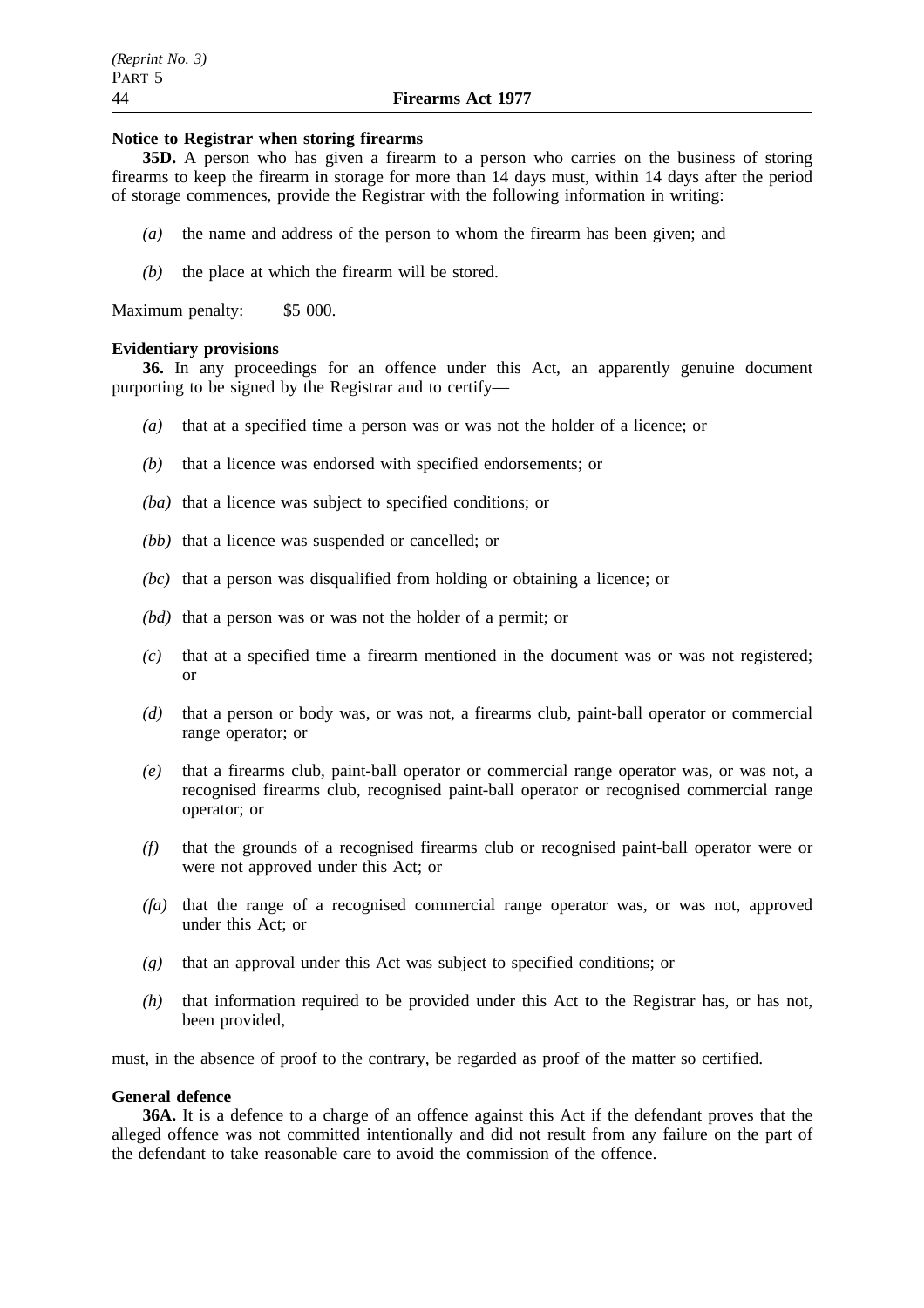### **Service of notices**

**36B.** (1) A notice or other document required or authorised to be given to or served on a person under this Act may be given or served as follows:

- *(a)* by personal service on the person or the agent of the person;
- *(b)* by leaving it for the person at his or her place of residence or, in the case of a company, at the company's registered office, with someone apparently over the age of 16 years;
- *(c)* by serving it by certified mail on the person or an agent of the person at his or her last known address.

(2) Service by post is effected by addressing, prepaying and posting the notice or document and service will be taken to have occurred when the notice or document, or notice that the notice or document is available for collection, would be delivered in the ordinary course of post.

### **General amnesty**

**37.** (1) The Registrar may, with the approval of the Minister, from time to time declare a general amnesty from one or more of the provisions of this Act.

(2) An amnesty—

- *(a)* must be declared by notice published in the *Gazette* and in a newspaper circulating generally throughout the State; and
- *(b)* applies in relation to the provision or provisions of this Act specified in the notice for such period as is specified in the notice; and
- *(c)* applies for the benefit of all members of the class or classes of persons affected by the provision or provisions to which the amnesty relates; and
- *(d)* is subject to the terms and conditions (if any) set out in the notice.

(3) The Registrar may, with the approval of the Minister, vary or revoke the declaration of an amnesty under subsection (1) by notice published in the *Gazette* and in a newspaper circulating generally throughout the State.

#### **Commencement of proceedings for offences**

**38.** \*\*\*\*\*\*\*\*\*\*

(2) Proceedings for an offence against this Act may be commenced at any time within twelve months after the date of the alleged offence.

### **Regulations**

**39.** (1) The Governor may make such regulations as are contemplated by this Act, or as are necessary or expedient for the purposes of this Act.

(2) Without limiting the generality of the foregoing, those regulations may—

- *(a)* prescribe the duties of the Registrar;
- *(ab)* amend or replace the definition of class A, B, C, D or H firearms in section 5;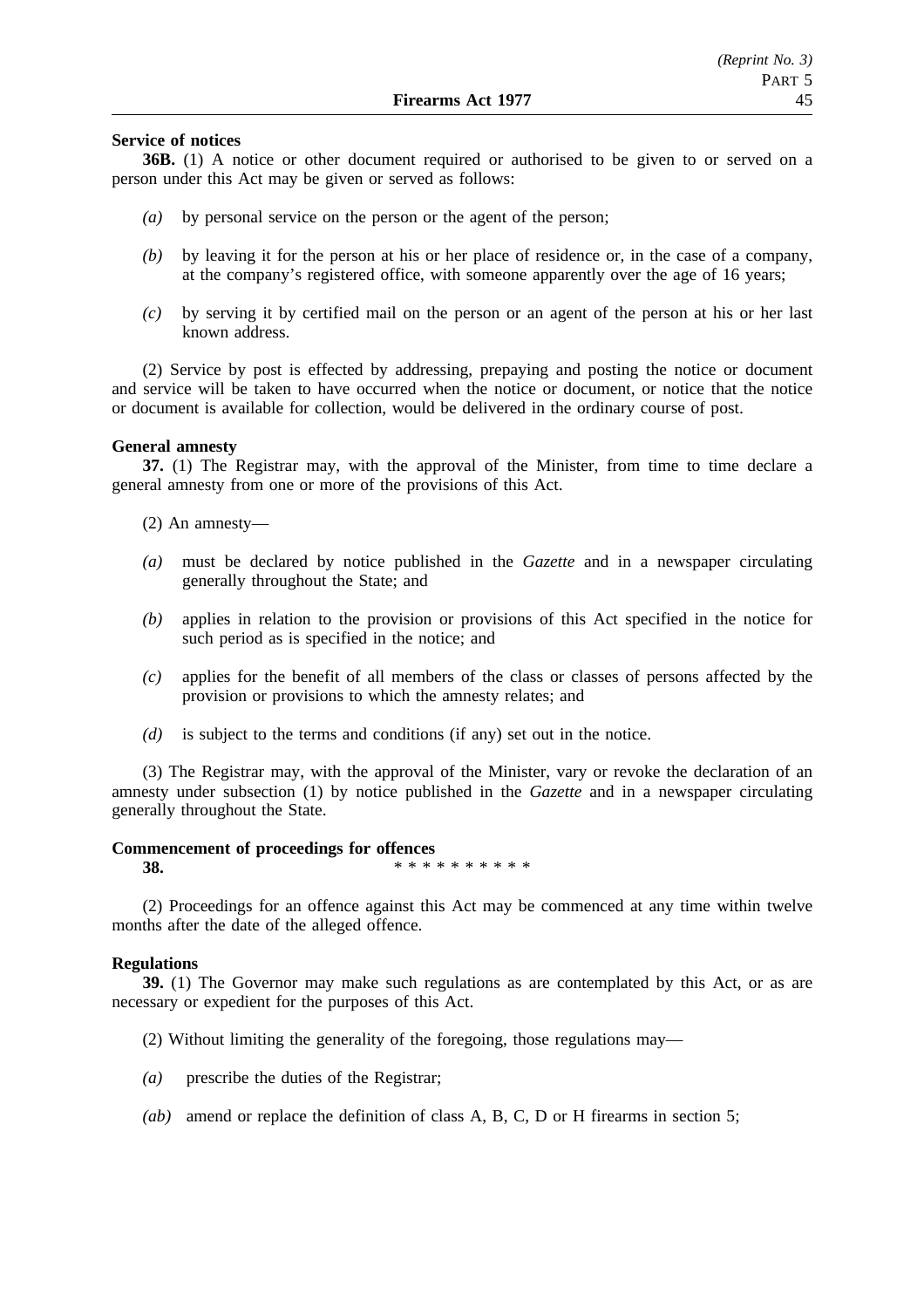- *(ac)* prescribe or empower the Registrar to determine qualifications or experience in relation to the safe handling of firearms that an applicant for a licence must have in order to obtain a licence under this Act;
- *(ad)* provide or empower the Registrar to determine requirements for the safe custody of firearms generally, or any specified class of firearms, or ammunition generally, or any specified class of ammunition;
- *(ada)* provide or empower the Registrar to determine requirements for the safe custody of the receivers of firearms;
- *(ae)* empower the Registrar to endorse a firearms licence with a purpose or purposes not included in regulations;
- *(af)* require the keeping of records and the furnishing of information to the Registrar by—
	- (i) recognised firearms clubs;
	- (ia) recognised paint-ball operators;
	- (ib) recognised commercial range operators;
	- (ii) licensed dealers;
	- (iii) employers whose employees are required to carry firearms in the course of their employment;
- *(b)* regulate the keeping and form of registers;
- *(c)* prescribe forms or empower the Registrar to approve forms to be used in connection with this Act;
- *(d)* prescribe, and provide for the payment or recovery of, fees for the purposes of any application or other proceeding under this Act;
- *(e)* exempt absolutely or subject to conditions—
	- (i) persons of a specified class; or
	- (ii) firearms of a specified class,

from specified provisions of this Act;

\*\*\*\*\*\*\*\*\*\*

*(g)* prescribe penalties not exceeding a fine of \$2 500 for breach of, or non-compliance with, any regulation.

(3) A regulation made under this section or any other provision of this Act may confer discretionary powers.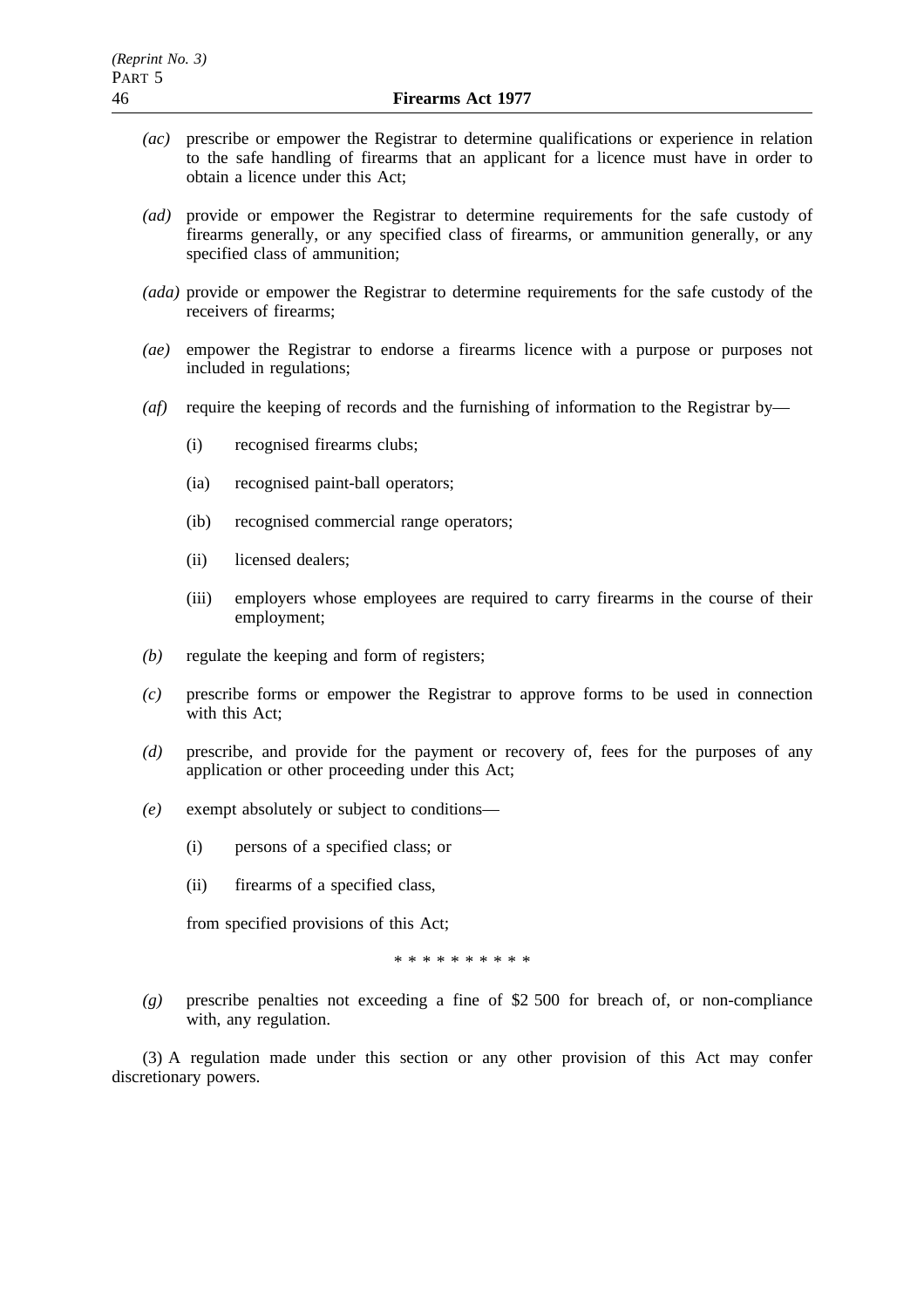#### **SCHEDULE**

#### *Transitional Provisions*

#### **Interpretation**

**1.** (1) In this schedule unless the contrary intention appears—

"**amending Act**" means the *Firearms (Miscellaneous) Amendment Act 1996*;

"**the application date**" means the application date fixed by proclamation for the purposes of this definition;

"**licensed dealer"** in firearms means a person who was immediately before the commencement of the amending Act the holder of a dealer's licence granted under this Act;

"**new licence**" means a firearms licence granted by the Registrar pursuant to an application made on or before the application date by the holder of an old licence;

"**old licence**" means a firearms licence in force immediately before the commencement of the amending Act;

"**the surrender date**" means the surrender date fixed by proclamation for the purposes of this definition;

"**unexpired term**" of an old licence means the period commencing on the date on which a new licence is granted under this Act to the holder of the old licence and the date on which the old licence would have expired if the amending Act had not been enacted.

(2) The Governor may by proclamation fix the application date and the surrender date and may, by subsequent proclamation or proclamations, vary either of those dates to a later date.

#### **Firearms licences**

**2.** (1) An old licence remains in force—

- *(a)* until midnight at the end of the day that is the application date; or
- *(b)* if the holder of the licence had applied (and paid the prescribed fee) for a new licence on or after the commencement of the amending Act and on or before the application date—until the new licence is granted or the surrender date whichever first occurs.

(2) Subject to this schedule, an old licence that remains in force under subclause (1) authorises the possession and use of firearms as though the amending Act had not been enacted.

#### **Application for new licence**

**3.** (1) Subject to subclause (2), the holder of an old licence who applies for a new licence on or after the commencement of the amending Act and on or before the application date may elect that the term of the new licence will be—

- *(a)* equal to the unexpired term of the old licence; or
- *(b)* equal to one year plus the unexpired term of the old licence; or
- *(c)* equal to three years plus the unexpired term of the old licence.

(2) The term of a new licence authorising the possession and use of—

- *(a)* class A, B or C firearms must not exceed five years;
- *(b)* class D or H firearms or prescribed firearms must not exceed one year.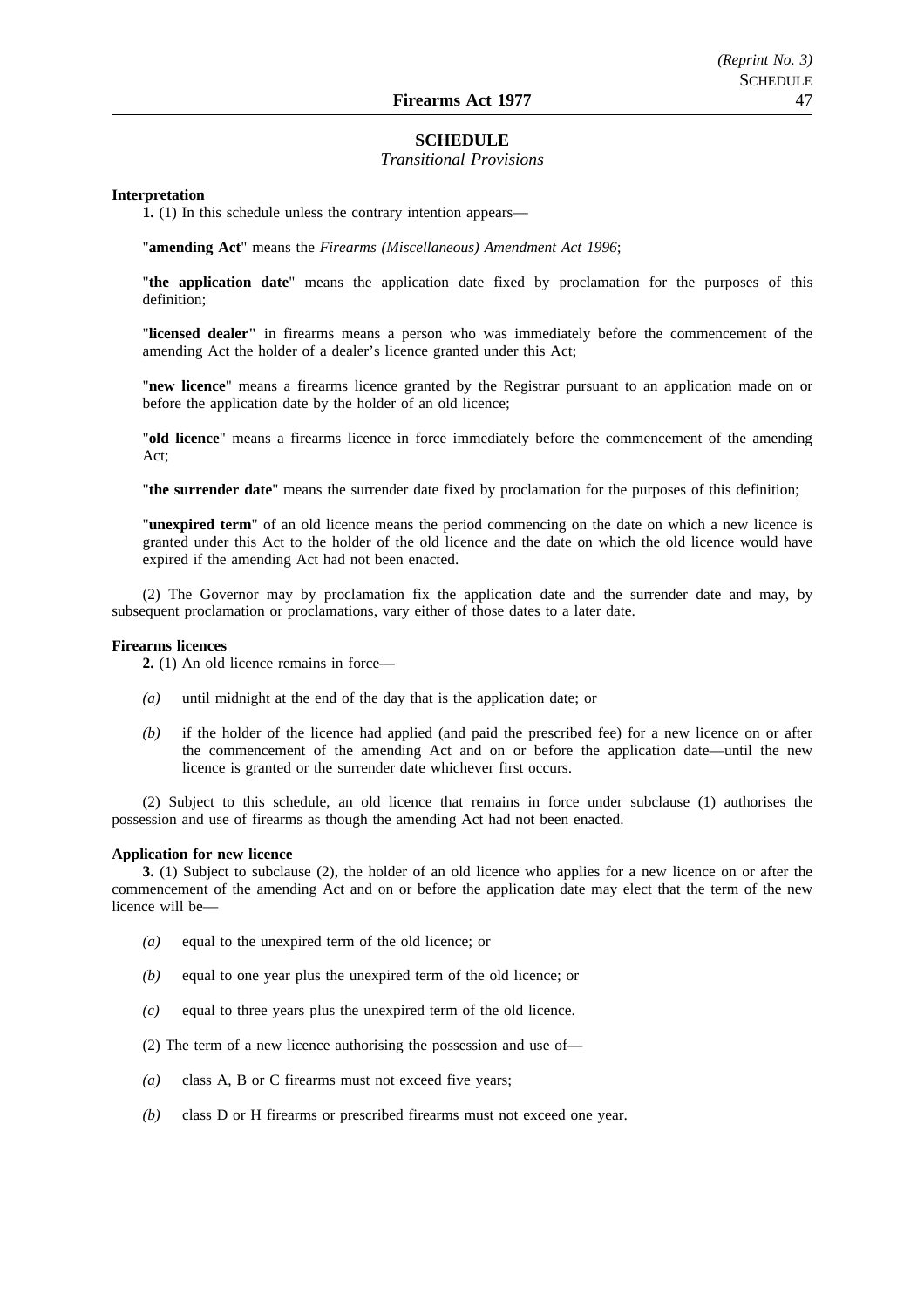#### **Class C and D firearms**

**4.** (1) The holder of an old licence—

- *(a)* who was authorised by that licence immediately before the commencement of the amending Act to have possession of firearms now defined as class C or D firearms; and
- *(b)* who applied for a new licence on or before the application date,

is entitled to have possession of, but (subject to subclause (2), (3) or (4)) not to use, a class C or D firearm until the surrender date if he or she was the owner of the firearm immediately before the commencement of the amending Act.

(2) A person referred to in subclause (1) who was the owner of a firearm now defined as a class C firearm immediately before the commencement of the amending Act may use the firearm until the application date for the purposes of the business of primary production (if any) carried on by that person.

(3) A person referred to in subclause (1) who was the owner of a firearm now defined as a class C or D firearm immediately before the commencement of the amending Act may use the firearm until the application date for a purpose or purposes prescribed by regulation if the requirements prescribed by the regulations have been satisfied.

(4) A person referred to in subclause (1) who was the owner of a firearm now defined as a class C or D firearm immediately before the commencement of the amending Act may, if his or her livelihood was, immediately before the commencement of that Act, and continues to be wholly or partly professional shooting, use the firearm until the application date for the purposes of destroying animals in the course of professional shooting.

(5) An old licence or a new licence that authorises the holder to have possession of and use firearms now defined as class C firearms on the ground that he or she carries on the business of primary production only authorises the possession and use of one class C rifle and one class C shotgun.

- (6) The Registrar may refuse to grant a new licence to an applicant—
- *(a)* if the licence would authorise possession and use of a class C or D firearm that is in the applicant's possession; and
- *(b)* if the applicant were proposing to acquire that firearm, the Registrar would not be prepared to grant a permit to the applicant to acquire it.

#### **Applications before the amending Act**

**5.** An application for a firearms licence or a permit to purchase a firearm made before the commencement of the amending Act lapses on the commencement of that Act.

#### **Dealer's licences**

**6.** A dealer's licence in force immediately before the commencement of the amending Act which has not been endorsed by the Registrar to authorise dealing in class C or D firearms and in the receivers of those classes of firearms, authorises the dealer to retain possession of class C or D firearms and the receivers of those classes of firearms that were lawfully in his or her possession in the normal course of dealing in firearms immediately before the commencement of the amending Act until the surrender date.

#### **Possession of receivers and other fittings**

**7.** (1) A person who immediately before the commencement of the amending Act owned and was lawfully in possession of the receiver of a class C or D firearm that did not comprise part of a registered firearm (whether assembled or dismantled) may retain possession of the receiver if, on or before the surrender date, it is incorporated as part of a registered firearm that the person is entitled to possess and use under this Act.

(2) A person who immediately before the commencement of the amending Act was lawfully in possession of—

*(a)* a mechanism or other fitting that could be fitted to a firearm to convert it to an automatic firearm; or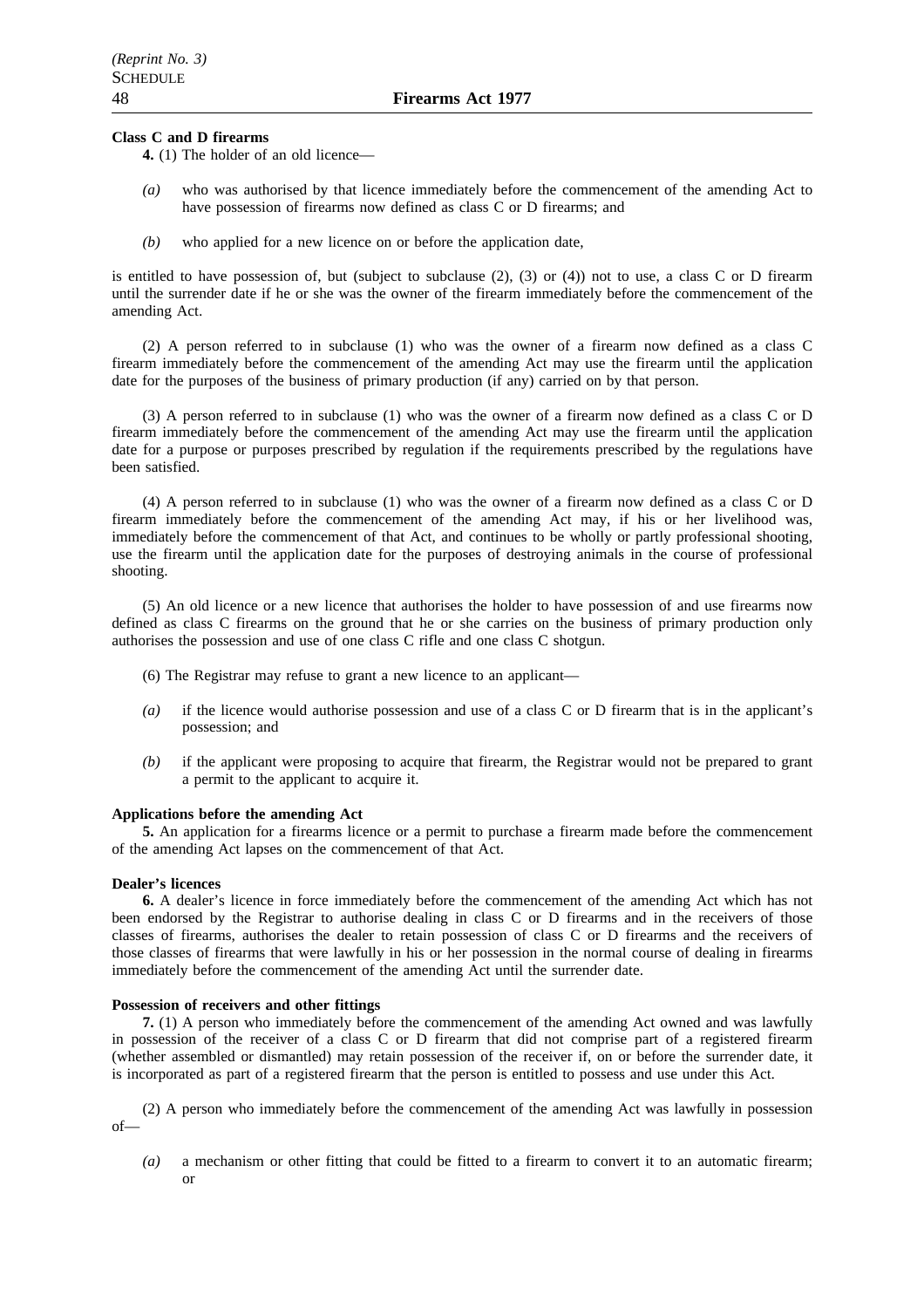*(b)* a mechanism or fitting that when fitted to a suitable firearm, would enable the firearm to fire grenades or other explosive projectiles,

may retain possession of the mechanism or fitting until the surrender date.

#### **Regulations may provide for compensation**

**8.** (1) The regulations may provide for compensation to be paid—

- *(a)* to licensed dealers in firearms or ammunition affected by the enactment of the amending Act; and
- *(b)* to persons who own class C or D firearms or parts, mechanisms, fittings accessories or ammunition for class C or D firearms.

(2) No proceeding for judicial review or for a declaration, injunction, writ, order or other remedy may be brought to challenge or question—

- *(a)* the amount of compensation payable under regulations made under subclause (1) or a determination of, or a determination or decision that affects, the amount of compensation payable under regulations made under that subclause; or
- *(b)* proceedings or procedures under regulations made under subclause (1); or
- *(c)* an act, omission, matter or thing incidental or relating to the operation of regulations under subclause (1).

(3) Compensation payable pursuant to a regulation referred to in subclause (1) must be paid from the Consolidated Account which is appropriated by this subclause to the necessary extent.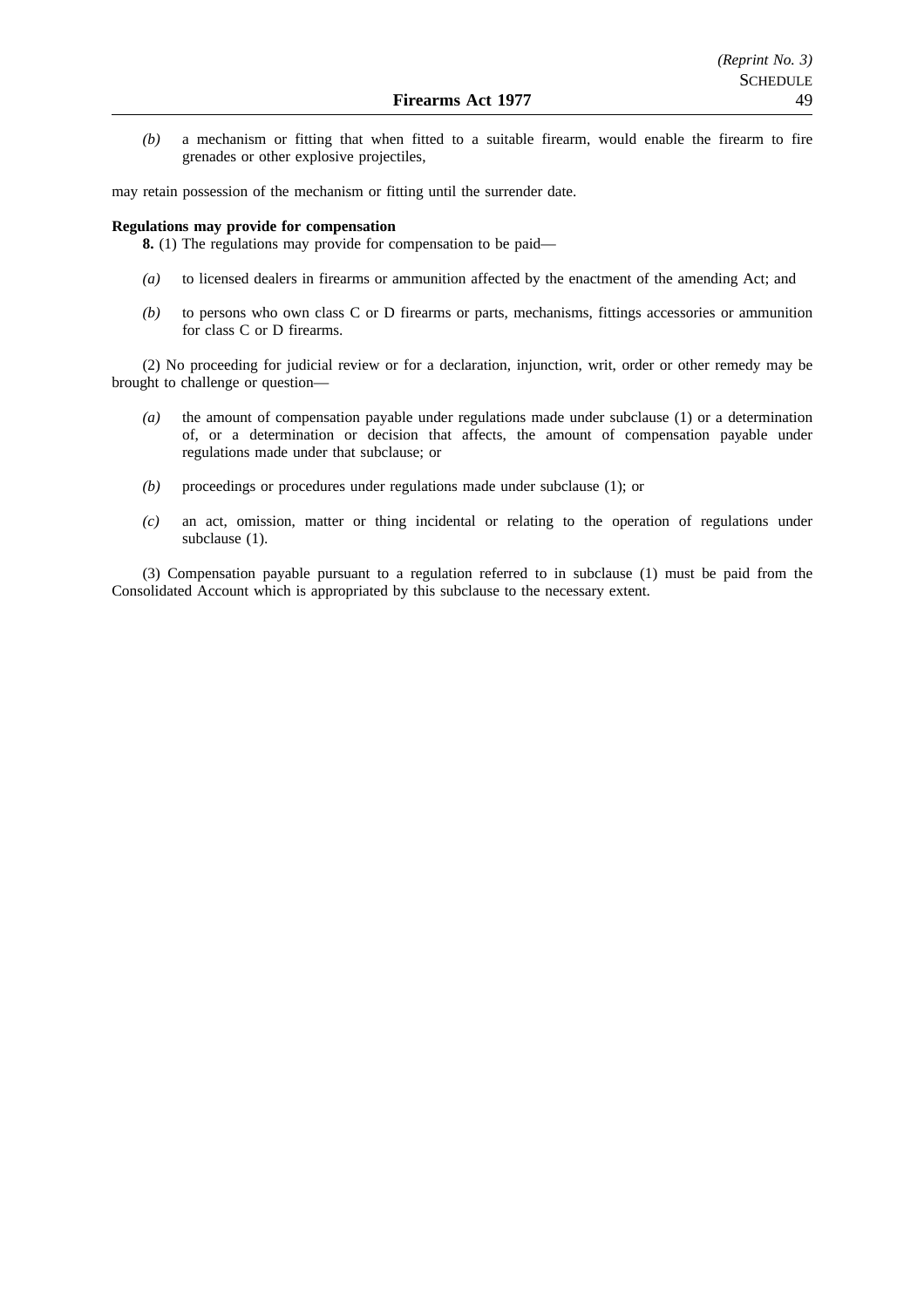## **APPENDIX**

#### **LEGISLATIVE HISTORY**

#### **Repeals**

The *Firearms Act 1977* repealed the following Acts and portions of Acts:

the *Firearms Act 1958* so much of schedule 2 to the *Statute Law Revision Act (No. 2) 1975* as relates to the *Firearms Act 1958* the *Pistol Licence Act 1929* the *Pistol Licence Act Amendment Act 1965* the *Pistol Licence Act Amendment Act 1971* the *Pistol Licence Act Amendment Act (No. 2) 1971* so much of schedule 2 to the *Statute Law Revision Act 1975* as relates to the *Pistol Licence Act 1929-1971*

#### **Legislative History**

(*entries in bold type indicate amendments incorporated since the last reprint*)

Long title: **amended** by 87, 1988, s. 3; 13, 1993, Sched.

Sections 2, 3 and 4: repealed by 87, 1988, s. 19 (Sched.)

**Section 5(1): definition of "air gun"** inserted by 13, 1993, s. 3(a); **amended by 70, 1996, s. 3(a)**

definition of "air rifle" inserted by 13, 1993, s. 3(a)

- definition of "ammunition" inserted by 87, 1988, s. 4(a); amended by 13, 1993, s. 3(b)
- definition of "automatic firearm" inserted by 87, 1988 s. 4(a)
- **definition of "class A firearms" inserted by 70, 1996, s. 3(b)**
- **definition of "class B firearms" inserted by 70, 1996, s. 3(b);**
- **amended by Regulation No. 208 of 1996, reg. 8 [***Gaz***. 5 September 1996, p. 1077]**
- **definitions of "class C firearms", "class D firearms", class H firearms", "collector's licence" and "commercial range operator" inserted by 70, 1996, s. 3(b)**
- **definition of "dangerous firearm" repealed by 70, 1996, s. 3(c)**
- definition of "dealer" amended by 87, 1988, s. 4(b), (c)

definition of "firearm" amended by 87, 1988, s. 4(d); paragraph (b) repealed by 87, 1988, s. 4(d)

definition of "firearms club" inserted by 87, 1988, s. 4(e)

- **definition of "firearms licence" substituted by 70, 1996, s. 3(d)**
- **definitions of "firearms permit", "firing mechanism", "to give" and "handgun" inserted by 70, 1996, s. 3(d)**
- definition of "licence" inserted by 60, 1986, s. 3(a); substituted by 87, 1988, s. 4(f)
- **definitions of "licensed dealer" and "loading mechanism" inserted by 70, 1996, s. 3(e)**
- **definition of "owner" substituted by 70, 1996, s. 3(f)**
- definition of "paint-ball firearm" inserted by 13, 1993, s. 3(c)
- definition of "paint-ball operator" inserted by 13, 1993, s. 3(c)
- **definition of "pistol"** inserted by 13, 1993, s. 3(c); **repealed by 70, 1996, s. 3(g)**
- **definitions of "prescribed firearm" and "pump action shotgun" inserted by 70, 1996, s. 3(g)**
- definition "to purchase" inserted by 87, 1988, s.  $4(g)$
- **definitions of "receiver" and "recognised commercial range operator" inserted by 70, 1996, s. 3(h)**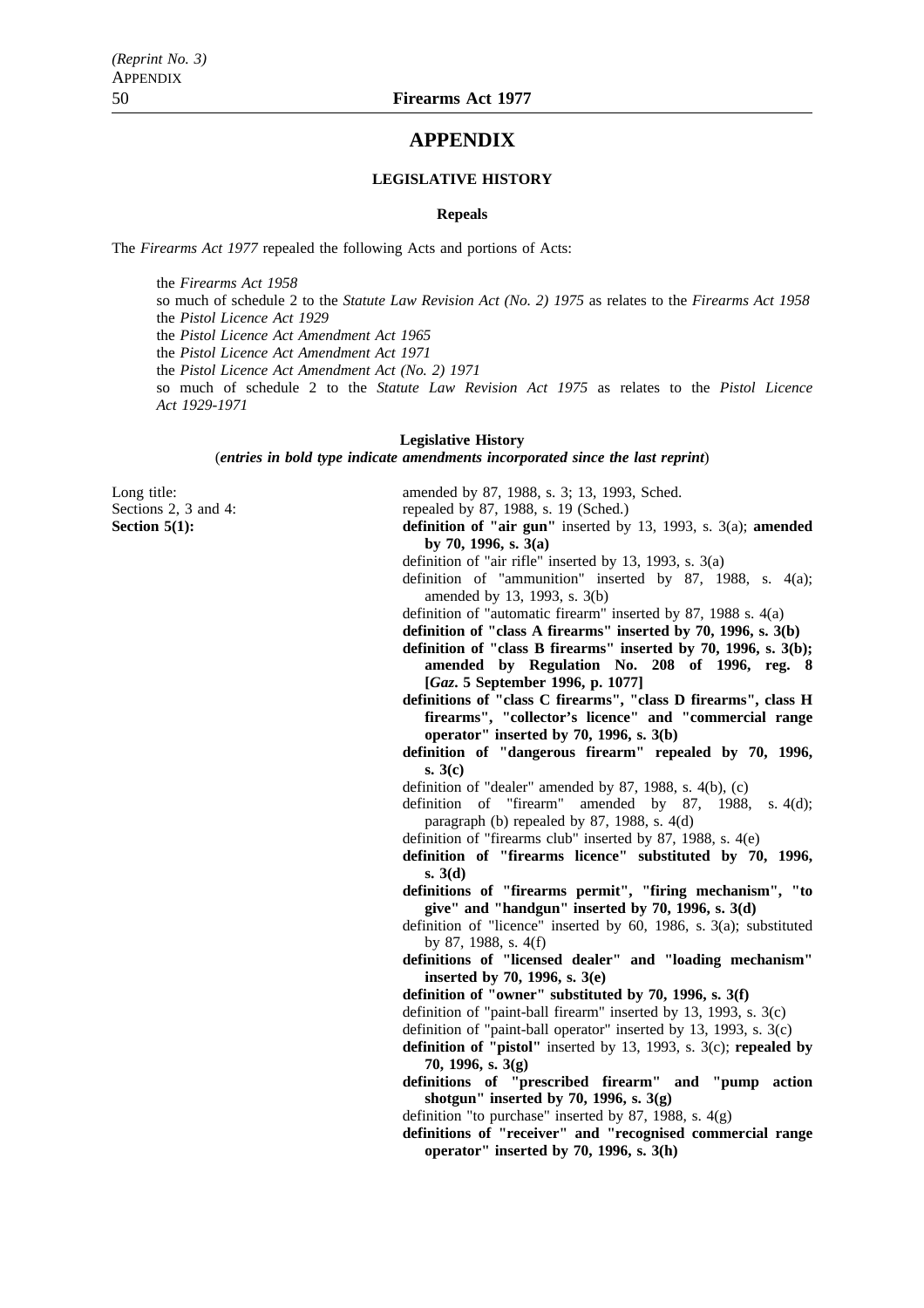- definition of "recognised rifle, pistol or gun club" repealed and definition of "recognised firearms club" inserted in its place by 87, 1988, s. 4(h)
	- definition of "recognised paint-ball operator" inserted by 13, 1993, s. 3(d)

**definition of "relative" inserted by 70, 1996, s. 3(i)**

- **definition of "restricted firearm"** inserted by 13, 1993, s. 3(e); **repealed by 70, 1996, s. 3(j)**
- definition of "the repealed Firearms Act" repealed by 87, 1988, s. 19 (Sched.)
- definition of "the repealed Pistol Licence Act" repealed by 87, 1988, s. 4(i)
- **definition of "round" inserted by 70, 1996, s. 3(j)**
- **definition of "self-loading firearm"** inserted by 87, 1988, s. 4(i); amended by 13, 1993, s. 3(f); **substituted by 70, 1996, s. 3(k)**
- definition of "to sell" inserted by 87, 1988, s. 4(i)
- **definition of "shooting gallery" inserted by 70, 1996, s. 3(***l***)**
- definition of "silencer" substituted by 87, 1988, s. 4(j); amended by 13, 1993, s. 3(g)
- definition of "special firearms permit" inserted by 60, 1986, s.  $3(b)$ ; substituted by 87, 1988, s.  $4(k)$ ; repealed by 13, 1993, s. 3(h)
- **definition of "spouse" inserted by 70, 1996, s. 3(m)**
- **Section 5(2):** amended by 87, 1988, s. 19 (Sched.); **substituted by 70, 1996, s. 3(n)**
- **Section 5(3):** inserted by 87, 1988, s. 4(*l*); **amended by 70, 1996, s. 3(o)**<br>Section 5(4): inserted by 87, 1988, s. 4(*l*)
	- inserted by 87, 1988, s. 4(*l*)
- **Section 5(5):** inserted by 87, 1988, s. 4(*l*); **amended by 70, 1996, s. 3(p**)
- Section 5(6): inserted by 87, 1988, s. 4(*l*); amended by 13, 1993, s. 3(i)
	-
	-
- **Section 5A:** inserted by 13, 1993, s. 4; **amended by 70, 1996, s. 4** 
	-
- Section 7(1): substituted by 13, 1993, Sched.
- **Section 7(2): amended by** 13, 1993, Sched.; **70, 1996, s. 5(a), (b)** 
	-
	-
- **Section 8(1): amended by** 13, 1993, Sched.; **70, 1996, s. 6(a)**
- **Section 8(2):** amended by 13, 1993, Sched.; **substituted by 70, 1996, s. 6(b)**
- **Section 8(3):** inserted by 70, 1996, s. 6(b)
- Section 9: substituted by 87, 1988, s. 19 (Sched.).
- Section 10(1): amended by 13, 1993, Sched.
	- Part 3 comprising ss. 11 21 and headings amended by 60, 1986, ss. 4 - 6; repealed and ss. 11 - 21D and headings inserted in its place by 87, 1988, s. 5

**Section 11(4): amended by** 13, 1993, s. 5; **70, 1996, s. 7(a), (b) Section 11(4a) and (4b):** inserted by 70, 1996, s. 7(c) **Section 11(5):** amended by 70, 1996, s. 7(d) **Section 11(6) and (7):** inserted by 70, 1996, s. 7(e) **Section 12(1)(d):** repealed by 70, 1996, s. 8(a) **Section 12(3): Substituted by** 13, 1993, s. 6(a); **70, 1996, s. 8(b) Section 12(4):** substituted by 70, 1996, s. 8(b) **Section 12(4a):** inserted by 70, 1996, s. 8(b) **Section 12(5):** substituted by 13, 1993, s. 6(b); **amended by 70, 1996, s. 8(c)** Section 12(5a): inserted by 13, 1993, s. 6(b) **Section 12(6): amended by 70, 1996, s. 8(d) Section 12(7): amended by** 13, 1993, s. 6(c); **70, 1996, s. 8(e)** Section 12(8) - (11): inserted by 70, 1996, s. 8(f)

Section  $5(7)$  and  $(8)$ : inserted by 13, 1993, s.  $3(j)$ **Section 5(9) - (12):** inserted by 70, 1996, s. 3(q) Section 6: amended by 13, 1993, Sched. **Section 7(2a):** inserted by 70, 1996, s. 5(c) Section 7(4): amended by 13, 1993, Sched.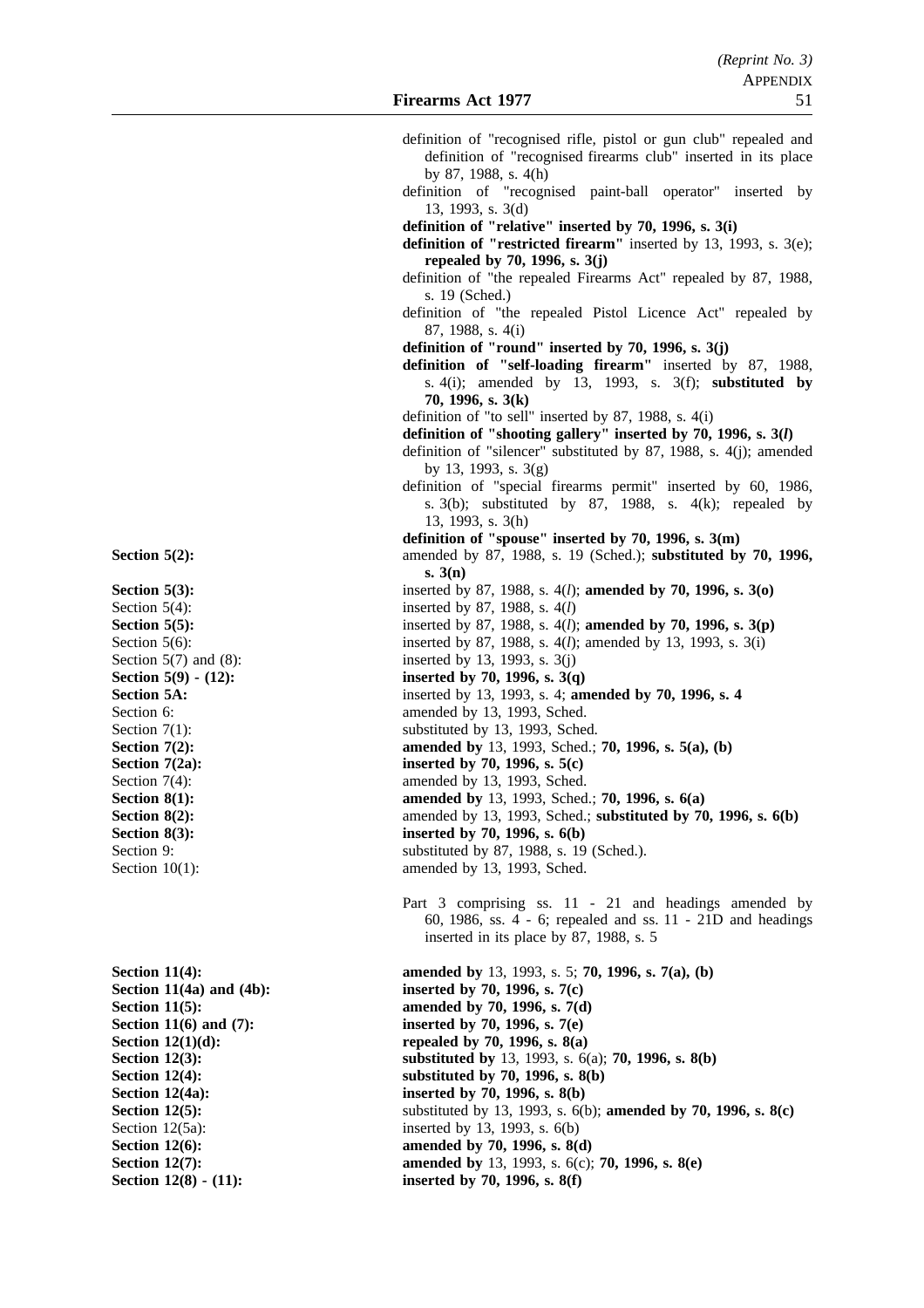Section 13(9): inserted by 13, 1993, s. 7(d)

Section 21AB: inserted by 13, 1993, s. 13 Section 23(3) and (4): inserted by 13, 1993, s. 17

**Section 13(2a):** inserted by 70, 1996, s. 9(a) **Section 13(3):** amended by 70, 1996, s. 9(b) **Section 13(3a):** inserted by 70, 1996, s. 9(c) **Section 13(6):** amended by 70, 1996, s. 9(d) Section 13(7): repealed by 13, 1993, s.  $7(a)$ Section 13(8): amended by 13, 1993, s. 7(b), (c) **Section 13(8a):** inserted by 70, 1996, s. 9(e) Part 3 Division 2 heading: substituted by 70, 1996, s. 10 **Section 14: amended by 13, 1993, s. 8; <b>substituted by 70, 1996, s. 11 Section 15(1): amended by** 13, 1993, s. 9(a); **70, 1996, s. 12(a) Section 15(3):** amended by 13, 1993, s. 9(b); **substituted by 70, 1996, s. 12(b) Section 15(4):** substituted by 70, 1996, s. 12(b) **Section 15(4a):** inserted by 13, 1993, s. 9(c); **repealed by 70, 1996, s. 12(b) Section 15(5):** amended by 13, 1993, s. 9(d); **substituted by 70, 1996, s. 12(b) Section 15(6) and (7):** repealed by 70, 1996, s. 12(b) **Section 15A: inserted by 70, 1996, s. 13 Division 2A of Part 3 comprising ss. 15B - 15D and heading inserted by 70, 1996, s. 14 Section 16:** substituted by 70, 1996, s. 15 **Section 17(3):** amended by 70, 1996, s. 16(a) **Section 17(3a):** inserted by 70, 1996, s. 16(b) **Section 17(4):** substituted by 13, 1993, s. 10; **amended by 70, 1996, s. 16(c)** Section 17(4a) - (4e): inserted by 13, 1993, s. 10 **Section 18: amended by 70, 1996, s. 17 Section 19(1):** substituted by 70, 1996, s. 18 **Section 19(1a):** inserted by 70, 1996, s. 18 **Section 19A: inserted by 70, 1996, s. 19** Section 20: amended and redesignated as s. 20(1) by 13, 1993, s. 11 **Section 20(1a) and (1b):** inserted by 70, 1996, s. 20(a) Section 20(2): inserted by 13, 1993, s. 11(b) **Section 20(3):** inserted by 13, 1993, s. 11(b); **substituted by 70, 1996, s. 20(b)** Section 20(4): inserted by 13, 1993, s. 11(b) **Section 20(5) - (7):** inserted by 70, 1996, s. 20(c) **Section 20A:** inserted by 13, 1993, s. 12; **substituted by 70, 1996, s. 21 Section 21: amended by 70, 1996, s. 22 Section 21A: amended by 70, 1996, s. 23 Section 21AB(3):** inserted by 70, 1996, s. 24 **Section 21B(1):** amended by 70, 1996, s. 25(a) **Section 21B(2a):** inserted by 70, 1996, s. 25(b) **Section 21B(5):** amended by 70, 1996, s. 25(c) Section 21B(6): amended by 13, 1993, s. 14 **Section 21B(7):** substituted by 70, 1996, s. 25(d) **Section 21B(8):** inserted by 70, 1996, s. 25(d) **Sections 21BA and 21BB: inserted by 70, 1996, s. 26 Section 21C:** repealed by 70, 1996, s. 27 **Section 21D(1):** amended by 13, 1993, s. 15; **70, 1996, s. 28 Section 22: amended by** 60, 1986, s. 7; 87, 1988, s. 6; 13, 1993, s. 16, Sched.; **70, 1996, s. 29** Section 23(1) and (2): amended by 13, 1993, Sched. **Section 23(5):** inserted by 70, 1996, s. 30 **Section 24(2):** amended by 13, 1993, Sched.; **repealed by 70, 1996, s. 31** Section 24(3): inserted by 13, 1993, s. 18 **Section 24A: inserted by 70, 1996, s. 32** Section 25(1): amended by 13, 1993, Sched. **Section 25(1)(a):** repealed by 70, 1996, s. 33(a) **Section 25(1a):** inserted by 70, 1996, s. 33(b)